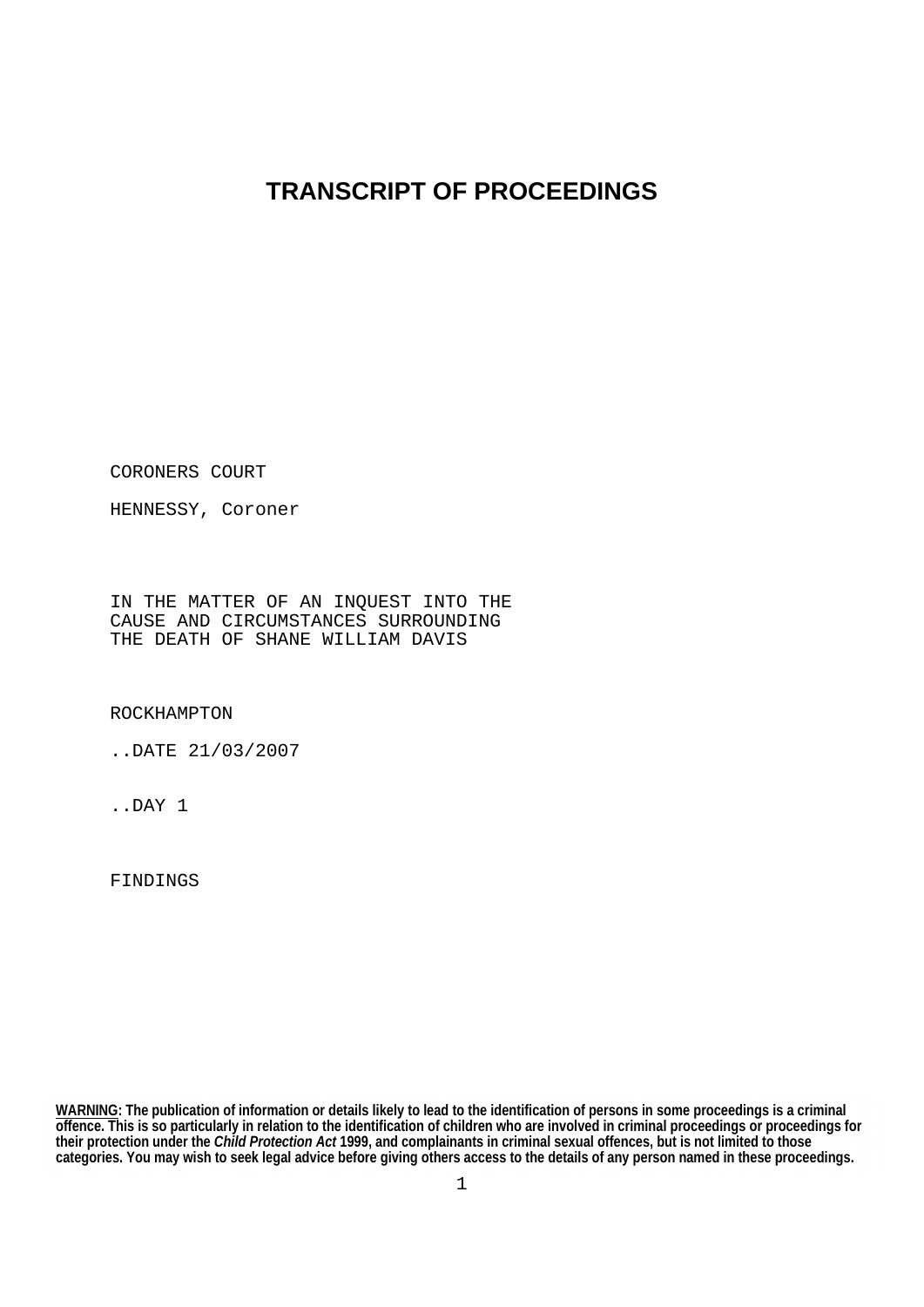21032007 D.1 T1/KMG(ROK) M/T ROCK02/771 (Hennessy, Coroner) **1 10** MR J TATE to assist the Coroner MR G DALISTON appearing on behalf of CFMEU MS M CALLAGHAN on behalf of South Pacific Tyres trading as Beau repair Tyres MR HORNEMAN-WREN on behalf of Korn Mining MR P DE PLATER appearing on behalf of Chelsea Baker and next of kin MS L M GRIFFIN appearing on behalf of RIMEX Australia

CORONER: The matter this afternoon is for the delivery of findings in relation to the inquest into the death of Shane William Davis.

I will proceed to read these findings into the record. I do have a copy to leave with those people who are present in Court and a copy can be emailed to those persons on the phone at their request.

**40** An inquest was held into the death of, Shane William Davis, in Mackay, in Rockhampton, from the 15th of May 2006 concluding on the 15th of December 2006. Davis was aged 29 years at the time of his death on the 7th of August 2005.

Introduction; Mr Davis was employed as a truck driver by Korn Mining Services at the Foxleigh Mine near Middlemount in Central Queensland. He had been employed by the company for 21 months as a truck driver, hauling coal from the Foxleigh Mine site to the German Creek Wash Plant.

**20**

**30**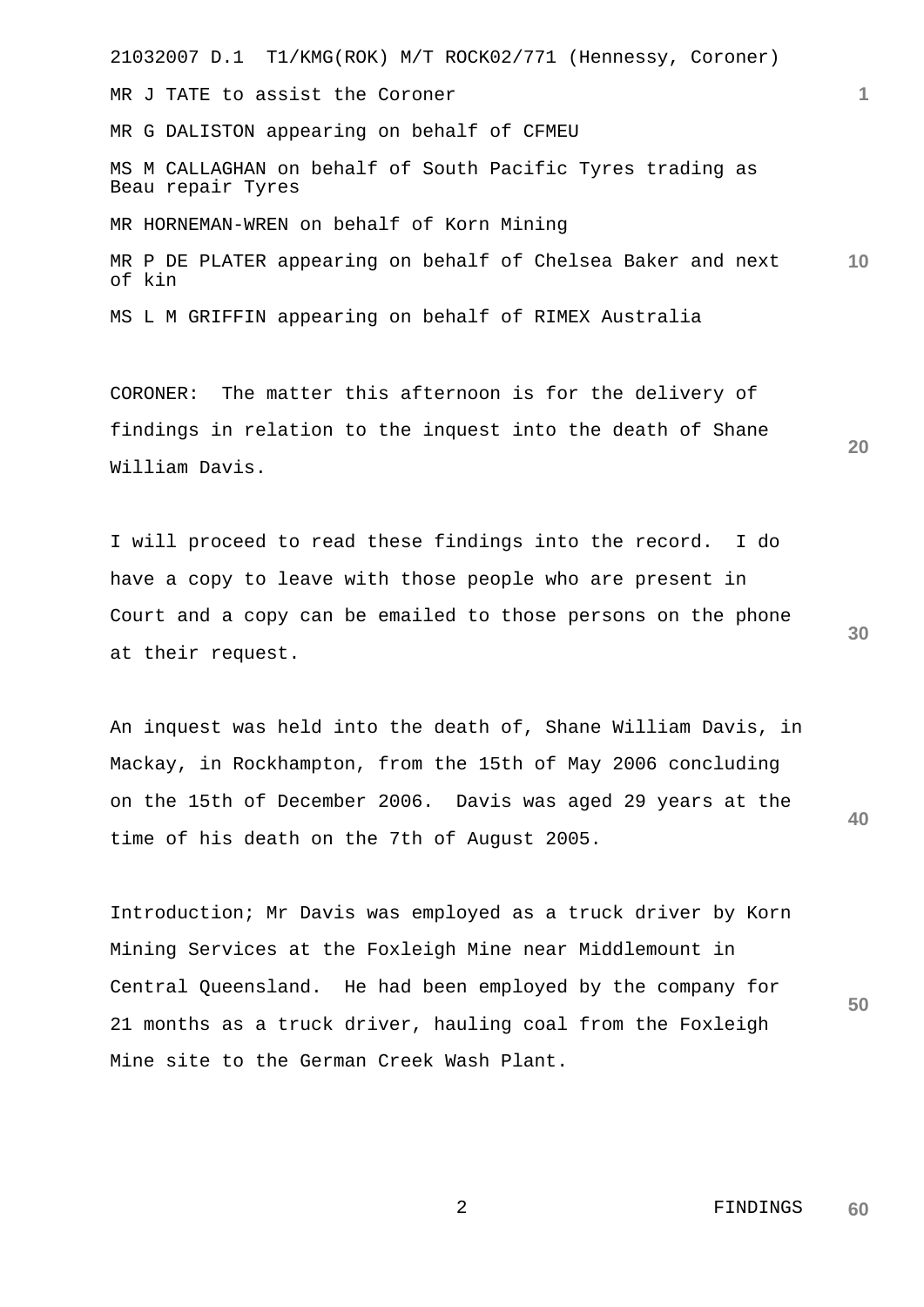21032007 D.1 T1/KMG(ROK) M/T ROCK02/771 (Hennessy, Coroner) On the 7th of August 2005 Mr Davis was working a dayshift when he noticed that one of the tyres on the vehicle he was driving was "doughy." He went to the Korn workshop at the Foxleigh Mine site to attend to the tyre. Whilst a tyre fitter was employed at the workshop on a part-time basis, it was the duty of the truck drivers to remove wheel assembles with defective or damaged tyres from the vehicle, leave them to be attended to by the tyre fitter and replace the assembly with another.

Mr Davis was attending to this tasks when the drive wheel rim assembly he was handling gave way under pressure due to a wear crack in the rim. Mr Davis had not deflated the tyres on the wheel assembly. The tyre on the outer rim was forced from the assembly and it and parts of the rim struck Mr Davis, throwing him away from the vehicle.

He was immediately attended to by workmates and medical attention was sort. He suffered serious injuries which proved to be fatal. These findings seek to explain as far as possible how the accident occurred. As a result of the evidence in this matter changes to industry practise may be recommended with a view to reducing the likelihood of a similar incident occurring in the future.

The Coronial Jurisdiction was enlivened in this case due to the death of Mr Davis falling within the category of a "violent or otherwise unnatural death," under the terms of section 83B of the act.

**30**

**40**

**50**

**1**

**10**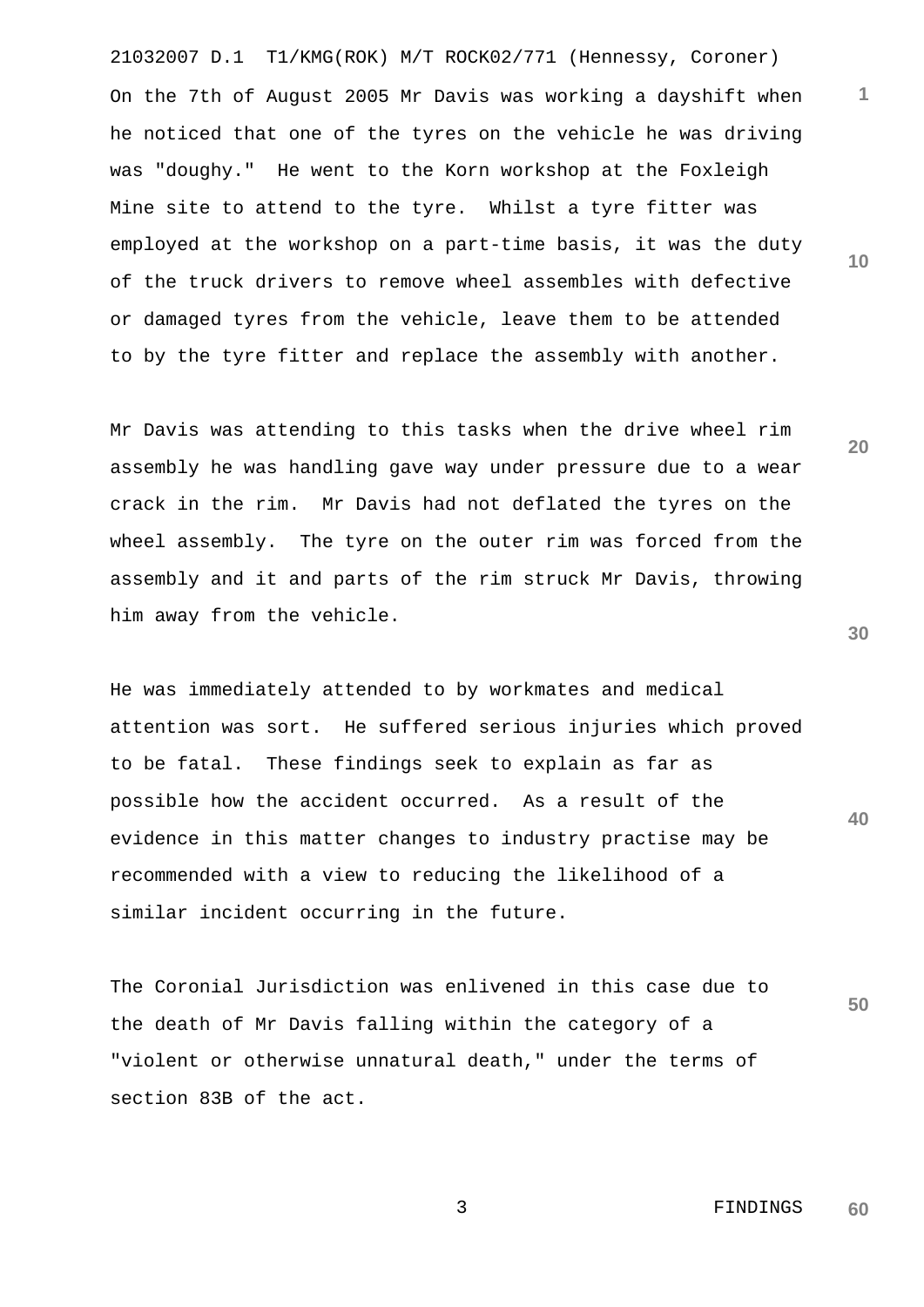21032007 D.1 T1/KMG(ROK) M/T ROCK02/771 (Hennessy, Coroner) The matter was reported to a Coroner in Mackay pursuant to section 73 of the act. A Coroner has jurisdiction to investigate the death under section 11(2) in inquire into the course and circumstances of a reportable death and an inquest can be held pursuant to section 28.

A Coroner is required under section 45(2) of the act when investigating a death to find, if possible, the identity of the deceased, how, when and where the death occurred and what caused the death. An inquest is an inquiry into the death of a person and findings in relation to each of the matters referred to in section 24 are delivered by the Coroner.

**30** The focus of an inquest is on discovering what happened, informing the family and the public as to how the death occurred, but not on attributing blame or liability to any particular person or entity. The Coroner also has a responsibility to examine the evidence with a view to reducing the likelihood of similar deaths. Section 46(1) of the act authorises the Coroner to, "comment on anything connected with a death investigated at an inquest that relates to,(c) ways to prevent deaths from happening in similar circumstances in the future." Further, the act prohibits findings or comments including any statement that a person is guilty of an offence or civilly liable for something.

Due to the proceedings in a Coroner's Court being by way if inquiry rather than trial and being focused on fact finding rather than attributing guilt, the act provides that the Court

**20**

**1**

**10**

**40**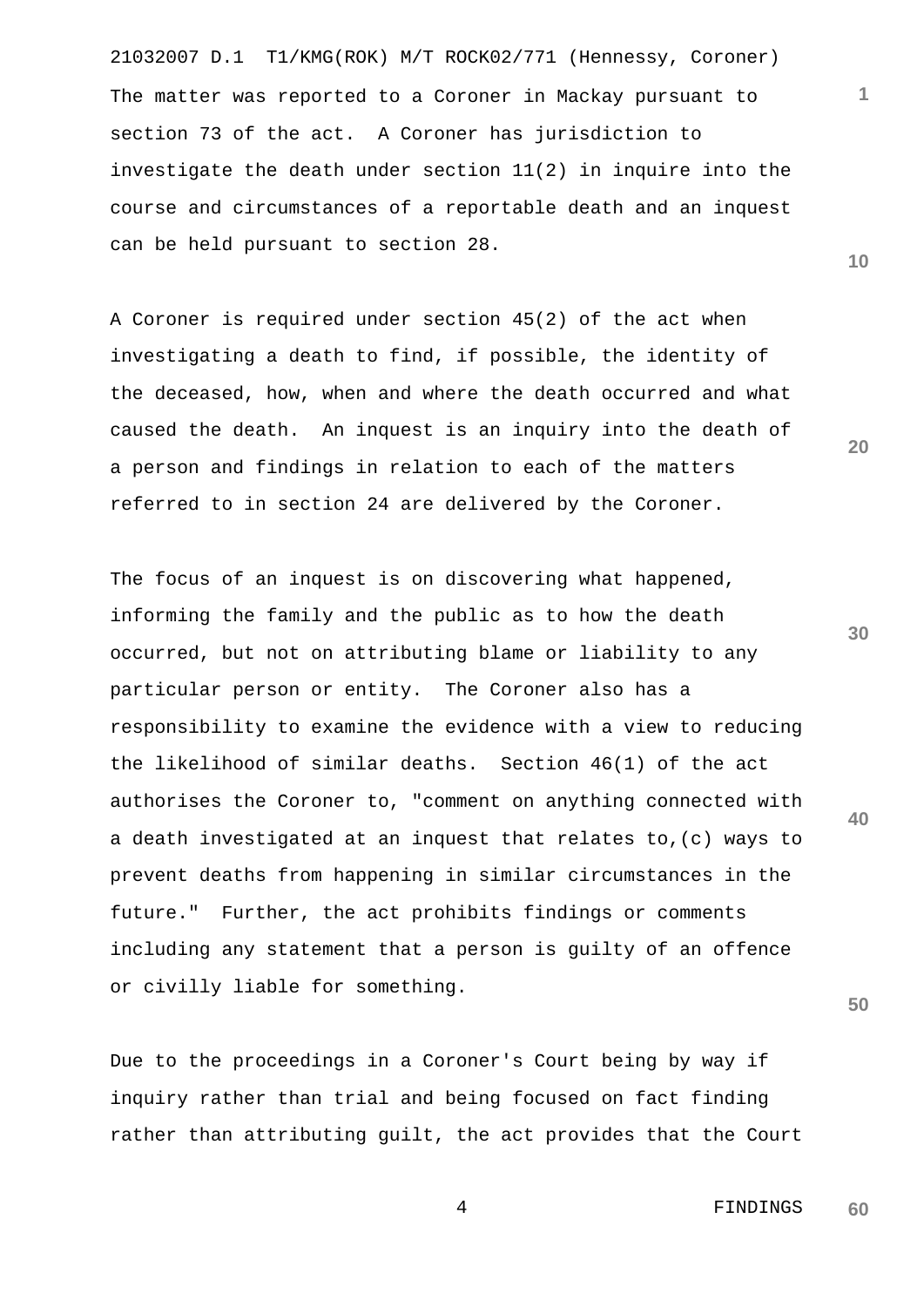21032007 D.1 T1/KMG(ROK) M/T ROCK02/771 (Hennessy, Coroner) may inform itself in any appropriate way, section 37, and is not bound by the rules of evidence. The civil standard of proof, the balance of probabilities is applied. All interested parties can be given leave to appear, examine witnesses and be heard in relation to issues in order to ensure compliance with the rules of natural justice. In this matter the mine, the SSE, the employer, the union, the family of the deceased and other interested parties were represented at the inquest.

The investigation; the inquest was reported to Inspection Officer Mahash Dal, of the mines inspectorate and the senior site executive, the SSE, was instructed to cordon off the accident site. Inspectors Herbert and Smith were notified. Inspector Smith and Mr Dal proceeded to the site upon learning of the death of Mr Davis.

**40** The Queensland Police satisfied themselves that there were no suspicious circumstances and secured the scene for the mining inspectors. A thorough investigation of the scene and witness interviews took place over the following days and weeks. The report prepared by Inspector Smith detailed particulars of Foxleigh operations.

oxleigh Mine is an open cut coal mine near Middlemount in the Bowen Basin in Central Queensland producing around four million tonnes of coal per year. Foxleigh employed 238 employees at the time of the incident. Mr Ian Brown was the SSE in August 2005. Foxleigh is a smallish mine and relies on

**30**

**50**

**1**

**10**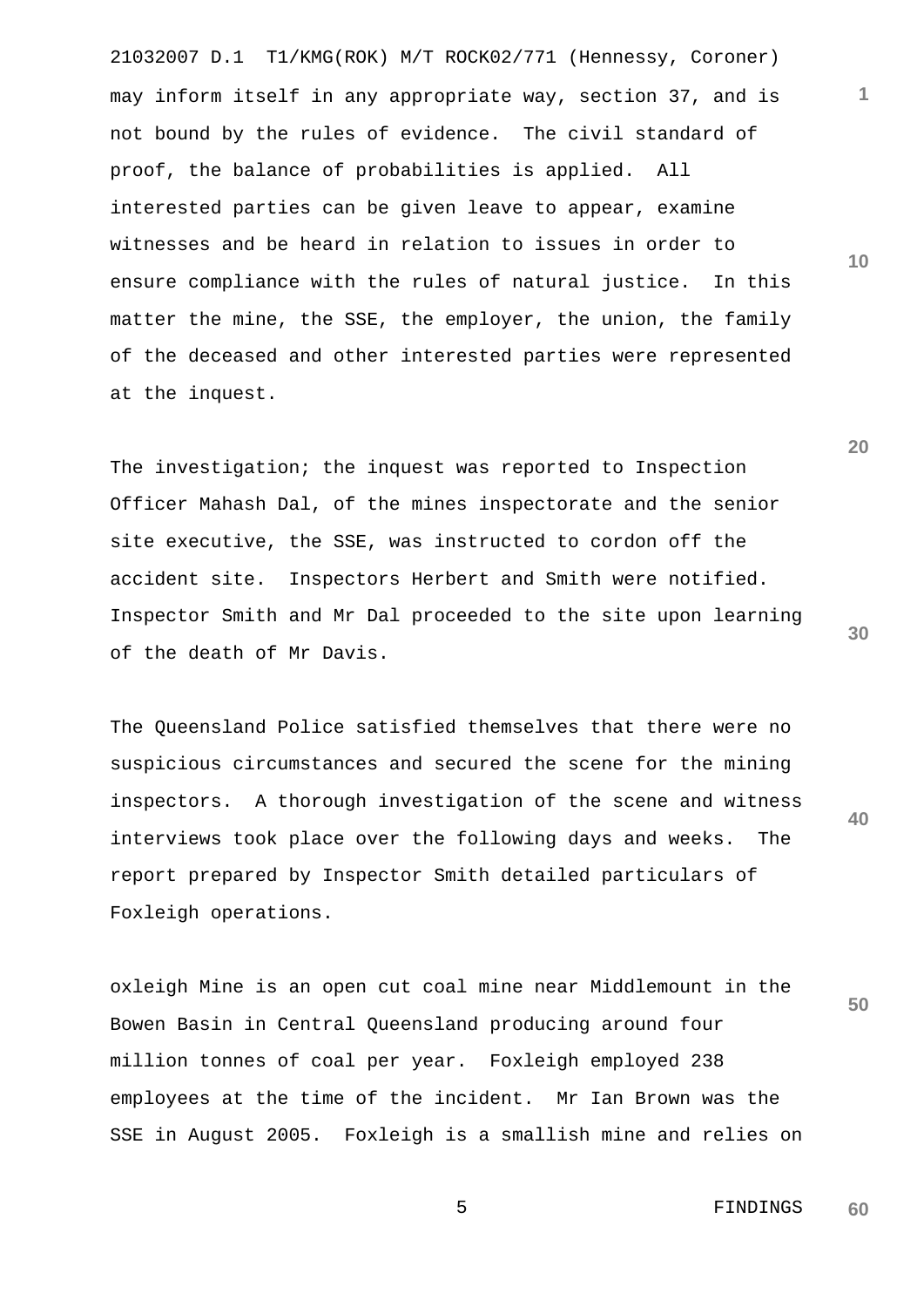21032007 D.1 T1/KMG(ROK) M/T ROCK02/771 (Hennessy, Coroner) contractors on a continuing basis in order to conduct the mining operations.

Korn Mining Services, who employed Mr Davis, were contracted to haul coal from stockpiles to German Creek Mine for processing prior to transport to port. They also operated haulage contracts on other mine sites in the Bowen Basin. At Foxleigh the project manager, Mr Peter Reggardo, was the senior Korn employee on site and had responsibility for Korn safety management in the Foxleigh organisational structure.

An incident causal analysis method, ICAM, investigation was conducted on the incident. That investigation found that the lack of identification of the hazard of uncontrolled release of stored energy from the tyre, the lack of a physical barrier between the wheel and the worker, the removal of physical barriers or cleats whilst the tyre was still under pressure and the failure to deflate the tyres were major contributors to the incident. It was also noted that there was no evidence of the truck drivers being exposed to safety information relating to handling of multi-piece rims.

Inspector Smith's investigation revealed that a training needs analysis required under regulation 82 had been done but there had been no identification of a need for training on removal of wheels in the mining setting. There had been a similar incident or be it regarding much larger machinery at the Century Zinc Mine in Queensland on the 9th of February 2004 relating to the death of Peter Marshall. The department

**20**

**1**

**10**

**30**

**40**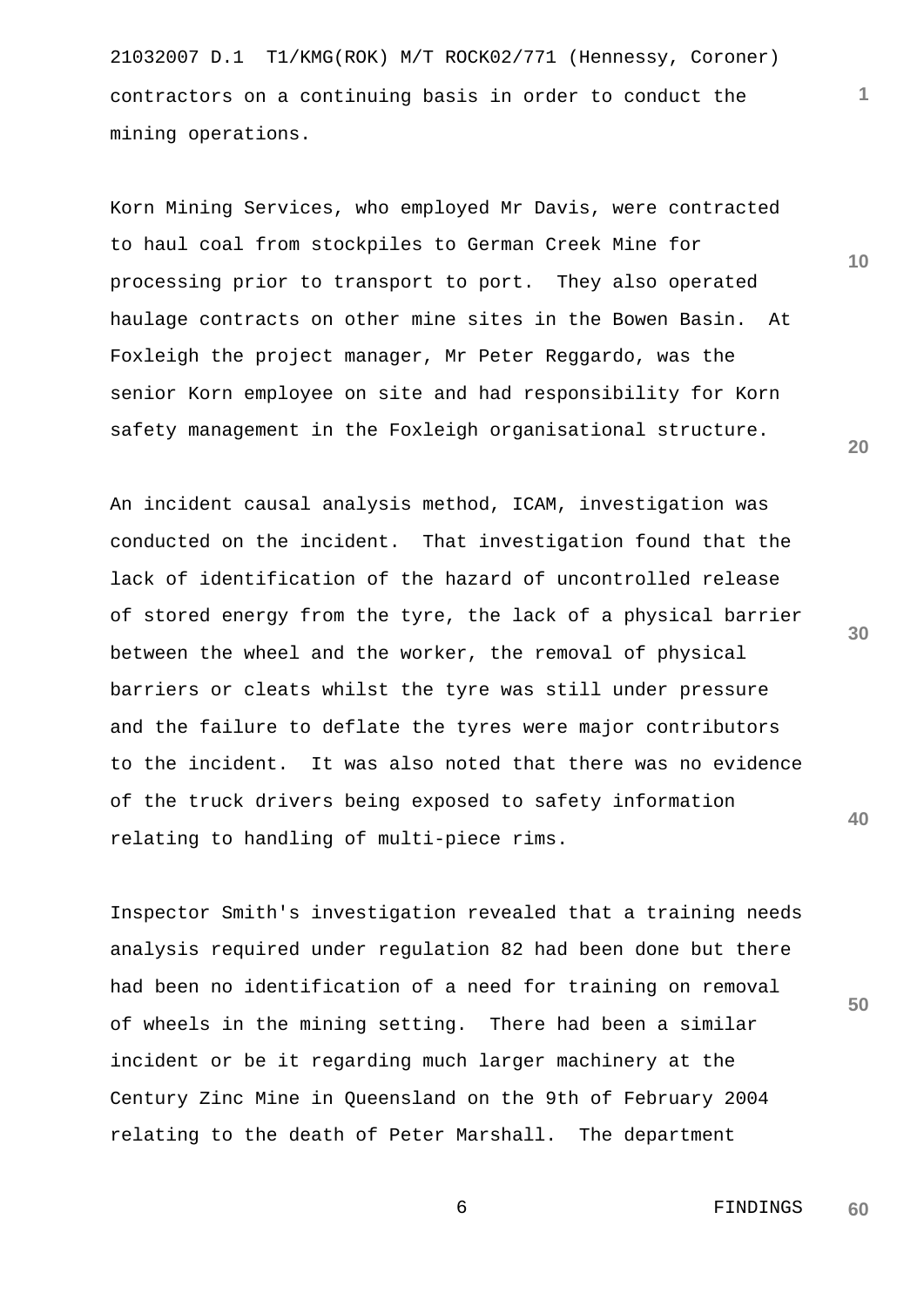21032007 D.1 T1/KMG(ROK) M/T ROCK02/771 (Hennessy, Coroner) issued a safety alert to the industry following this incident. Access was not made to safety alerts or information on the website of the rim manufacturer.

Inspector Smith presented a very thorough and informative report to the Court concerning the incident including a video simulation of the assembly of the multi-piece rim and the probable consequence of events when the wheel assembly gave way. I am satisfied that the investigation was carried out in an appropriate, professional and thorough manner and the information gathered was of critical importance to the inquest.

**30** The evidence; I have summarised only those portions of the evidence I consider necessary to explain the findings and recommendations I will make. I have taken all of the evidence before me into account in considering this matter. Even if it is not specifically referred to.

**40 50** On the 7th of August 2005 Mr Davis commence day shift and took over driving truck 46, a B-double Kenworth C510 coal hauler known as a Big Foot, from Anthony McCarthy, the nightshift driver. Mr McCarthy reported no safety issues with the vehicle having conducted about four safety inspections of the truck during the shift. The truck, know as a Big Foot, is a vehicle which cannot be registered on Queensland roads due to its configuration. It is larger than a Prime Mover. It is more than a standard road transport vehicle.

> 7 FINDINGS **60**

**1**

**10**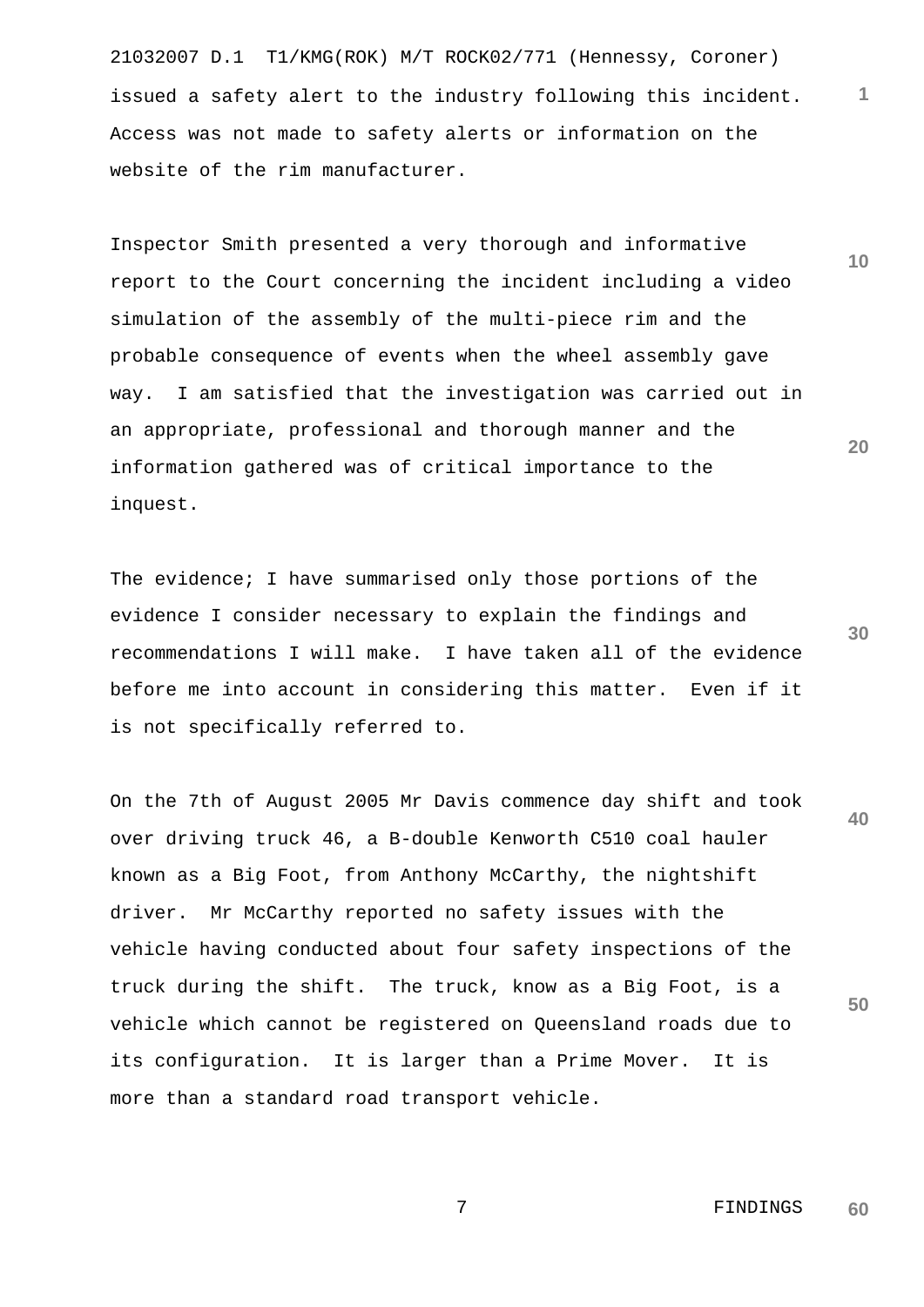21032007 D.1 T1/KMG(ROK) M/T ROCK02/771 (Hennessy, Coroner) On his seventh run to German Creek carrying coal, Mr Davis informed his supervisor, Clyde Davis, also his uncle, that he had doughy tyres, low pressure and would need to change them. He drove the truck into the right-hand bay of the Korn workshop. The crib room was beside the workshop and Mr Jeppeson and Mr Krajewski were working in the other bay of the workshop. Mr Davis also informed Mr Jeppeson of his intension to change a doughy tyre.

Mr Davis placed a hydraulic jack underneath the truck to lift the drive wheels from the concrete floor of the workshop. He used a rattle gun to loosen some of the cleats on the wheel. His workmates heard the operation of the compressor driven tools but could not see Mr Davis. During the use of the rattle gun a loud sound like an explosion was heard by his workmates. Men went immediately to investigate and found Mr Davis with a serious head injury.

He was unconscious but breathing. Pressure was applied to the wound and emergency services were immediately notified. Mr Davis had been thrown back near the water truck from the impact. Unknown to Mr Davis, the inner wheel rim had cracked and separated from the ring grove allowing movement in the components of the multi-piece rim. As the tyres on the dual assembly were still inflated when Mr Davis commenced loosening the cleats, the components of the rim gave way allowing the explosive release of pressure from the tyre. Only some of the cleats had been removed but the release of pressure sheared six of the wheel studs and bent four others. All of the components and the two tyres were expelled from the wheel assembly onto Mr Davis and into the surrounding space with the immense force. The rattle gun was also found in close vicinity to Mr Davis.

The open cut examiner, Mr Anthony, attended the scene quickly and rendered assistance to Mr Davis. He gave evidence that

**30**

**40**

**50**

**1**

**10**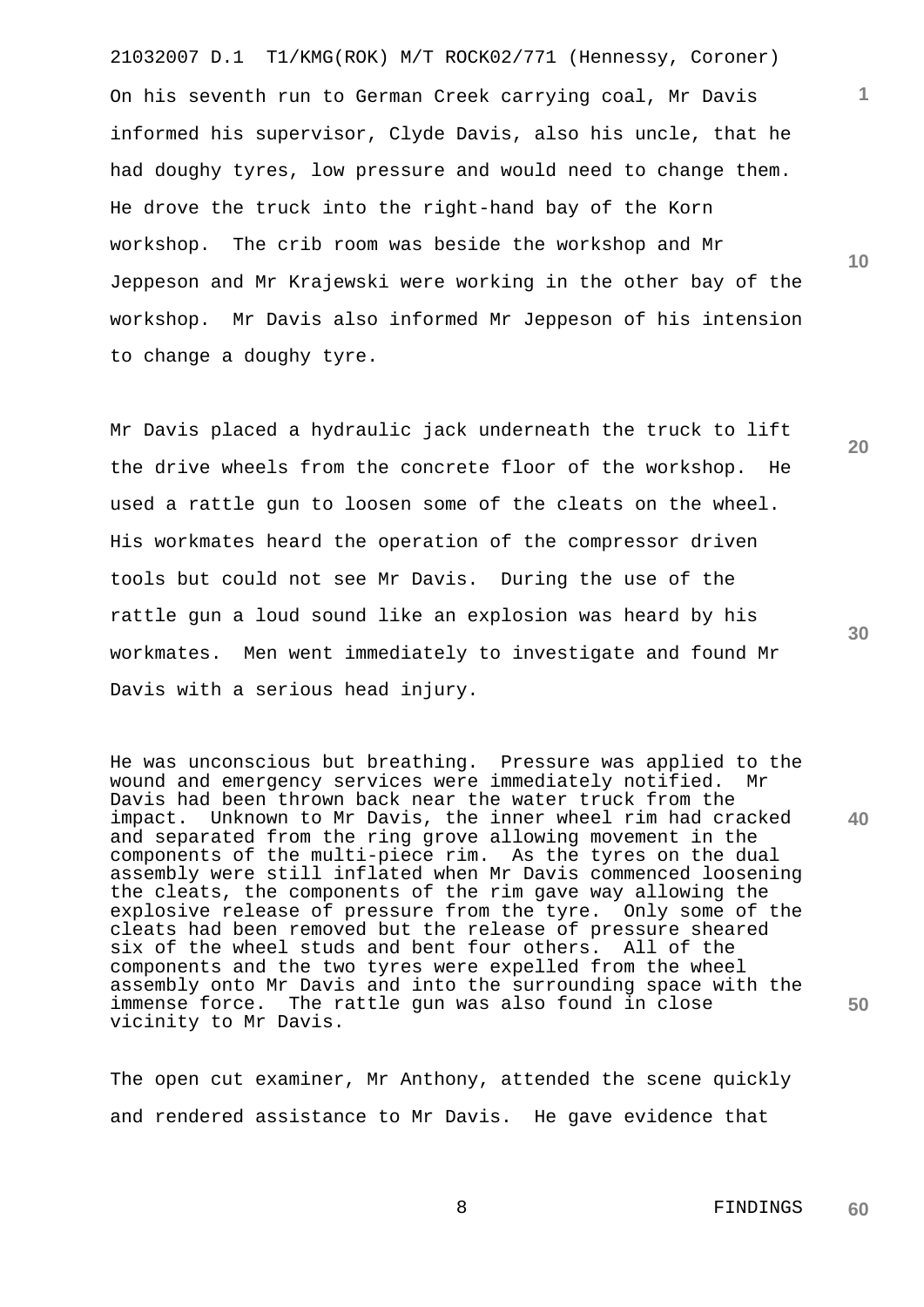21032007 D.1 T1/KMG(ROK) M/T ROCK02/771 (Hennessy, Coroner) **10** whilst Mr Davis did not regain consciousness, he seemed to respond to a question by squeezing Mr Anthony's hand and muttered some words. The Middlemount ambulance attended and took Mr Davis from the scene towards the airport to meet with the medical evacuation aircraft. The doctor met the ambulance in transit, Mr Davis died before the airlift.

Sergeant Blain of Middlemount Police attended the scene and handed over to the Inspector after ascertaining there were no suspicious circumstances requiring police investigation. In his evidence the sergeant commended Korn management and employees for the manner in which they secured the scene and stated that all Korn and Foxleigh personnel were very cooperative with police on the day in question.

Autopsy results; an autopsy was conducted by Dr Fitzpatrick in Mackay. The examination revealed that Mr Davis suffered a large jagged laceration to his forehead and extensive scull fractures with displacement and exposure of the brain. There was also a peppering of small abrasions to his head area and jagged laceration to his left knee. The pathologist view was that Mr Davis died from multiple injuries due to the workplace accident. There was no evidence of alcohol or drugs in Mr Davis's system at the time of the incident. Dr Fitzpatrick stated that the injury sustained by Mr Davis caused very very severe brain damage, that he was unconscious quickly and it would have been a quick passing.

**30**

**40**

**50**

**20**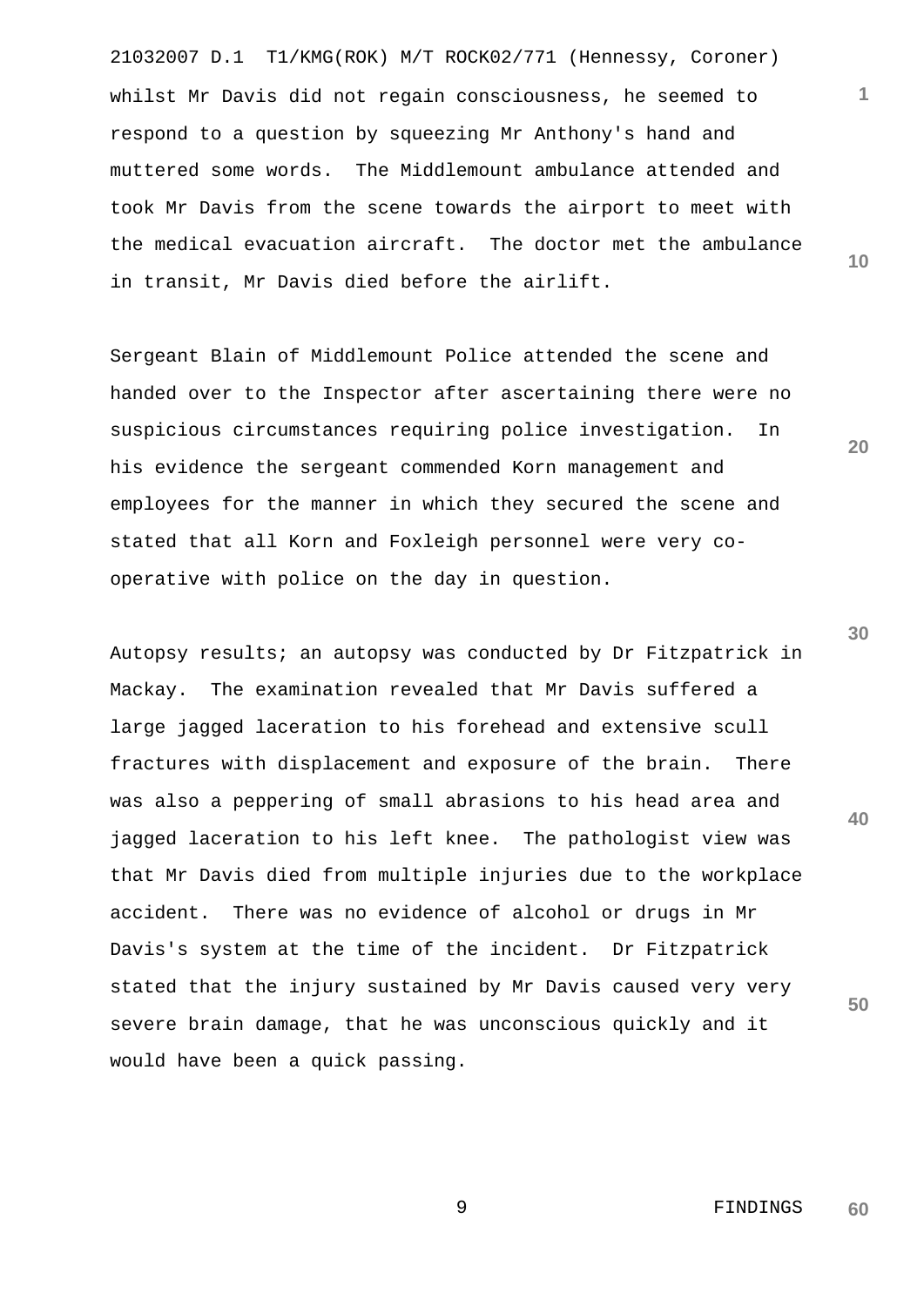21032007 D.1 T1/KMG(ROK) M/T ROCK02/771 (Hennessy, Coroner) Development of Korn Bulk Haulage as a business; Mr Des Korn had been involved in transport trucks for 30 years and his father before him. He started Korn Bulk Haulage at Dysart with one truck, carting gravel for 16 years. He obtained a contract at Enshame Mine in 1991 where he was working six trucks in coal haulage. He ended up taking over all of the coal haulage at the site and was operating 15 trucks.

He worked under the mining operator's safety management system here and after referred to as the plan or SMS. He was then approached by Thiess at Collinsville to cart coal onto an off site and entered into a four year contract between 2000 and 2004. He was approached by BMA Blackwater to do a couple of weeks work which continued for five to six years until 2006. He was also approached by Thiess to tender against Brambles at Oakey Creek and a few weeks later Foxleigh came on board. He had 30 trucks by then and described his business as doubling overnight. At that time he realised that his wife and he could no longer cope with the running of the business on their own.

**40**

**30**

**50**

**10**

**20**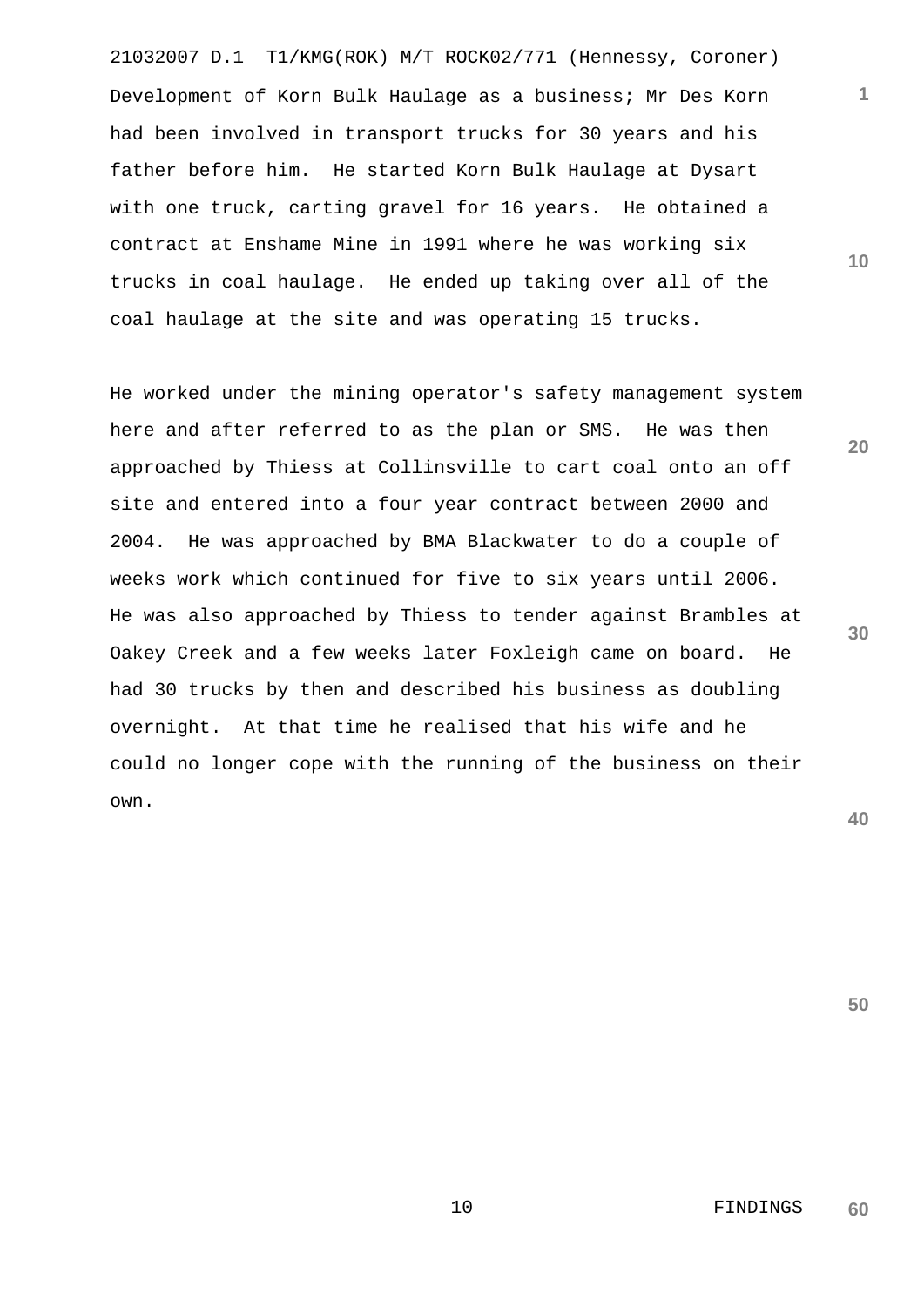## 21032007 D.1 T02/CDB(ROK) M/T ROK02/771 (Hennessy, Coroner)

At each site he used the mining operator's procedures. You said that the mines knew that they were a small operation but around the time of taking over the Foxleigh contract from McKenzie River Bulk Haulage, BMA told Korn that he was big enough to have his own system in place so they started to develop one.

He employed a safety consultant to commence that process. He hired experienced employees to assist in the running of the business and worked on the basis of trusting in their knowledge and experience. Getting experienced and qualified people was not easy.

Mr Korn's reliance on documents such as contracts was not strong and he managed business relationships on a handshake and trust. He sorted out problems as he got the job done. He approached the coal hauling as just hauling in a different setting.

**40** David Rix commenced with the company in May 2003 as general manager. Mr Korn had a health issues at that time and was becoming more involved in the maintenance side of the business whilst Mr Rix attended to the business side.

**50** Mr Korn stated in evidence that in all his years in the trucking industry he had never deflated tyres when removing wheels and he never expected the danger of the explosion of the tyre. He stated that he always had a good safety record. Continually looked to upgrading and considered himself to be

**30**

**20**

**10**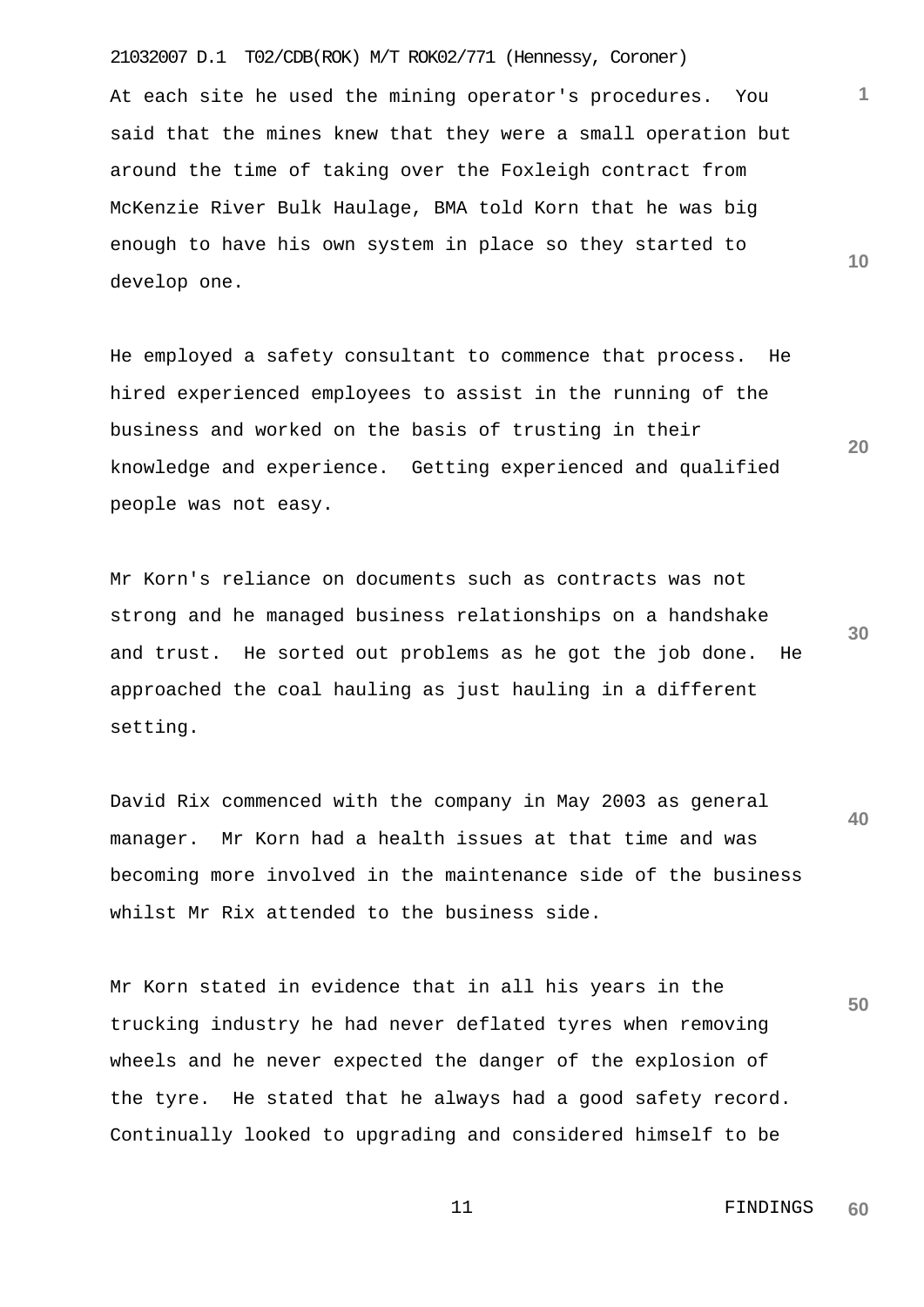21032007 D.1 T02/CDB(ROK) M/T ROK02/771 (Hennessy, Coroner) proactive. His company motto was safety management production. He said he was never concerned about the cost when safety was involved.

Korn Management Issues: The Korn shift supervisors who gave evidence including Mr Clive Davis, stated that they had achieved the required supervisor qualifications for the mining industry but received no training beyond that. They were not given instruction on the SMS, were not trained or assessed as competent against the SOPs. Were not trained in hazard identification or risk assessments or on how to train or assess competence of workers in a formal sense.

Given the pressure of other duties they did not usually attend the SOP reviews with workers. There day to day activities included driving around site checking on progress. Relieving for drivers who were ill or not at work. Checking in at the workshop and generally lending a hand where needed. They reported to Mr Reggardo.

Mr Reggardo was the project manager for Korns at Foxleigh at the time of the incident. He was therefore the senior Korn person on site and had obligations under the Foxleigh safety management structure and safety management system. He admitted in his evidence that he had not familiarised himself with the contract with Foxleigh nor the Coal Safety and Health Management Act 1999 provisions.

**10**

**1**

**20**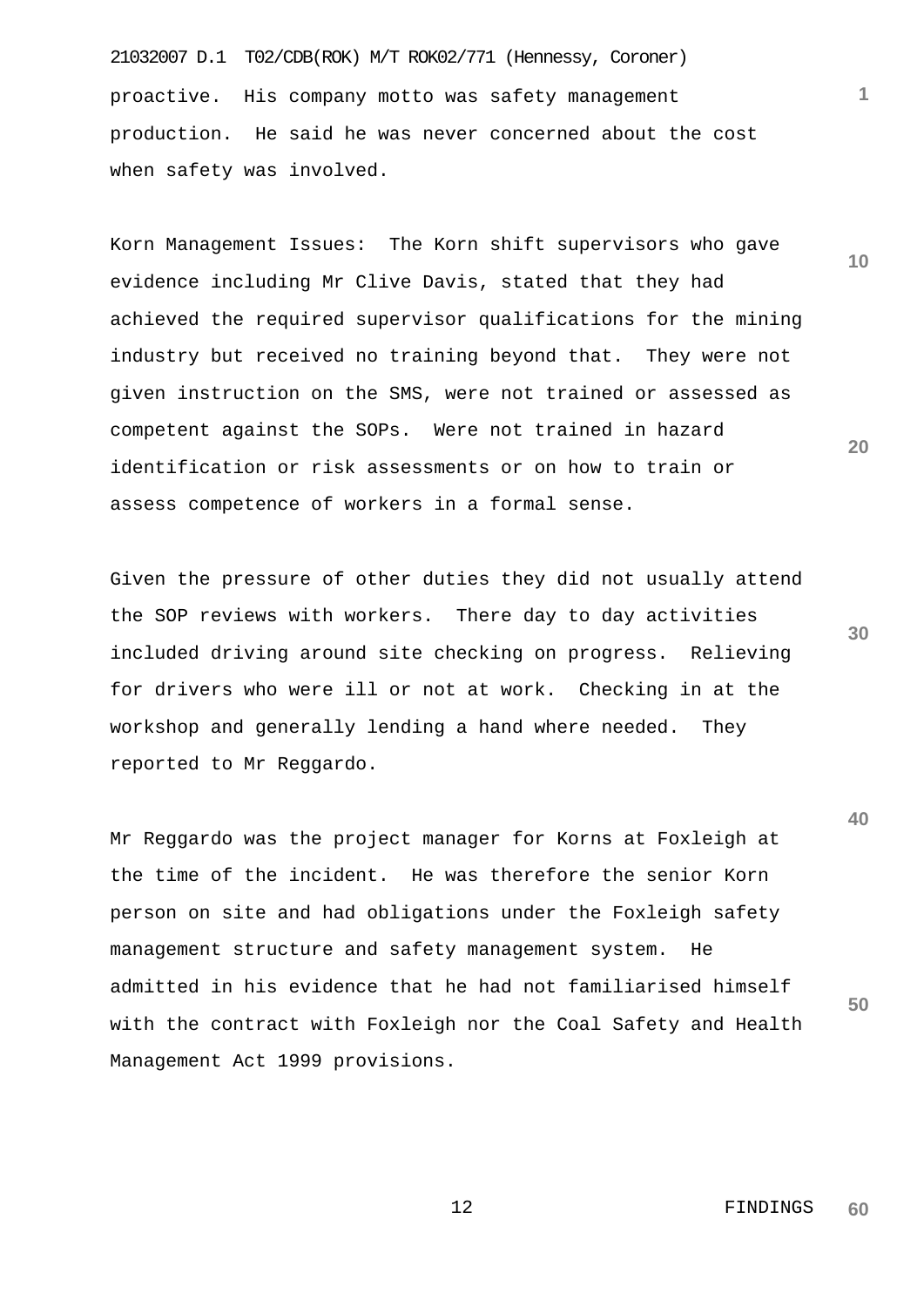## 21032007 D.1 T02/CDB(ROK) M/T ROK02/771 (Hennessy, Coroner)

He explained that this was due to difficulties he encountered with reading such documents. He had not made high levels of management aware of this issue. He stated that he had no training in relation to safety obligations attaching to his position other than the supervisor competencies. He was not provided with a list of his responsibilities under the SMS. This situation, combined with Mr Reggardo's difficulties with formal documents meant that he was never in a position to fulfil his obligations effectively.

Mr Reggardo gave evidence that he conducted work area inspections to identify hazards such as tripping hazards. He saw the tasks undertaken in the company as low risk. The only reviews he conducted of the worker's knowledge of SOPs after their initial induction was reviews of SOPs on wet days. Safety meetings were held as informal and brief shift change toolbox meetings each day. No records were kept of those meetings. Mr Reggardo said that the Foxleigh contract manager checked on those meetings and was satisfied with them.

Mr O'Dwyer was next in chain of command above Mr Reggardo. He had previous mining experience as a truck driver since 1995. He became area manager of Korn in 2000. He maintained contact with the project managers on each site including Mr Reggardo at Foxleigh. In his words his duties were "To help with the day to day running of jobs."

Despite his position he was unaware of the terms of the contract with Foxleigh or of Korn's responsibilities under the

**30**

**20**

**40**

**50**

**1**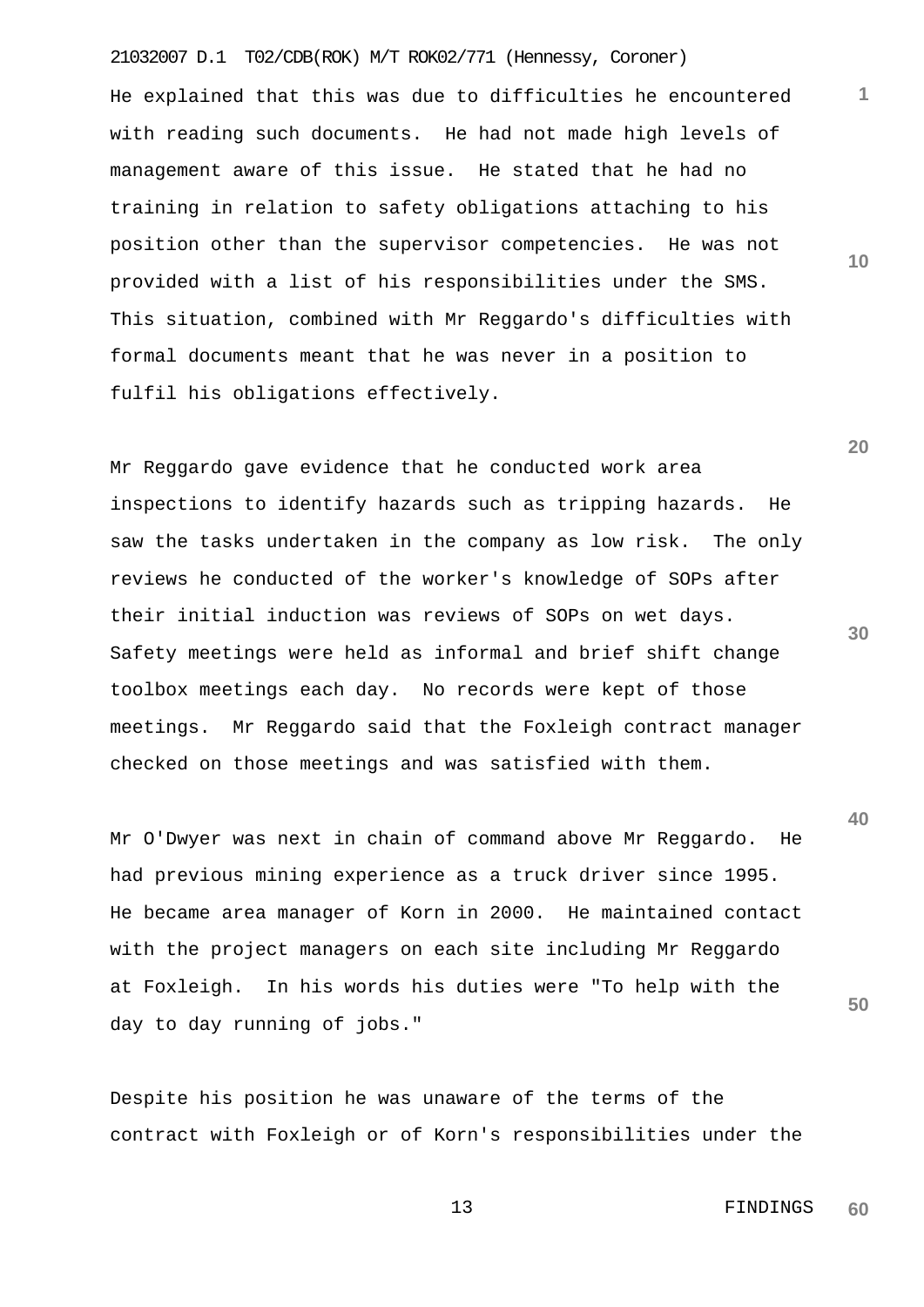21032007 D.1 T02/CDB(ROK) M/T ROK02/771 (Hennessy, Coroner) **1** contract. Any contact he had with Foxleigh related to haulage production targets. He did not attend safety meetings with Foxleigh they were usually attended by Mr Reggardo.

Mr O'Dwyer answered to the general manager for Korn Bulk Haulage, Mr Rix. Mr Rix came to the company with business experience holding a degree in postgraduate certificate in business management as well as trade qualification of fitting and turning. He managed all aspects of the business and answered to the owner, Mr Korn.

Mr Rix was responsible for contractual and pricing matters. Mr Rix gave evidence that Mr O'Dwyer's description of his role was incorrect and that his duty actually was to oversee the management of all operations and ensure they were running smoothly in consultation with the project managers. Mr O'Dwyer when recalled to give further evidence seemed to have a much clearer understanding of his role. He put his earlier vagueness down to nerves.

His further statement of duties including liaising with project manger's talking to clients on issues relating to haulage, ordering tyres and dealing with mechanical and plant issues and helping the project managers run the sites. Mr Korn, by the time Mr Rix came to the company, assisted with maintenance issues and liaised on issues of maintenance with the maintenance manager and attended to purchasing and selling of machinery and equipment. He was not involved in the day to day operations of the company.

> 14 FINDINGS **60**

**30**

**40**

**50**

**20**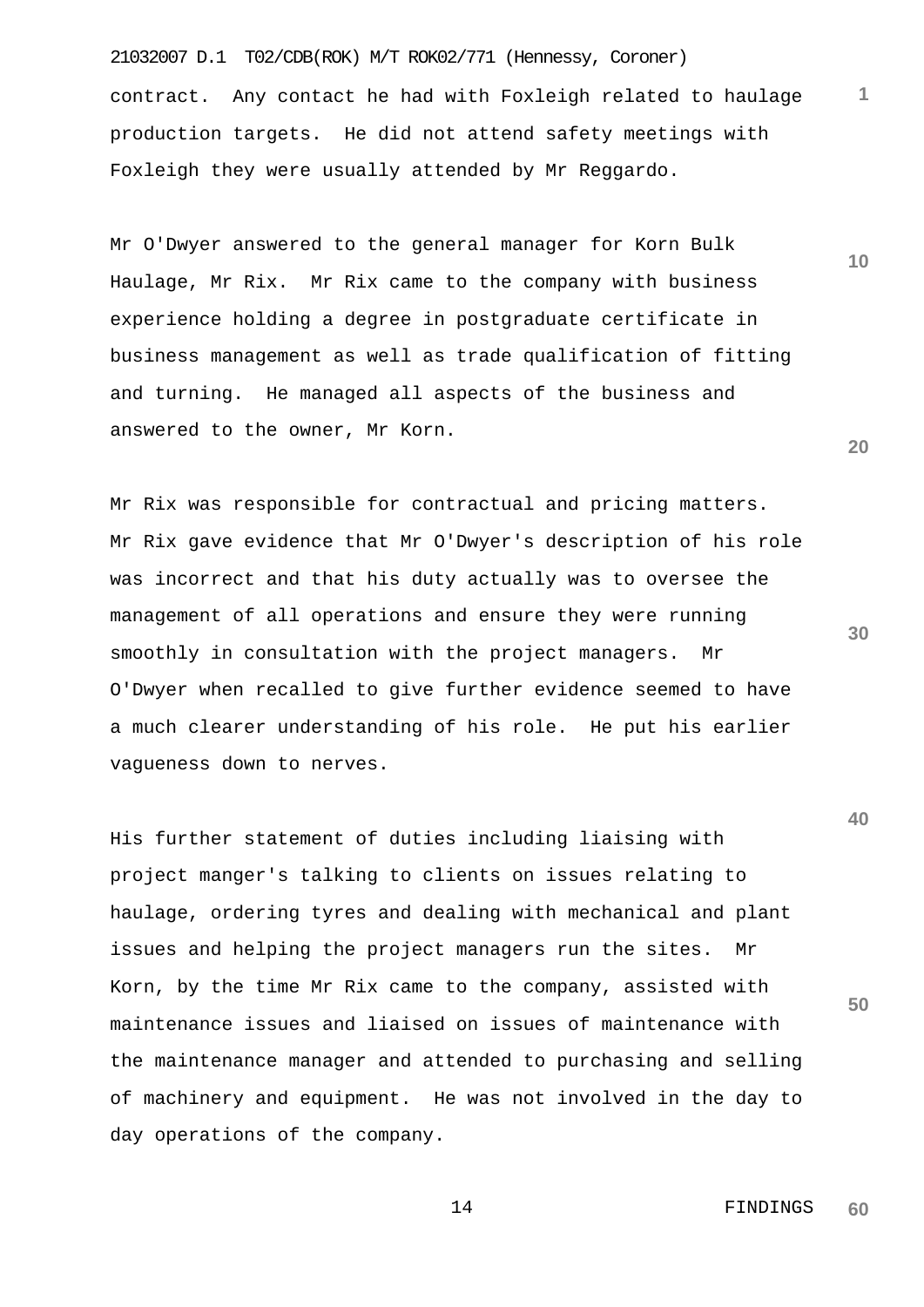Qualifications and Inductions for Truck Drivers: Employees of Korn who were driving trucks including the big foots were required to have a MC driver's license for road trains. Have obtained a black coal competency, three days. Underwent Foxleigh for six hours and Cap Coal inductions to work on the Foxleigh and German Creek sites and had a Korn induction.

Mr Reggardo, the project manager for Korn Bulk Haulage, gave evidence that there was not really a Korn induction as such. The workers went through the Korn SOPs which included one for removal of rims from vehicles for bolt on, bolt off, not multi piece rims. Driving capability was assessed by Korn supervisors over varying periods of time depending on the experience of the worker but maintenance issues, including wheel changing, was not assessed.

Mr Schiekowski, an employee of Korn, was concerned that the inductions are done quite quickly and that more time could be taken to allow workers to digest the information being presented. He felt the time pressure in the inductions meant that he was multi tasking and not retaining a lot of information and that he was provided with no reference materials to take away with him.

He was uncomfortable with the method of teaching and felt that a lot of other attendees were to. He advised that workers were not given the opportunity to hold onto a copy of the SOPs or other procedures and there was no central book of them to

**20**

**10**

**1**

**30**

**40**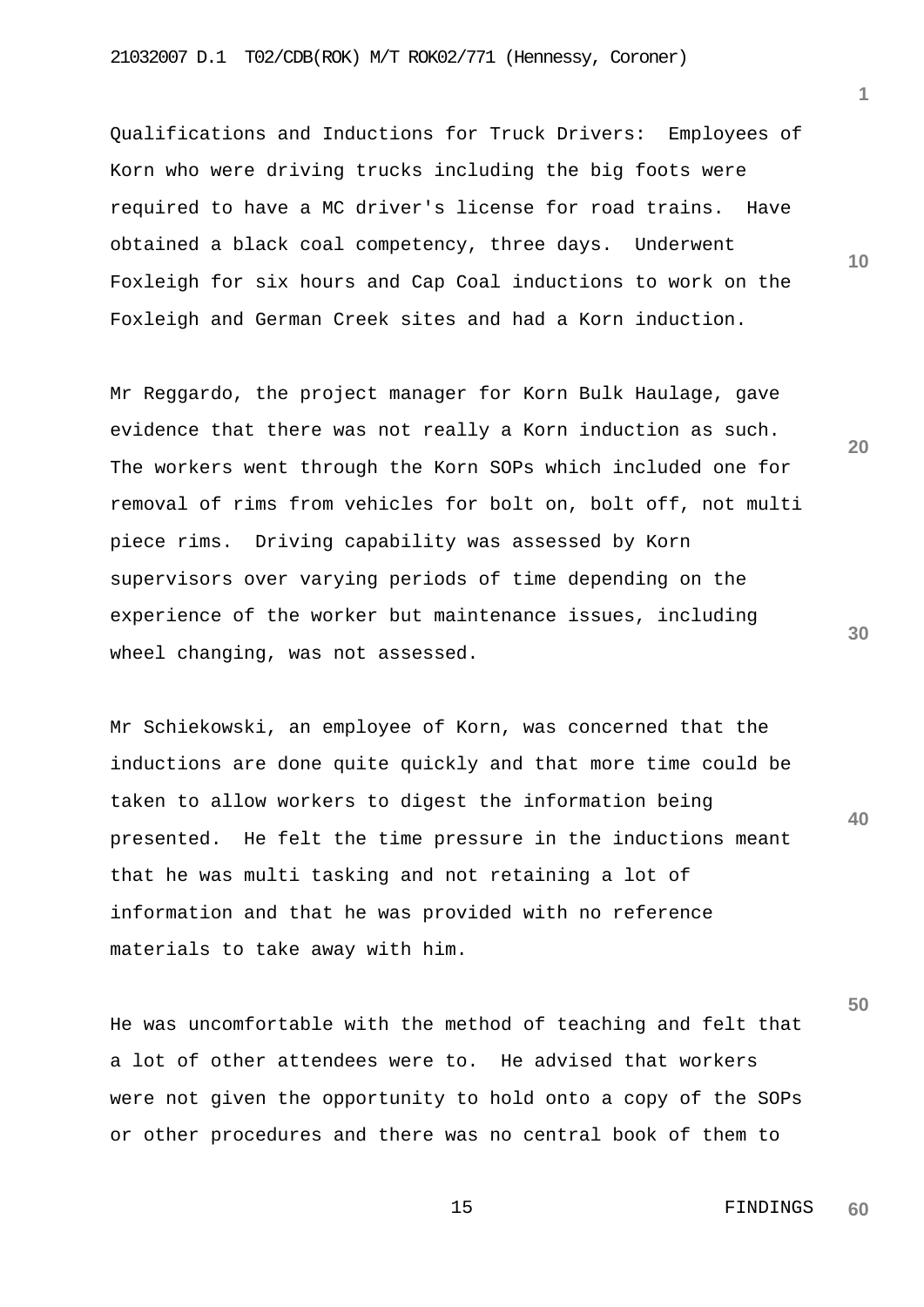21032007 D.1 T02/CDB(ROK) M/T ROK02/771 (Hennessy, Coroner) which the workers had access. Whilst there was a copy of information in the Foxleigh training room he said that the Korn workers had little or no occasion to go there. He was unaware of the copy in the Korn crib room.

Mr McCarthy, a truck driver at Korn, underwent a general black coal induction in Rockhampton for two days and a general site induction at both mine sites, Foxleigh and German Creek, of one day each. He went through the Korn SOPs with Mr Reggardo the following day. He stated that at that stage he was lost due to the amount of information being presented over the couple of days and that the inductions gave some awareness of the issues but not a total understanding.

He stated that most of the information was repetitive between the inductions and there was a risk of not fully understanding the information as it was all mulched in together. He said that at the time of starting with Korn he did not have a clue what was going on and that earlier on it was very confusing and completely different world to the workplaces he was used to. Things were happening thick and fast and it would take anyone a long time, in his opinion, to become a hundred percent comfortable in the workplace.

His driving skills were assessed on the job over a two day period by Korn supervisors. Despite his previous experience he had never heard of deflating tyres before wheel removal but did become aware of that information on site at some time. He **10**

**1**

**20**

**30**

**40**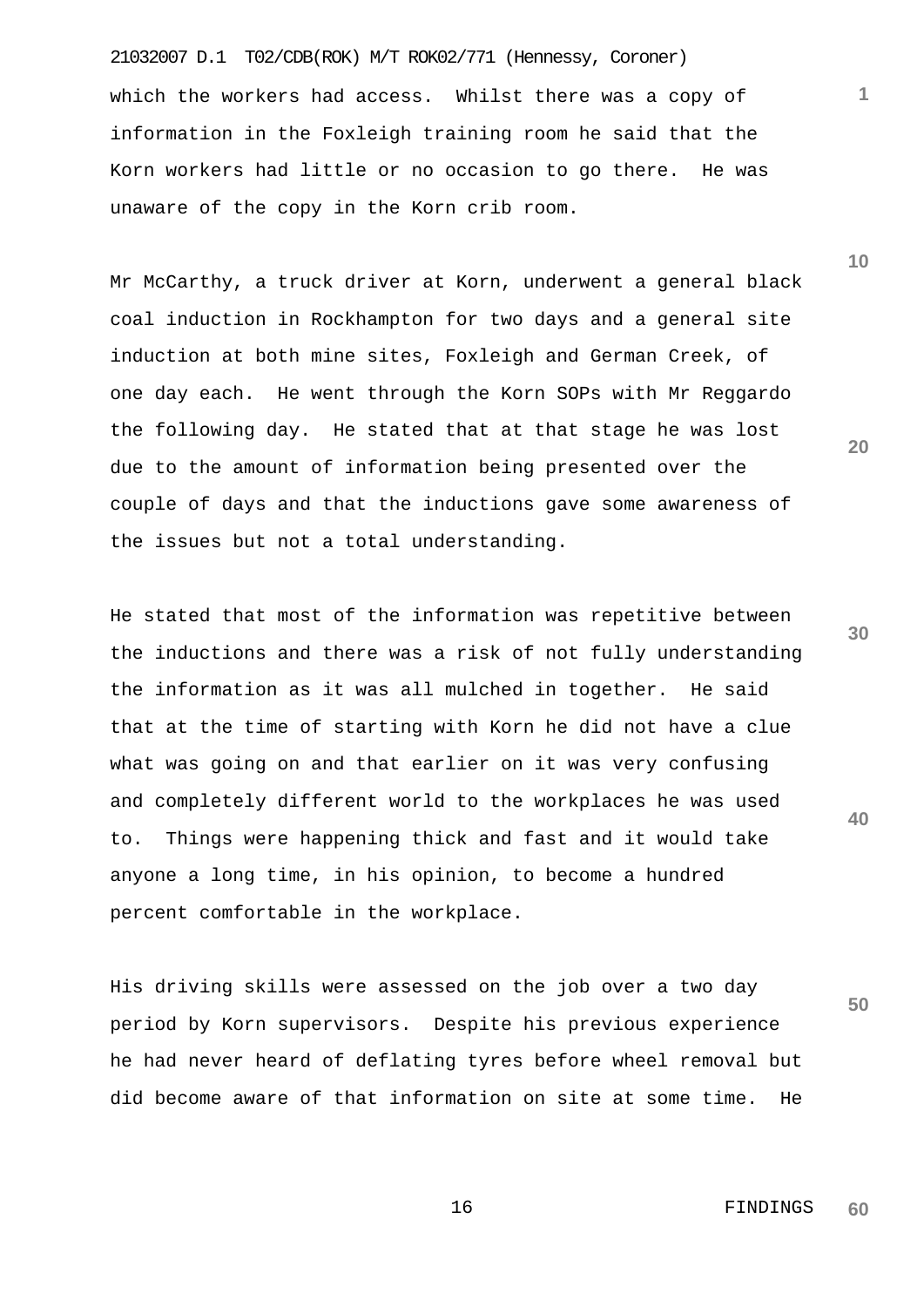21032007 D.1 T02/CDB(ROK) M/T ROK02/771 (Hennessy, Coroner) was unable to specify when. He said that stored energy was covered in the generic induction in a general sense.

All of the drivers had experience in the road industry or with trucks in general. Their previous experience was relied upon in relation to maintenance issues and their competence was not assessed in that regard. They were given no instruction on maintenance tasks.

Duties of Drivers at Korn: Mr Davis' duties included driving Kenworth C510 coal haulage trucks known as big foots hauling coal from Foxleigh Rom run of mines stockpiles to the wash plant at German Creek neighbouring the Foxleigh operations. The distance of that journey was about 20 to 25 kilometres in each direction and the vehicles were operated 24 hours a day in two shifts seven days a week.

**40 50** There were truck drivers per shift. Other road train vehicles were used in addition to the big foots to haul the coal on site. Drivers were responsible for minor repairs on the trucks not requiring the maintenance crew and changing wheels was part of the drivers general duties. The drivers conducted pre-start checks on the truck and at the commencement of each shift. During the shift they would check tyre pressure again and make visual and tap inspections of the tyres for damage. Mr McCarthy indicated that he attended to this after every two loads or so.

**20**

**30**

**10**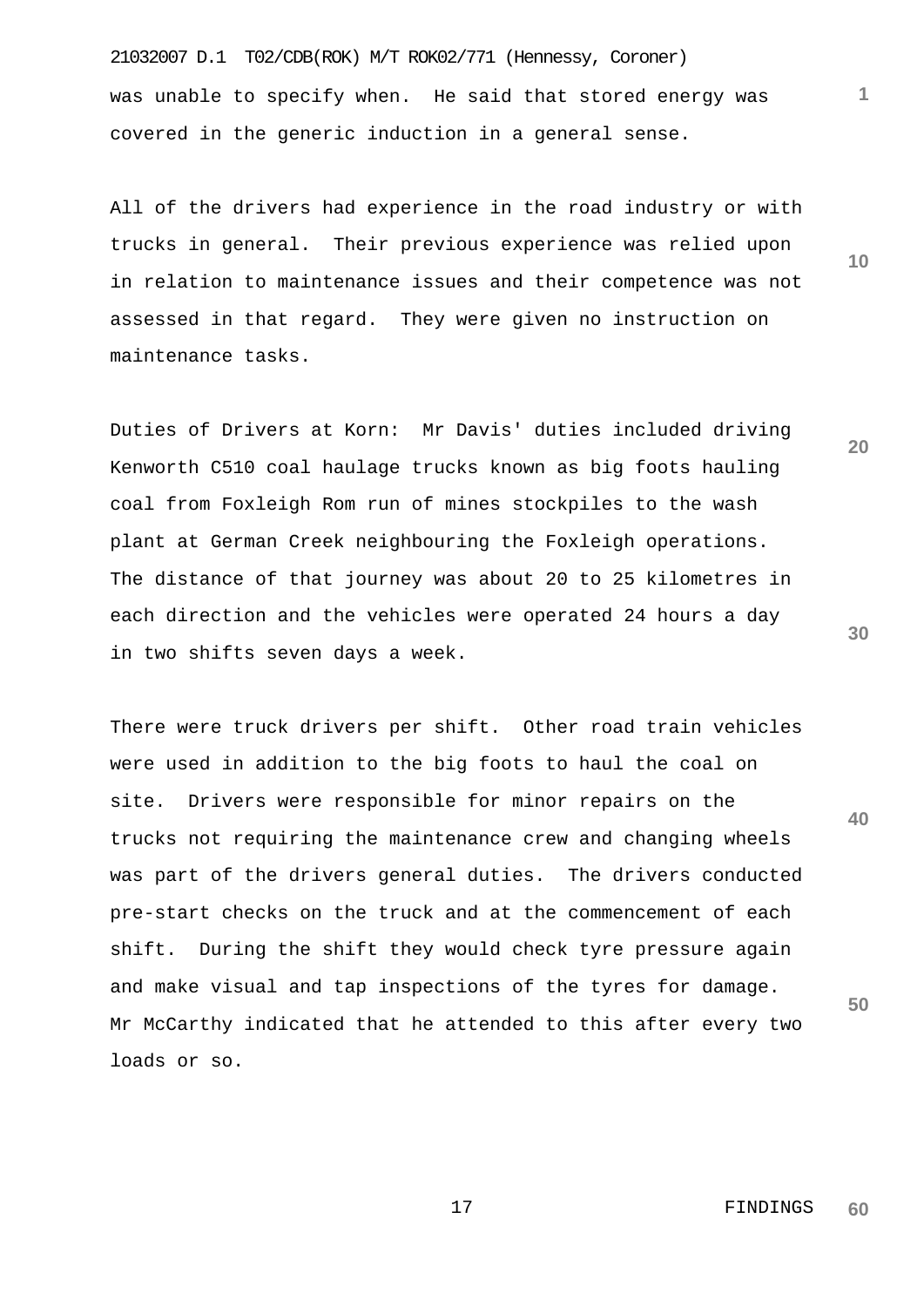## 21032007 D.1 T02/CDB(ROK) M/T ROK02/771 (Hennessy, Coroner)

Gary Ballard was a subcontractor for Korn providing a truck, a Kenworth but not a big foot, and his services driving it and carting coal. He was also a very experienced truck driver having 30 plus years in the industry but was unaware of the deflation of tyres issue. He had never thought that there was any safety issues in this regard and used split rims over the years without problem. He did not look into Korn's SOPs for changing tyres as his wheels were of a different type and he took his own spares on the site and attended to changing them himself, usually in town.

**30**

**1**

**10**

**20**

**40**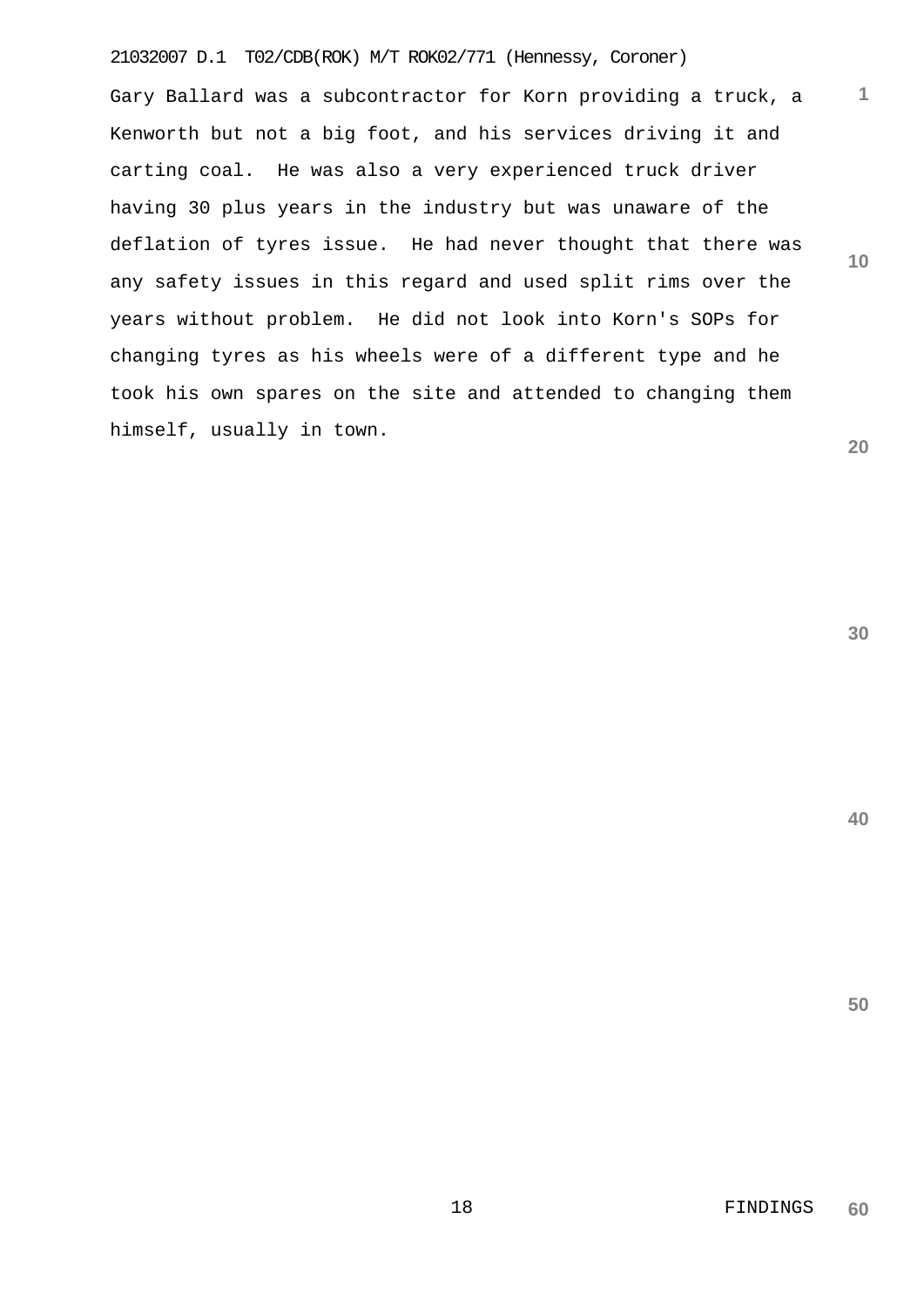21032007 D.1 T3/BMN(ROK) M/T ROCK02/771 (Hennessy, Coroner) Mr McCarthy was also a truck driver for Korns. He had years of previous experience in the Australian Army and the road transport industry. He had worked with some multi piece rims but his experience was mostly with single piece rims.

Supervision And Training Of Drivers: It was suggested to Inspector Smith in evidence that there may be an ill fit between the road transport industry operations and mining competencies.

The evidence generally disclosed attention between the road transport industry culture and the particular application of the use of road transport vehicles in a coal mining setting, including the significant differences in loads, the risk around coal mines, additional corrosion departs occasioned by exposure to coal et cetera.

Mr Schiekowski who commenced work with Korns in December 2004 indicated that there was no training on the Korn safety management system or the SOPs, and that he was effectively left to his own experience and discretion on the job. He had 16 years experience in driving trucks but had no understanding of the hazards relating to tyres, and had no prior experience with these rims or split rims in general.

He had never been aware of deflation of tyres until this incident. He stated that deflating both tyres on a dual assembly takes little effort, is a simple task, and does not take a lot of time.

**20**

**10**

**1**

**50**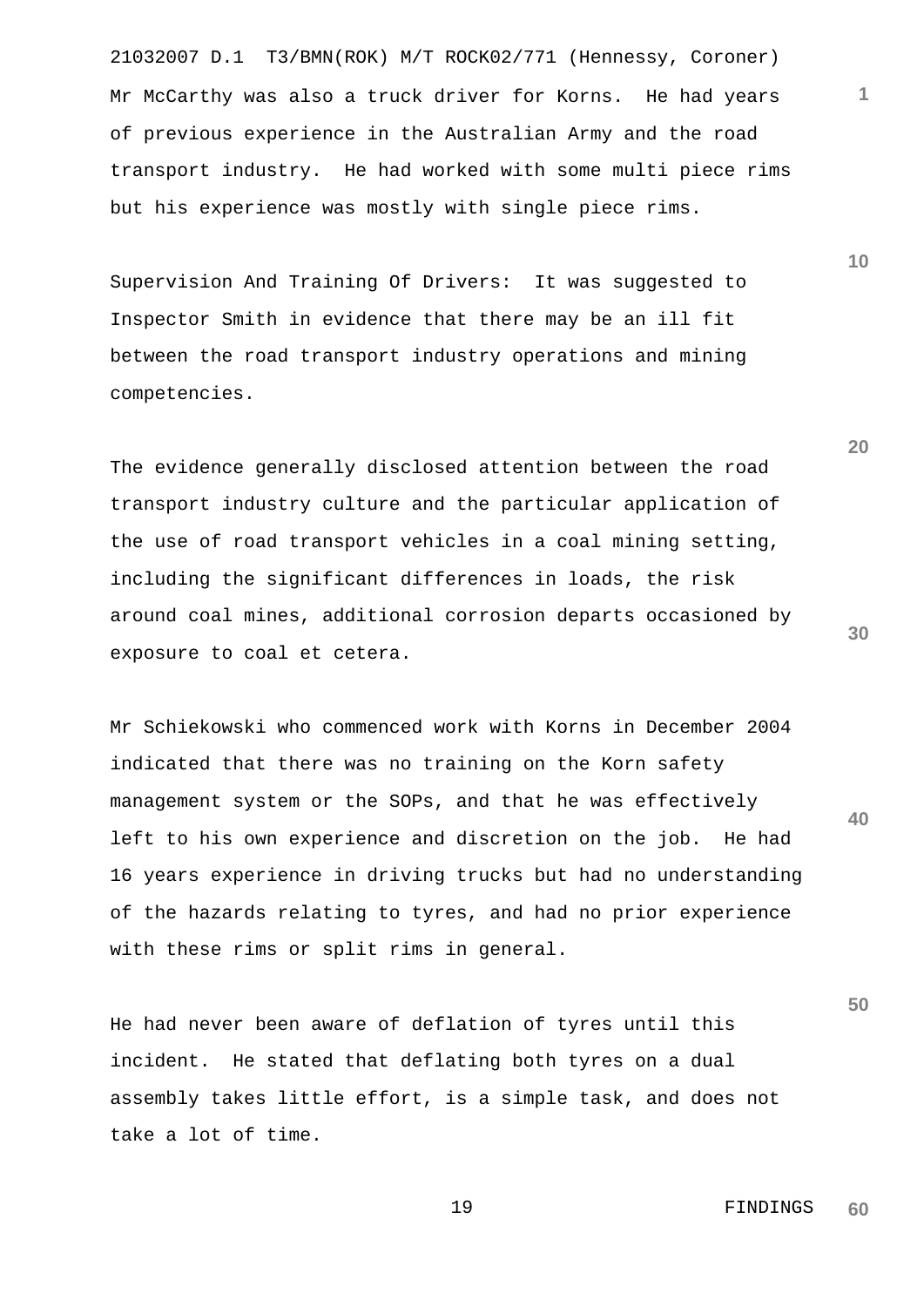He said that the safety meetings were usually quick discussions at the shift changes and safety issues were not regularly addressed. Mr Reggardo would discuss safety information about once a week on an ad hoc basis but that the supervisors were always available to discuss issues that arose and provide advice.

His experience since leaving the Foxleigh site, he is now at Oaky Creek, is the significant change in the safety culture with twice weekly tool box meetings.

Mr Jeppesen, a diesel fitter, was aware that the drivers had no training in tyre removal and that he was not himself aware of the hazard of stored energy in tyres prior to the incident. He frequently saw drivers removing tyres as part of their duties and it was not a practice at Korns to deflate tyres. He had no training in the SMS or SOPs.

He was not encouraged to access the SOPs as it was felt that he had sufficient experience. It was not his practice to do a JSA before completing a new task. He stated that he often assisted drivers to remove rims as their weight and size made them too big to handle alone.

Mr Clive Davis was the shift supervisor on shift on duty on the day in question. No safety issues regarding the task of tyre changing were discussed with Mr Shane Davis prior to him undertaking the task.

**1**

**10**

**20**

**30**

**40**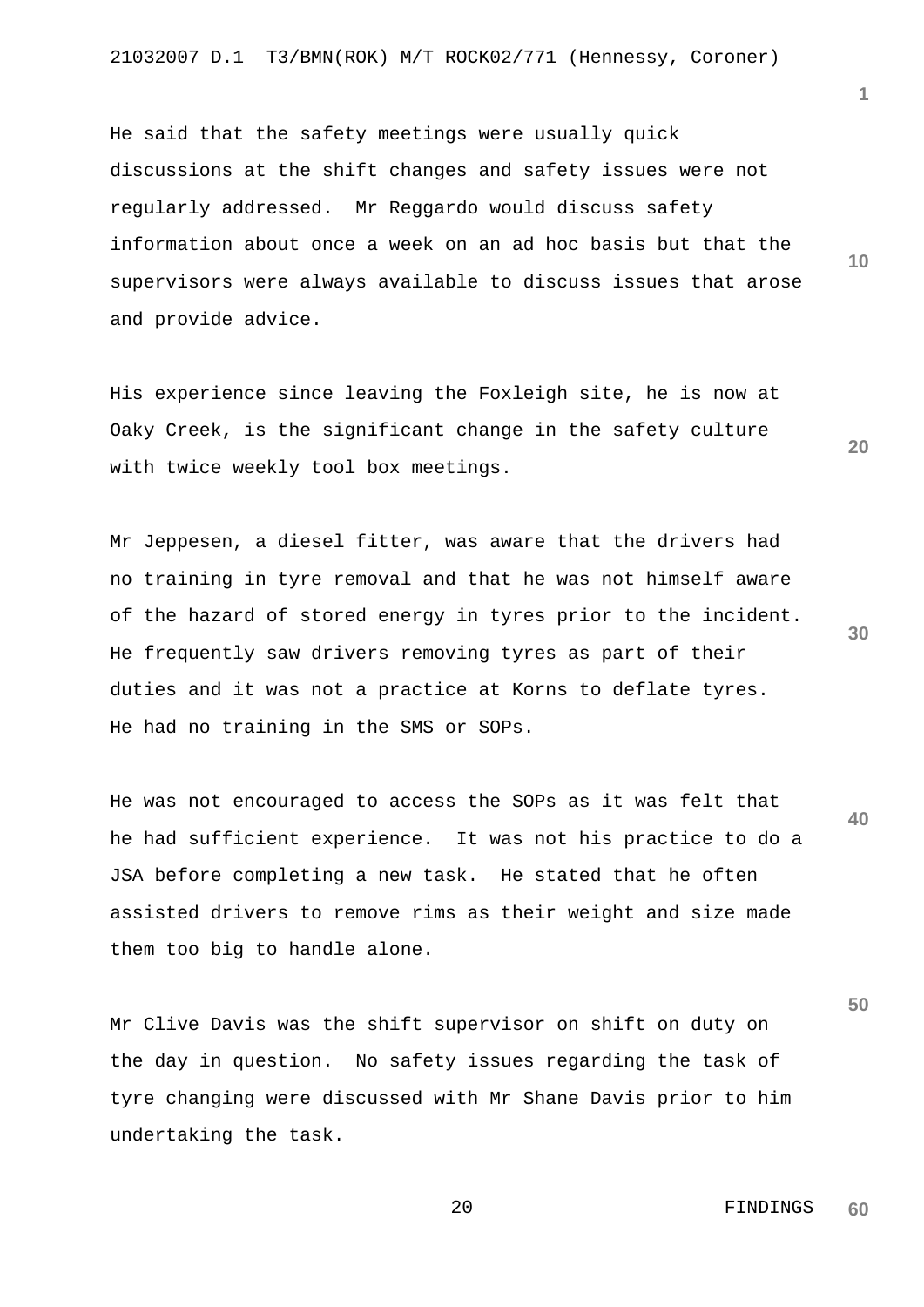It would seem that the task was considered so routine that an experienced driver would be expected to undertake the task safety.

Mr C Davis, nor any of the drivers who the Court heard from, used the procedure of deflating tyres before removal. Evidence was given that most of the employees of Korn had previously worked in the road transport industry and deflation prior to rim removal from the wheel was not a practice in that industry.

The evidence was that it would have been a relatively quick and easy task to deflate the tyre in the workshop prior to removal if there had been a wish to do so.

Vehicle Maintenance Issues: Korn operated a system for reporting of vehicle defects and safety issues to management for attention. Drivers were required to complete a Korn plant safety checklist and defect form by filling out the details at the commencement of shift, the signing off on the form at the completion of the shift, when the form was provided to the shift supervisor.

Despite their being a provision for the shift supervisor to sign off on the form that was not the practice adopted within Korns at Foxleigh. The forms were then placed in a mailbox for collection and actioned by Mr Reggardo.

**10**

**1**

**20**



**40**

**50**

21 FINDINGS **60**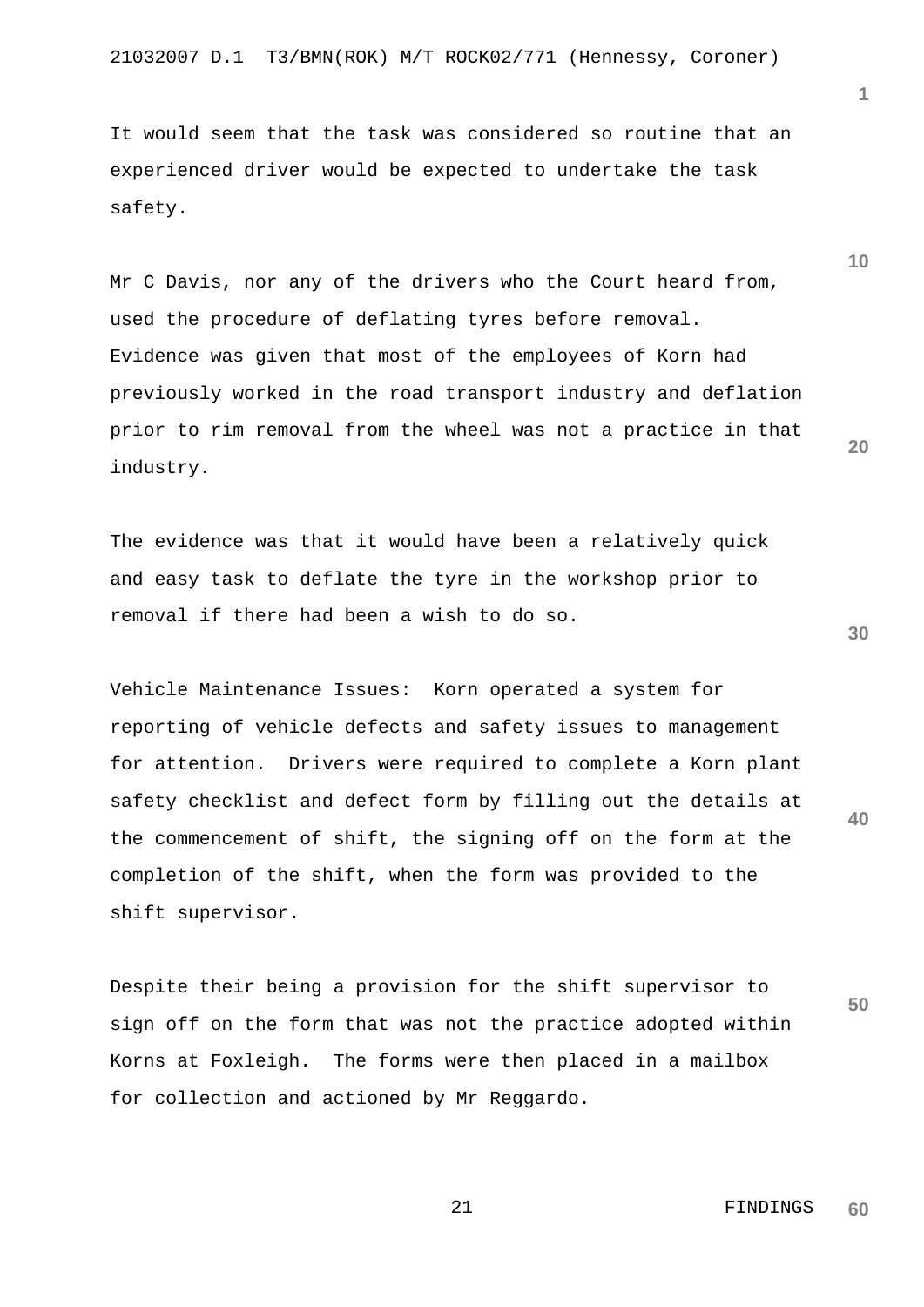21032007 D.1 T3/BMN(ROK) M/T ROCK02/771 (Hennessy, Coroner) Depending on Mr Reggardo's shifts, it could be a number of days before the forms were actioned. Mr Jeppesen advised that there were delays with Mr Reggardo's processing of the forms of up to two weeks.

Urgent maintenance issues were referred directly to the supervisor for immediate attention. Most of the time those issues were communicated through verbal reports to the mechanics and were not recorded or tracked.

Vehicle servicing took place on the basis that the workshop was allocated a vehicle to service on a particular day. One vehicle would be serviced at a time. If a service was unable to be completed in a shift, the vehicle would be returned to work if there were no serious faults, with the service to be completed at another time.

**40** Mr Jeppesen was one of the diesel fitters responsible for the 200 and 1,000 hour services of the trucks. A 200 hour service was described as taking about six to eight hours to complete. Vehicles were also briefly inspected when otherwise in the workshop.

Mr Rix, the then general manager, advised that services were recommended by the vehicle manufacturer to be carried out every 250 hours of operation, but due to the mining application, Korns adopted a conservative approach and conducted the services every 200 hours.

> 22 FINDINGS **60**

**30**

**50**

**20**

**1**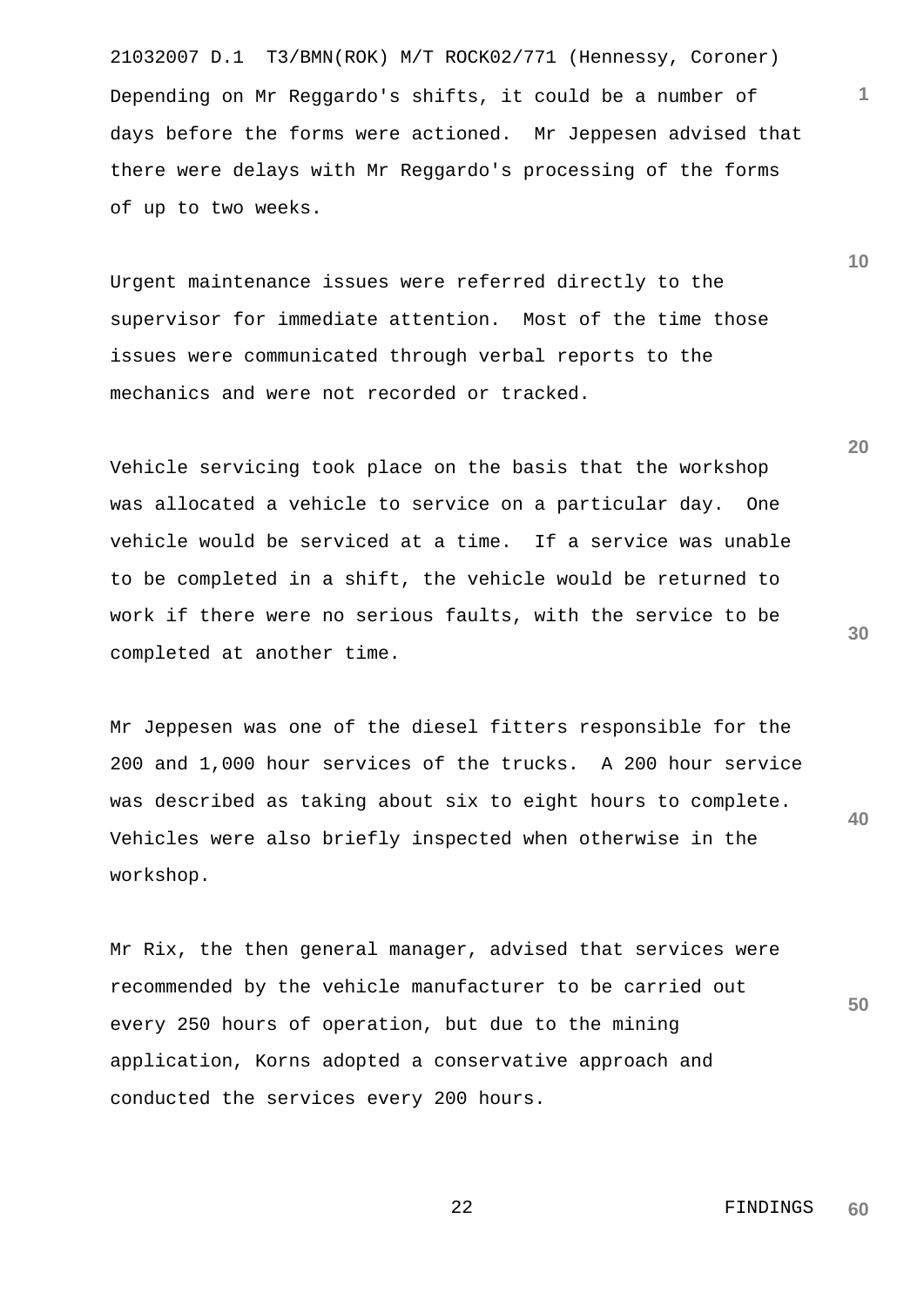21032007 D.1 T3/BMN(ROK) M/T ROCK02/771 (Hennessy, Coroner) In relation to truck 46, a 200 hour service was conducted on the 5th of August 2005 but was not completed. The service documents noted that the vehicle needed new drive tyres. They were not fitted during this service.

Mr Reggardo surmised that the reason for this was that the 5th was on a weekend and it was probably a matter that could wait until the Monday when the tyre fitter was available.

The safety checklist forms for truck 46 in the days leading up to the incident noticed various defects or matters requiring attention, including faulty tyres and wheel nuts.

Mr Reggardo had significant difficulty in being able to identify what the problems noted on the form actually referred to, given that the information was so non-specific. Certainly a seriousness of the defect could not be determined from the face of the form. Mr Reggardo's comment was that as long as the vehicle was not going to fall apart it would be sent back out to work.

Mr Atkinson, one of the drivers, stated in evidence, that there were differing opinions amongst drivers as to faults, especially relating to tyres and that the information recorded on the forms was not objective or to any particular standard. In any event their assessment could be overruled by a supervisor of a different opinion.

**60**

23 FINDINGS

**10**

**20**

**1**

**30**

**40**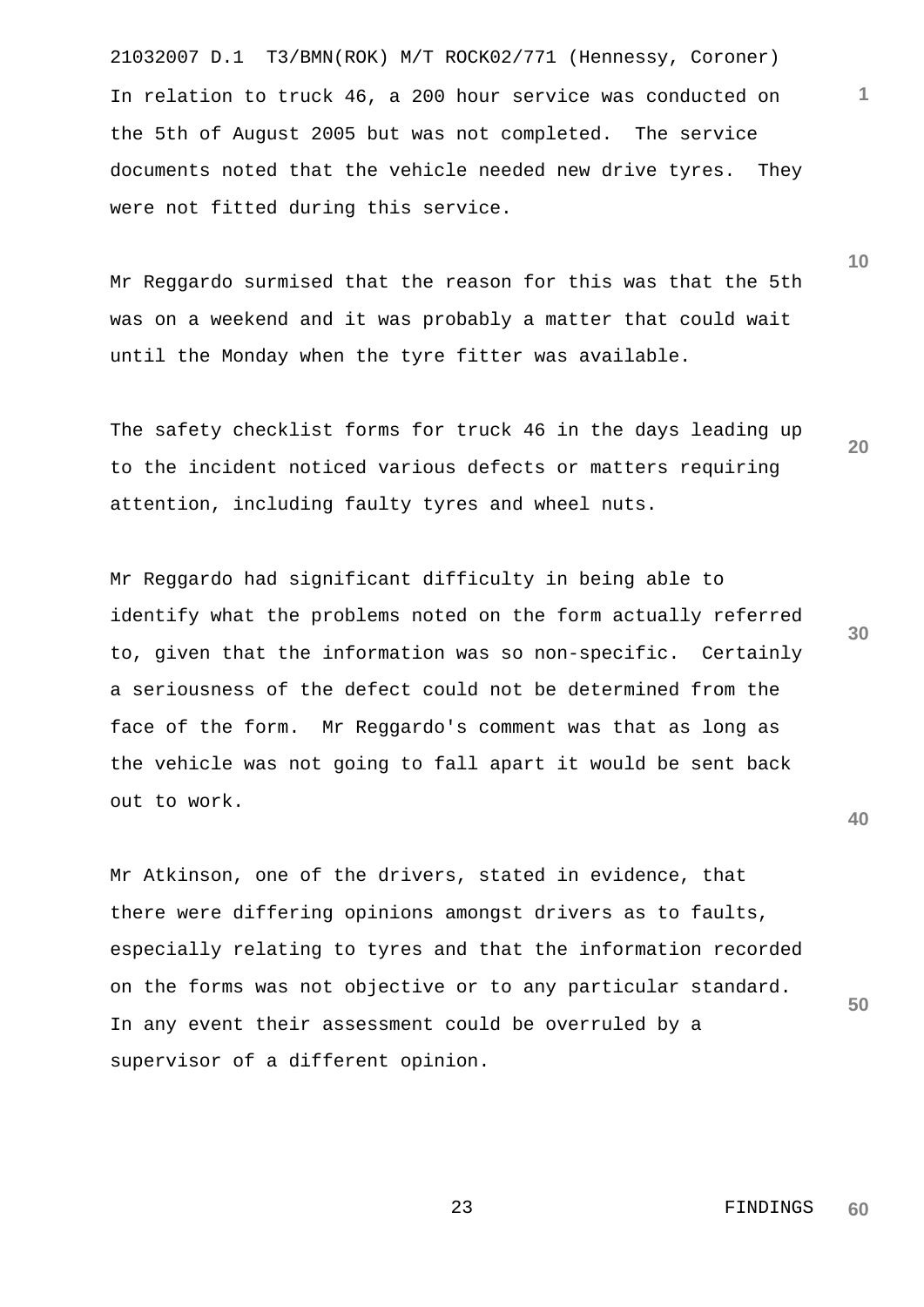21032007 D.1 T3/BMN(ROK) M/T ROCK02/771 (Hennessy, Coroner) Mr Jeppesen gave evidence that Mr Reggardo would inform him verbally of what needed doing to what truck. Trucks would be rotated in and out of the workshop in order to keep as many vehicles as possible on the haul road. Depending on the seriousness of the defect, the vehicle would come to the workshop when it had time.

Hazard Of Uncontrolled Release Of Stored Energy: The hazard of the uncontrolled release of stored energy from tyres has existed for many years in the road transport industry. Deflation of tyres prior to the removal of wheels from road transport vehicles is still not mandated in that industry at present.

There was varying evidence as to the extent of the use of multi piece rims in that industry. It seems that the big foot vehicles, whilst registrable for road use in Western Australia, are not in Queensland and would not be used in that context here.

In Western Australia the hazard has been formally identified. In February 2005 the Department of Industry and Resources Safety and Health Division published a guideline regarding tyre safety, fires and explosions.

It is noted on page 4 in section 3.3 that,

"Divided wheels, split rims and locking ring wheel and tyre assemblies are especially likely to explode if poorly maintained, incorrectly fitted or if assembled or disassembled while inflated. It is essential to deflate tyres before wheel removal to ensure that removing the

**30**

**40**

**50**

**10**

**20**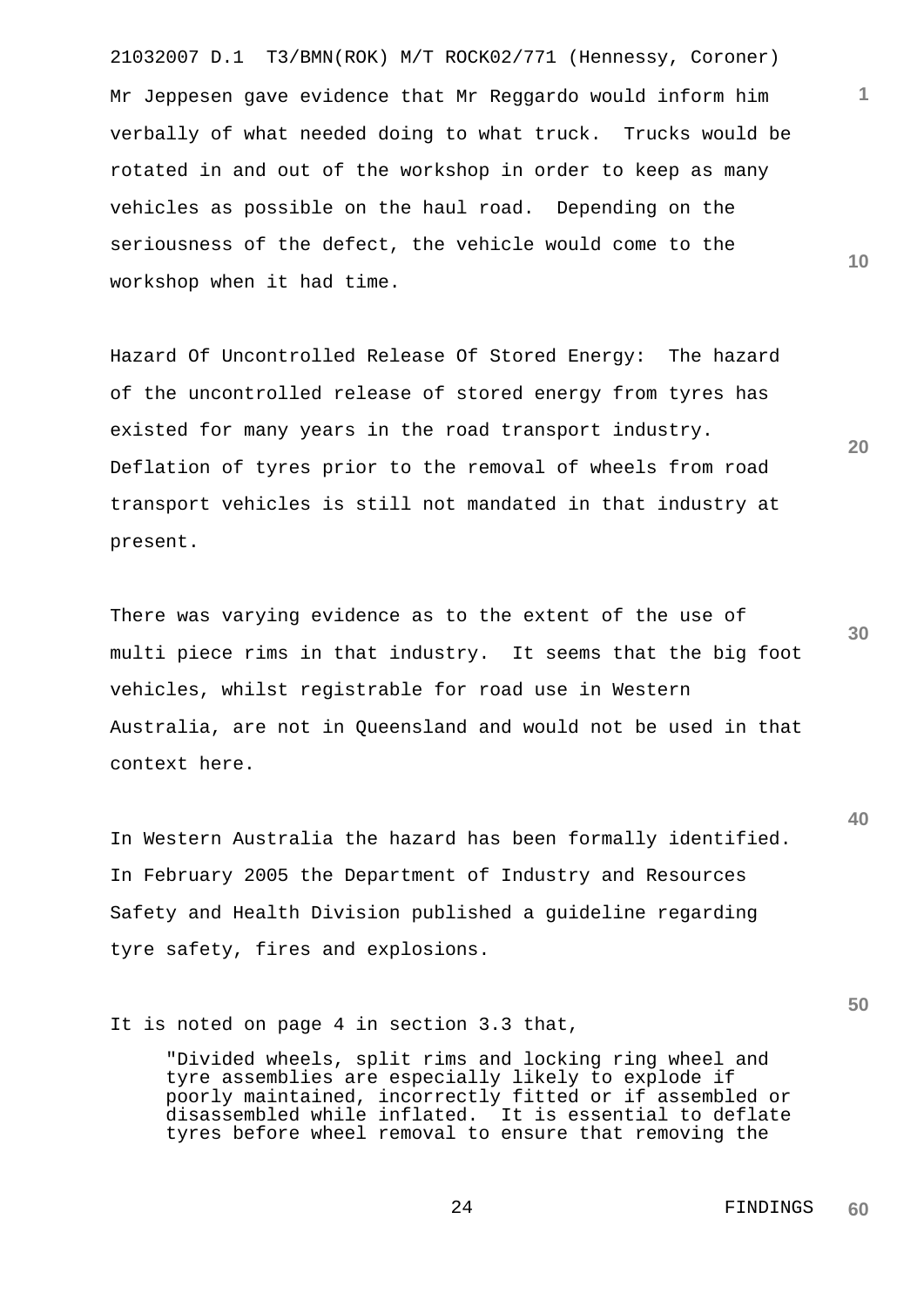21032007 D.1 T3/BMN(ROK) M/T ROCK02/771 (Hennessy, Coroner)

wrong nuts does not result in a serious or fatal accident."

A guideline was directed to, "Everyone handling tyres and those with a duty to prevent injuries when working with tyres," but was distributed under the Mine Safety and Inspection Act 1994 of Western Australia.

Deflation Of Tyres: A tyre and rim assembly has been described in the evidence as a pressure vessel which stores energy. Releasing the energy prior to working on the assembly to avoid potential harm from the uncontrolled release of that energy was essential for safety in these circumstances.

**30** Mr Mann, a tyre fitter, and Mr Krajewski of Rimex both gave evidence that tyre fitters are trained to deflate tyres in a multi piece rim assembly before removal from the wheel and in the hazards of stored energy generally.

**40** Mr Mann was employed by Beaurepaires as a tyre fitter and worked at Foxleigh under an agreement between Korns and Beaurepaires two days a week. He worked at Korn workshops on other sites for the balance of the week.

**50** His duties included replacing tyres on rims which were removed and left in the tyre bay. He had to maintain the tyre racks with usable tyres on rims for replacement on vehicles. Visually inspect trucks for tyre defects, and do pressure checks on tyres on vehicles on a regular basis.

**1**

**10**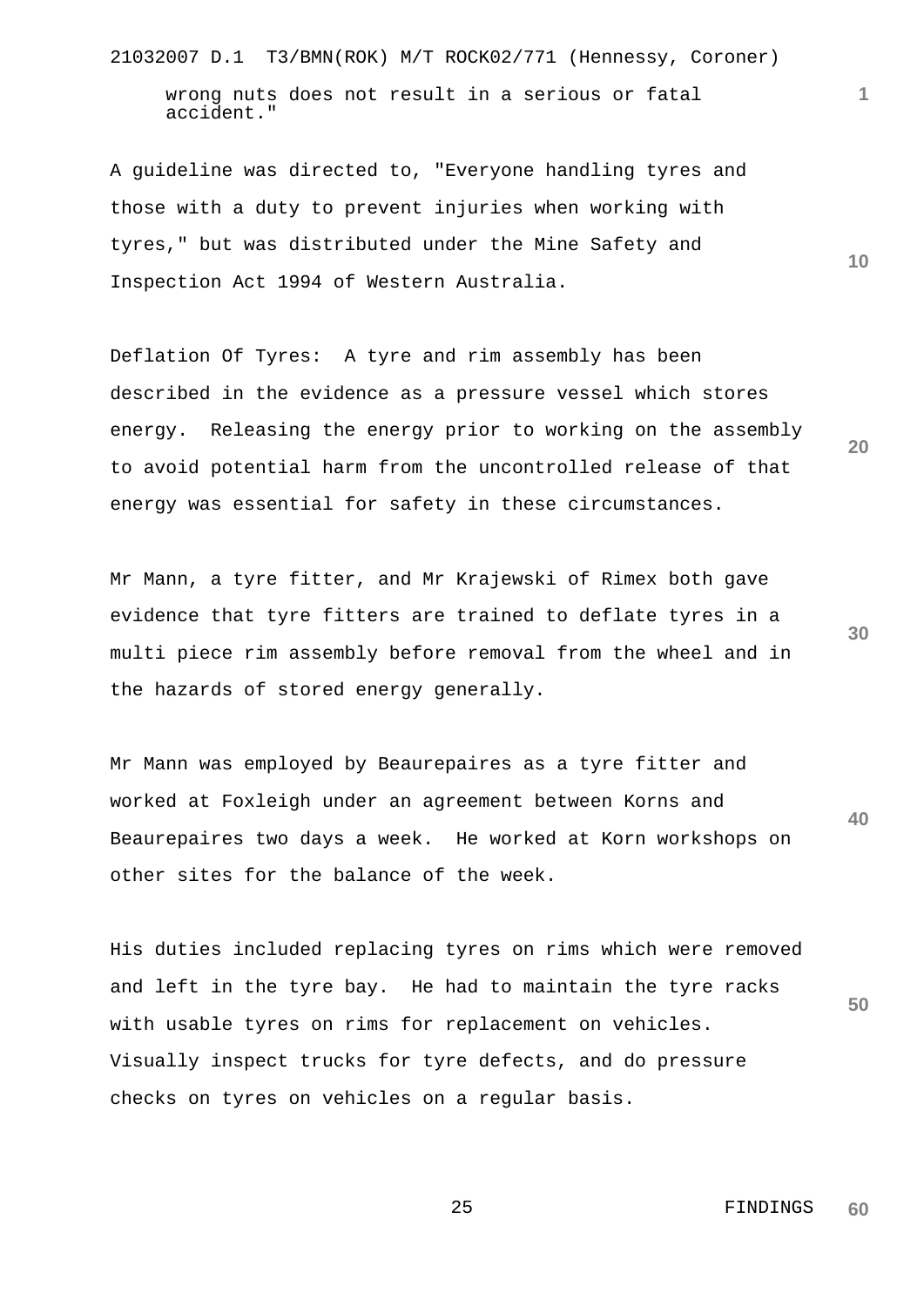21032007 D.1 T3/BMN(ROK) M/T ROCK02/771 (Hennessy, Coroner) He gave evidence that there was no recording of any particulars of rims or tyres by Korns. Mr Reggardo confirmed that Mr Mann was not required to do any testing or checking of rims beyond a visual inspection at the time of tyre changes. He removed rims or assisted in their removal from vehicles on about six occasions per week.

He cleaned the rims with a wire buff and visibly checked them for cracks or damage, replacing about 30 to 35 tyres per week. He described his workload as flat out, and said that at times he struggled to keep up. His role did not include providing advice to Korns on any matters or giving any direction to Korn staff, he was purely there to maintain the tyres.

He would regularly receive reports of doughy and partly deflated tyres and see punctures, leaking valves and leaking O rings. Mr Reggardo estimated that 10 to 15 tyres were week were replaced, most of which were trailer wheels.

**40 50** He described the average lifespan of a tyre on bigfoots to be about four months, with the rim being inspected at every tyre change. In the event of a visual crack being detected the rims were discarded for inspection by Korn management and replaced at their discretion. A couple of rims would be discarded per month with Korn management ordering replacements.

Mr Mann stated that he knew to deflate both tyres on a dual assembly before working on them, which task took about five to **30**

**1**

**10**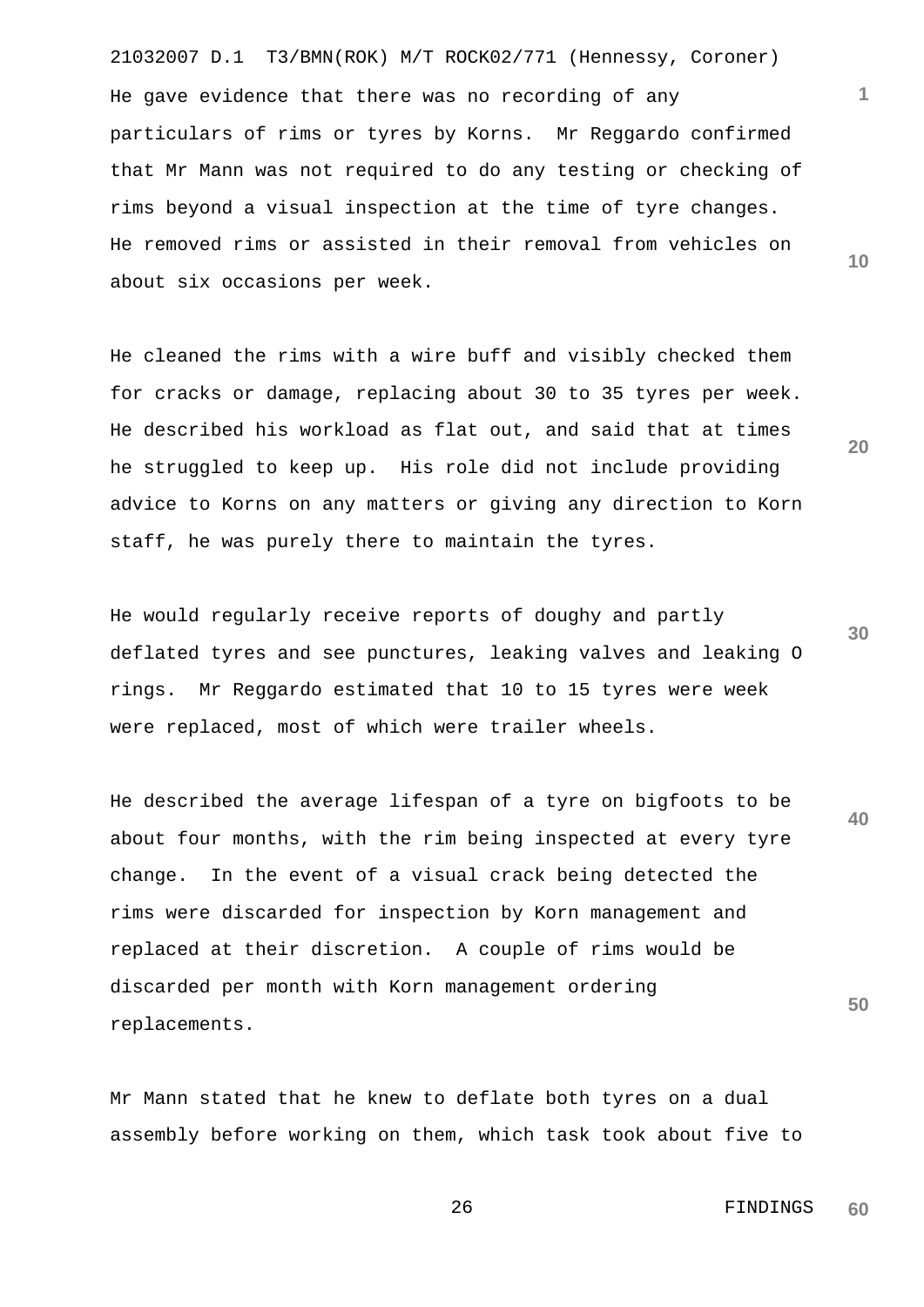21032007 D.1 T3/BMN(ROK) M/T ROCK02/771 (Hennessy, Coroner) 10 minutes. Sometimes drivers would assist and he conceded that the drivers may have seen him removing rims from vehicles without deflating tyres. He did not deflate tyres about half of the time due primarily to the pressure he felt from some of the truck drivers to get the job done quickly so they could get moving again.

The commercial imperative for the company was to haul as much coal as it could in order to earn the most income. It was in the company's interest to have the trucks on the road for the maximum amount of time possible.

In contrast, drivers were not paid any bonuses or commissions on their haulage rates, so there would seem to have been no financial pressure on them to stay on line.

He gave evidence that Korn drivers had discussed the issue of deflated tyres in general conversation on numerous occasions but in the context of not fully inflating tyres to be placed in the go rack.

There was also discussion along the lines that he, as tyre fitter, should be doing all the tyre work including removal from vehicles. He gave evidence of a conversation he had with Peter Reggardo in which he asked why the tyres that were left for him to work on were not being deflated prior to removal from the vehicles.

**10**

**1**

**20**

**30**

**40**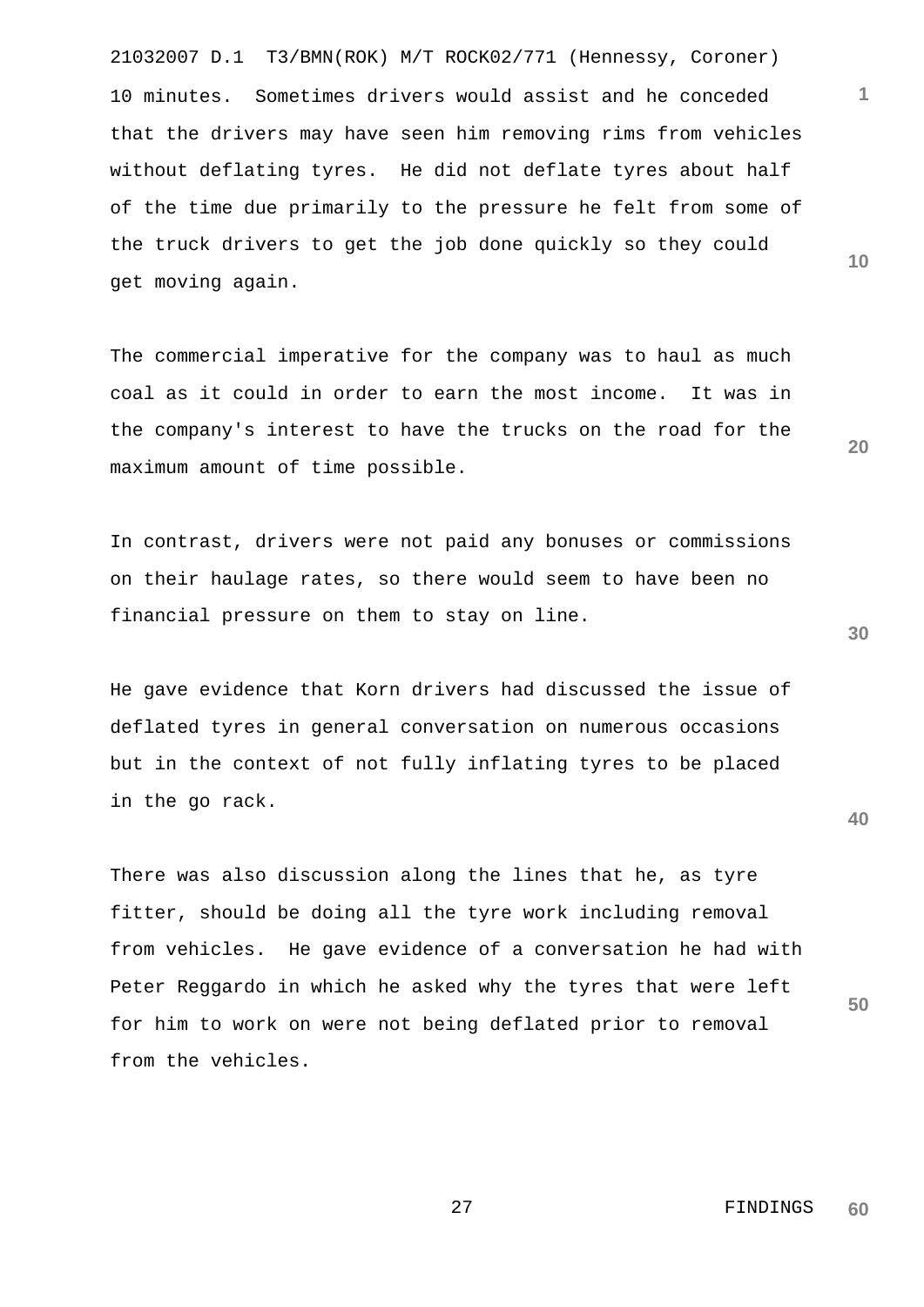21032007 D.1 T3/BMN(ROK) M/T ROCK02/771 (Hennessy, Coroner) His evidence was that Reggardo told him it was to make his job easier and quicker for him, an inflated tyre being easier to manoeuvre on the ground. Mr Reggardo denied this conversation.

Mr Jeppesen stated that it was not a practice at Korns to deflate tyres before rim removal from the vehicles as the tyres became too hard to handle when they were soft. He said that Mr Mann did advise him a couple of months before this incident to deflate to about 20 to 30 PSI but he did not have occasion to remove a tyre after that time.

He had decided that he would not follow that advice due to the difficulty in handling. He said Mr Mann did not mention any risk of explosion in relation to deflation.

Mr Reggardo surprised all in the Inquest when he revealed that he was aware of the issue of deflation prior to the incident, and had in fact instructed some of the truck drivers to always deflate tyres before removal of rims from vehicles.

He stated it only took five to 10 minutes to deflate the tyres and that the time issue was not critical from an operational point of view. He stated that he raised this warning in early 2005, having become aware of it in his previous position at another site in about November 2004.

He stated that he did not conduct inspections to ensure that the drivers were complying with his instruction and that he

> 28 FINDINGS **60**

**30**

**40**

**50**

**1**

**10**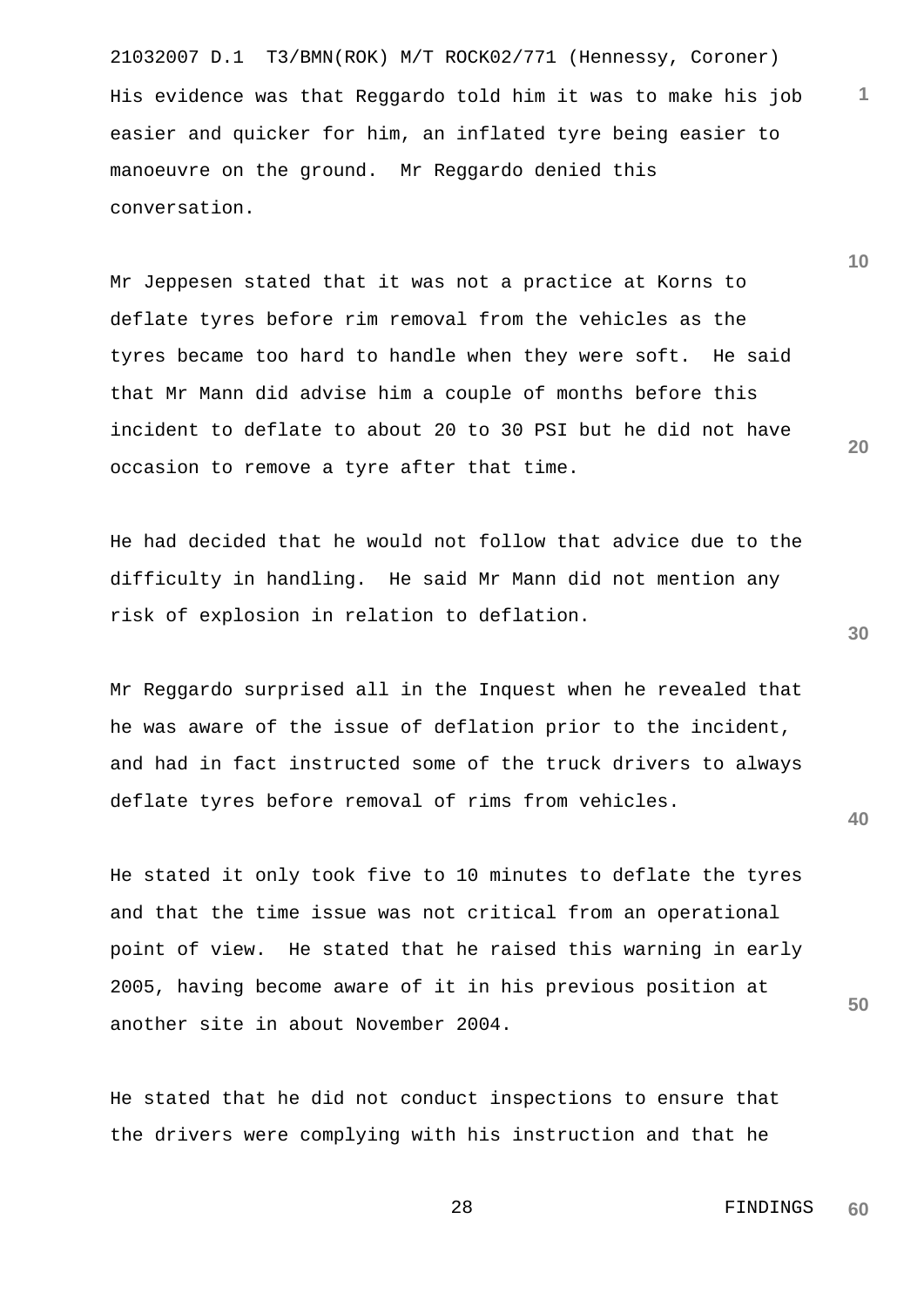21032007 D.1 T3/BMN(ROK) M/T ROCK02/771 (Hennessy, Coroner) could not be sure that he informed all of the drivers, but felt that most of the bigfoot drivers would have been told, including the deceased. He stated that he had informed Mr McCarthy to deflate to 20 PSI, the same level as the tyres in the go rack.

He also indicated that he fed that information into the review of Korns SMS and went as far to say that he had informed the reviewers that he had been verbally telling the men to deflate tyres and that was already happening.

Shift supervisors reported that there was not any information given to them regarding deflation by Mr Reggardo or in their presence. Both Mr O'Dwyer and Mr Rix were surprised by the evidence of Mr Reggardo that he had made this information known, as they said they had not heard of that until it was said in Court.

**40** Mr Reggardo's evidence in this regard flies in the face of the evidence from the supervisors, managers and workers at Korn, and must be treated as extremely suspect and self serving.

Very few of the witnesses were aware of the incident at Century Mine which took the life of Peter Marshall, in a situation where there was an explosive release of pressure from a tyre on a dump truck.

Of that incident related to earth moving machinery, the hazard was the same as the one in the present case. A safety alert

**20**

**10**

**1**

 29 FINDINGS **60**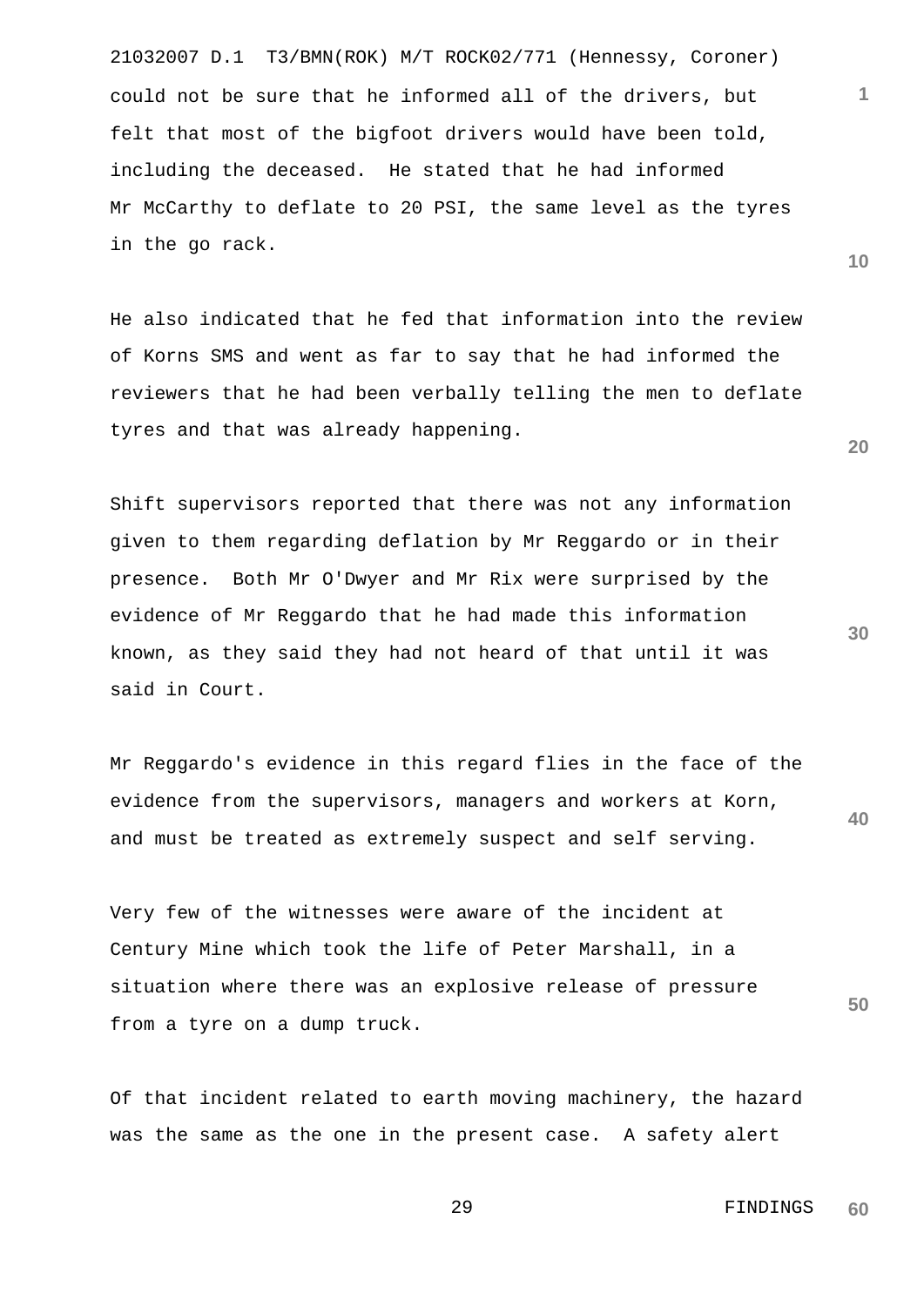21032007 D.1 T3/BMN(ROK) M/T ROCK02/771 (Hennessy, Coroner) had been issued by the inspector following the incident. Despite the evidence suggesting that safety alerts were at least placed on the crib room noticeboards and went to Korns, little attention seems to have been paid to this incident.

Mr O'Dwyer said he was aware of the incident but had no concern regarding it as it related to earth moving equipment which Korns were not involved with.

There does not seem to have been any appreciation of the application of that hazard to the vehicles Korn were operating.

**30 40** The Rim: The rim involved in this matter was produced by Rimex in Canada in February 2001. Rimex supply heavy duty rims to the earthmoving industry with the mining industry making up most of the wholesale market. They do not sell rims directly in the retail market. There are about three rim manufacturers in the Australian market. The style of rim was MES-T and it is a five piece rim assembly.

**50**

**10**

**1**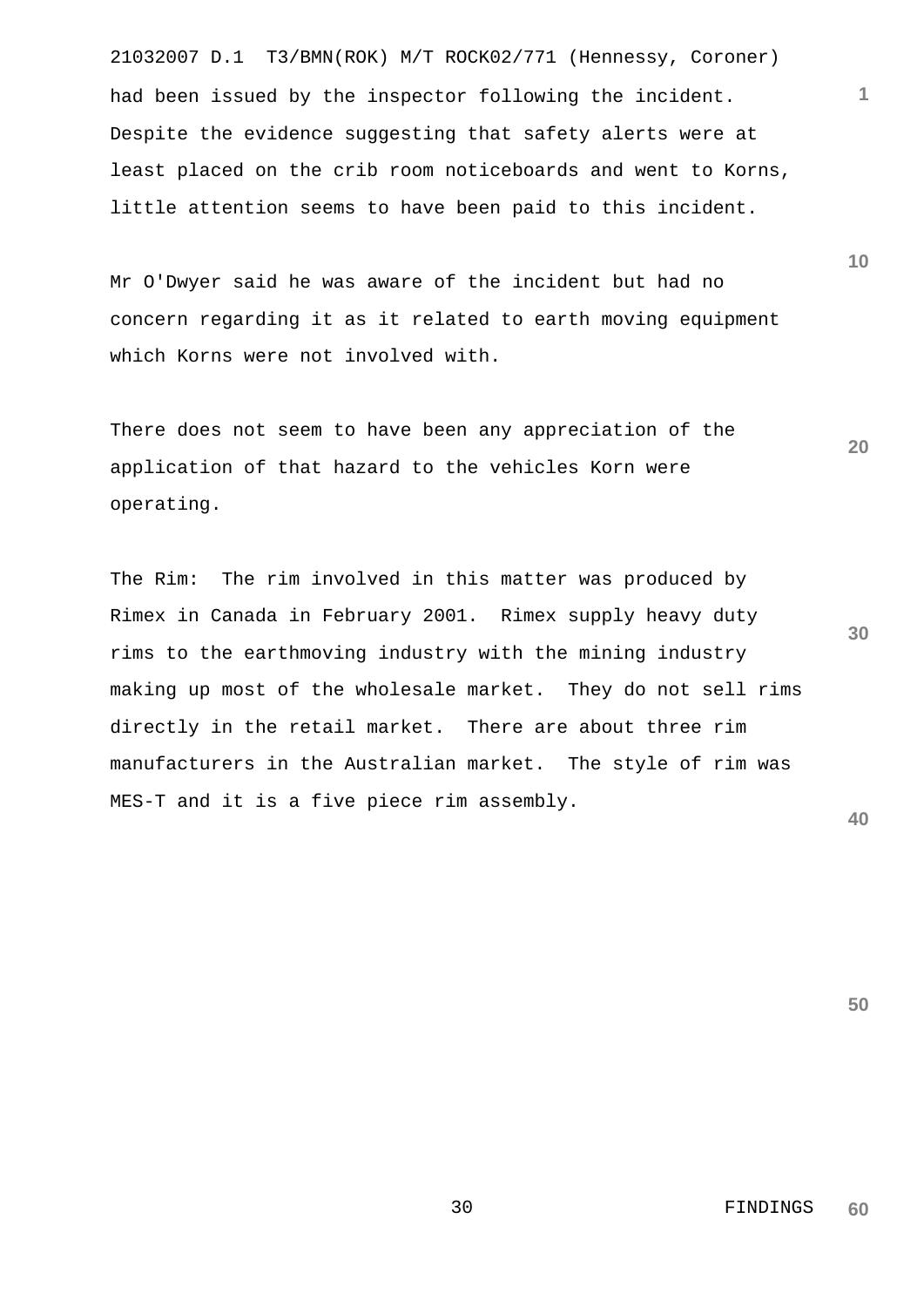21032007 T4/ZMO (ROK) M/T ROCK02/771 (Hennessy, Coroner) It's said to be quite different to rims regularly used in the road transport industry in Queensland. It's likely that the rim was sold by the Perth branch of Rimex to Kenworth for fitting to vehicles during manufacture.

The rim was not sold directly to Korn. The manufacturer does not and is not easily able to keep track of the users of the rims. For instance, in this case the Kenworth vehicle was supplied at some stage to McKenzie River Bulk Haulage who later operated in Queensland and then to Korn's who were themselves unaware of the brand of rims on the vehicles they acquired second hand.

There was evidence from Mr Krajewski of Rimex that the life span of the rims under normal operating circumstances would be in the area of two years. Normal operating life was said to depend on the conditions of operation including the driving surface, turning circles, air pressure maintenance, the speed at which the vehicle is being driven, maintenance and cleaning of the rim, vehicles being talked up properly, studs and nuts being maintained in good condition and operating hours.

**50** Coal haulage on mine sites was said to be a harsh application. In harsh conditions, the life of the rim may be in the vicinity of six months and up to two years in good conditions. They are covered by a warranty of 12 months. The warranty documents are the only documents speaking of longevity of the rims and this information is not available on the Rimex website.

**30**

**40**

**20**

**1**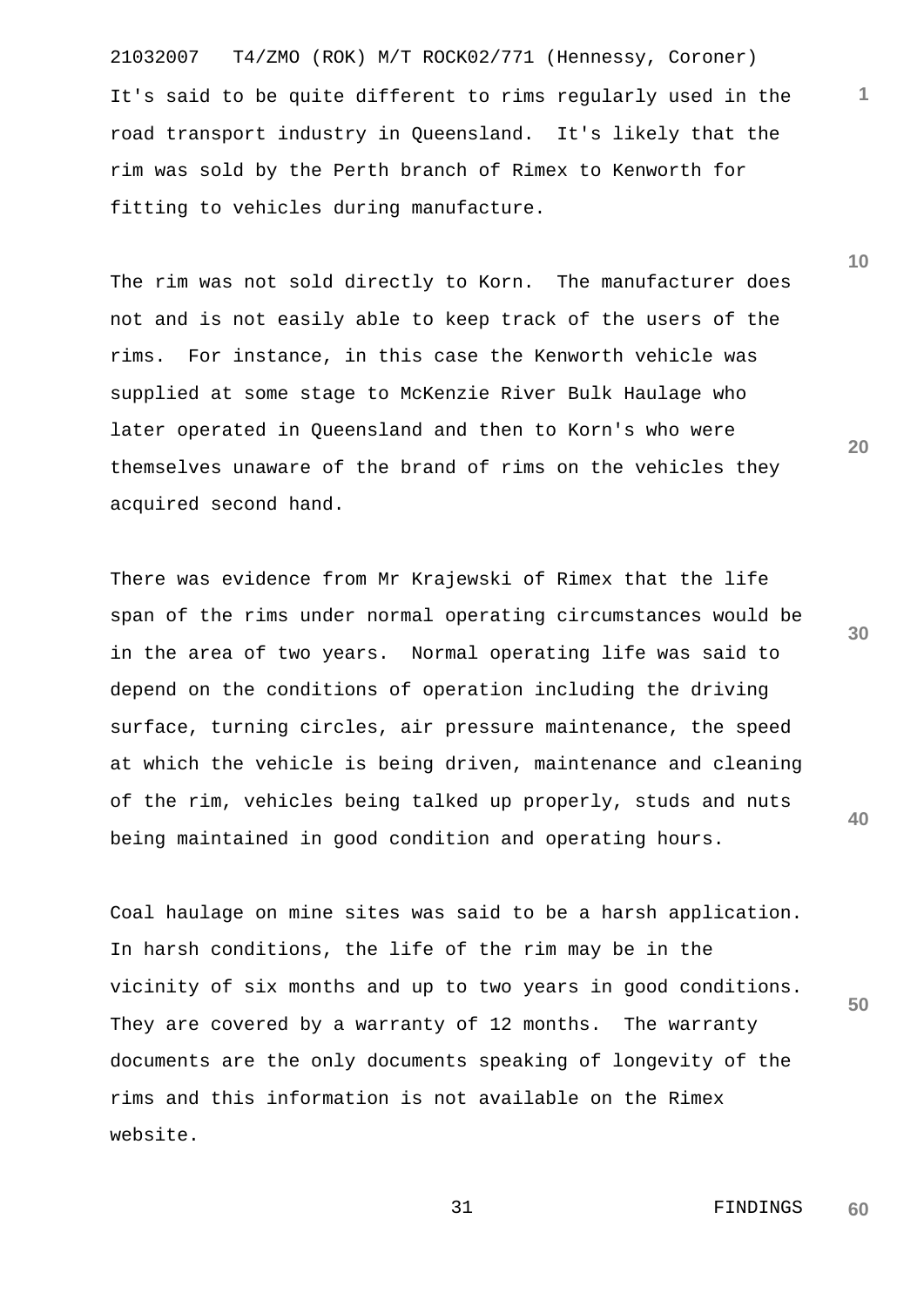Most of the employees of Korn who gave evidence, even those with some previous experience of multi piece rims, were not aware of any separate safety issues relating to multi piece rims over single piece rims. They were not instructed in relation to any different handling techniques that they should adopt in relation to such rims or of the importance of deflation of tyres on the rims. The only risk of uncontrolled release of pressure they seemed to be aware of was in connection with the inflation of tyres after fitting.

Mr O'Dwyer gave evidence that Korn's had no system in place regarding procedures for rims and tyres. No rim register or monitoring of rims, no inspection or testing regime and no system for assessing competence of workers in maintenance issues. He said that he organised the purchase of new tyres and rims.

It seems, however, that there was a system of a sort in place in the Korn operations at Blackwater mine. A rim register was kept and some non-destructive testing was undertaken through Beaurepaires in Emerald on heavy earthmoving rims and some big foot rims of 24 inch diameter and above. On that site, Klinge and Company conducted an audit of all contractors in relation to tyres and rims on behalf of BMA.

As a result of that report, which is Exhibit 30, Korn's did action some of the recommendations and commenced some rim management strategies. Mr Rix maintained in evidence that the **10**

**1**

**20**

**30**

**40**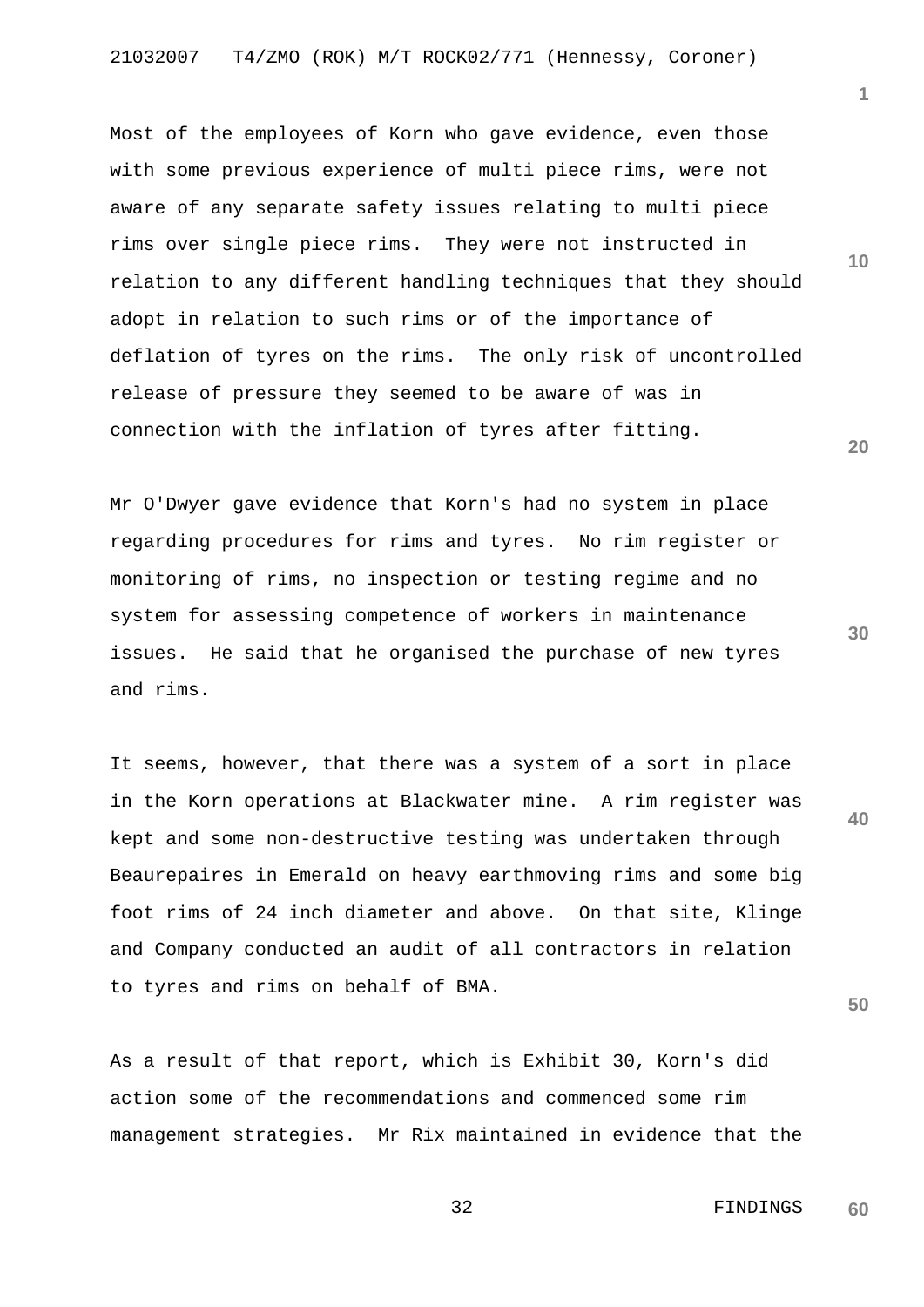21032007 T4/ZMO (ROK) M/T ROCK02/771 (Hennessy, Coroner) Klinge audit related only to earthmoving equipment but the report clearly indicates this is not the case.

Further, some of Mr Rix's notations on the report would seem to support this proposition. Some of the issues noted by Mr Rix were not implemented. He was unsure why all of the recommendations were not implemented but thought that it was likely due to BMA not following the matters up with them.

Rimex maintain a website with open use to the public. Their website contains safety and general information regarding the products. This facility was available prior to the incident. Exhibit 12, a video on rim maintenance, included information on complete deflation of tyres prior to working on the assembly, need for inspection for wear and replacement and the need for, amongst other tools, a pneumatic torque wrench to be used instead of a rattle gun to ensure accurate torque in fitting of the rim and tyre assembly to the vehicle.

The evidence disclosed that an important element of rim maintenance is record keeping. Such records should include having the available information accessible regarding the position of the rim identified by number on the vehicle and regular inspections per a certain amount of hours of use.

Non-destructive testing is far superior to visual inspection and allows minute cracks or faults to be detected at an early stage. Magnetic particle testing is a form of non-destructive testing and was described by Mr Krajewski as world's best

**20**

**10**

**1**

**30**

**40**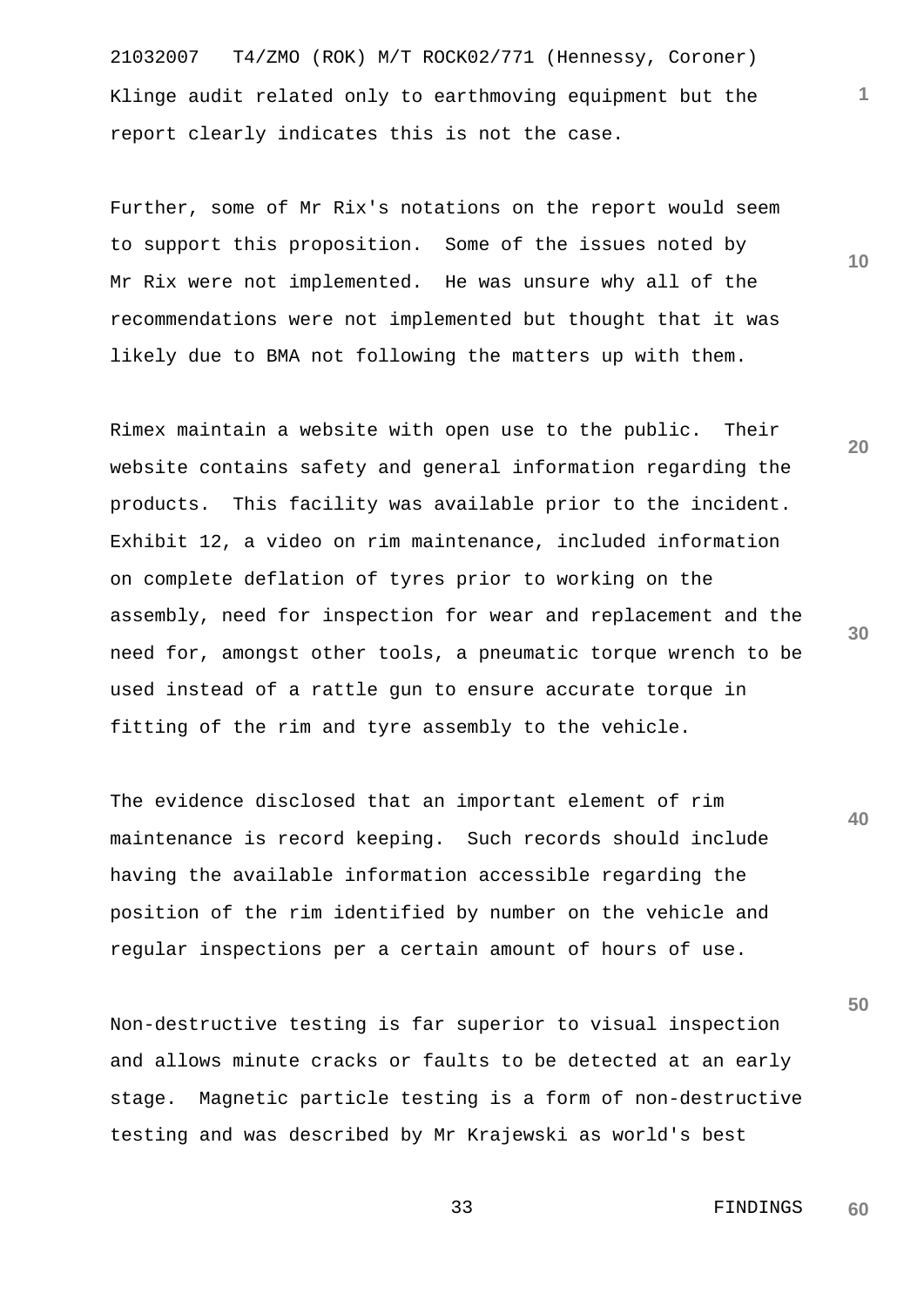21032007 T4/ZMO (ROK) M/T ROCK02/771 (Hennessy, Coroner) practice in rim maintenance. The Australian Standard 4457 includes reference to such testing. There are apparently moves for the testing to be included in international standards.

Mr Reggardo, the person at Korn's responsible with Mr O'Dwyer for the decision to replace rims, was not aware of the availability of non-destructive testing on rim assemblies. He was also unaware of the need for regular inspection of rims. There was no rim register, identification or marking of rims in service or records of the length of service of rims at Korn's. He stated that when new rims were supplied, they did not have any accompanying information, warranties or safety warnings.

Mr O'Dwyer stated further that Beaurepaires did not suggest that visual inspection of the rims was not sufficient and there was never a suggestion or recommendation regarding crack testing or preventative maintenance.

**50** Mr Korn gave evidence that he had only been aware of crack testing in the context of earthmoving equipment. Mr O'Dwyer was generally aware of the availability of non-destructive or crack testing in relation to steel structures but said that it had never occurred to him to have a systematic inspection process including such testing for rims.

The approach was simply that when they wore out or were damaged, they were replaced. He had never investigated what **30**

**1**

**10**

**20**

 34 FINDINGS **60**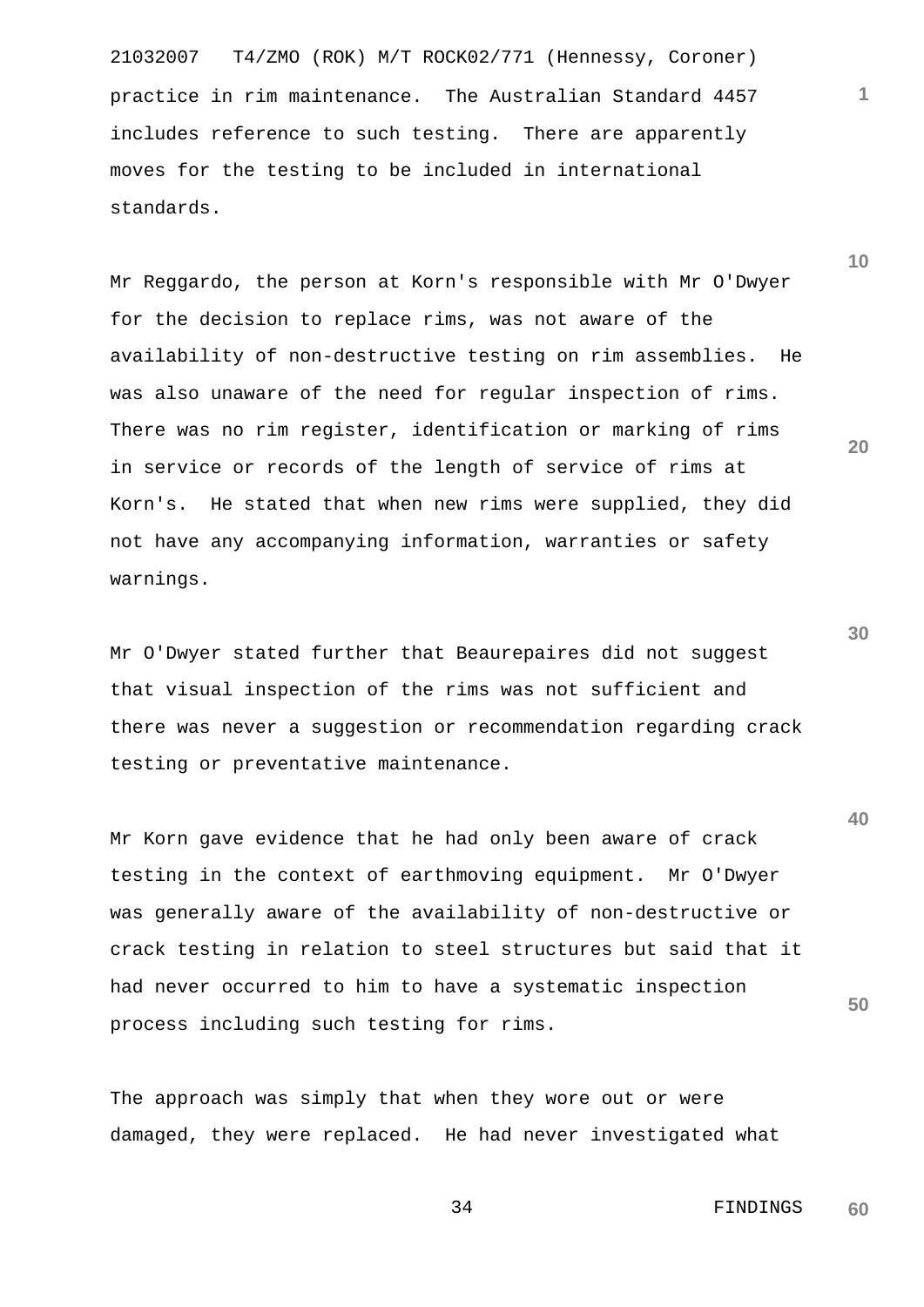21032007 T4/ZMO (ROK) M/T ROCK02/771 (Hennessy, Coroner) rims were being used by the company and when replacement was being arranged, he would either source rims from Beaurepaires or another company, depending on availability. There did not seem to be any preference for one brand over another.

Mr Krajewski gave evidence that the five piece rim costs about 900 to \$1,000 per assembly. The cost of magnetic particle testing is approximately \$325 per assembly including a service of the rim. Following the incident, Mr Brown, the SSE at the time, ordered all Korn rims to be tested. Of the 46 rims tested, 14 failed inspection; not all were Rimex rims. Since this incident, Rimex have increased the amount of safety information available including safety posters.

**40** Mr Krajewski has also been involved in the development of a double gutter rim for use in this application which won a 2004 Australian Safety Award. The rim is designed so that it always stays on the hub and the tyre is able to be removed from the rim whilst the rim is still fitted to the vehicle. A tyre is not able to be removed from the safety assembly without being deflated.

Technical Analysis of the Rim. The rim was technically analysed by ETRS. Mr Paul Triton prepared a report dated the 25th of October 2005 which was tendered and he gave evidence at the inquest. Upon analysis of the rim by ETRS, areas of corrosion and pitting in the rim were identified which are consistent with the extended use of the rim. It was noted

**10**

**1**

**20**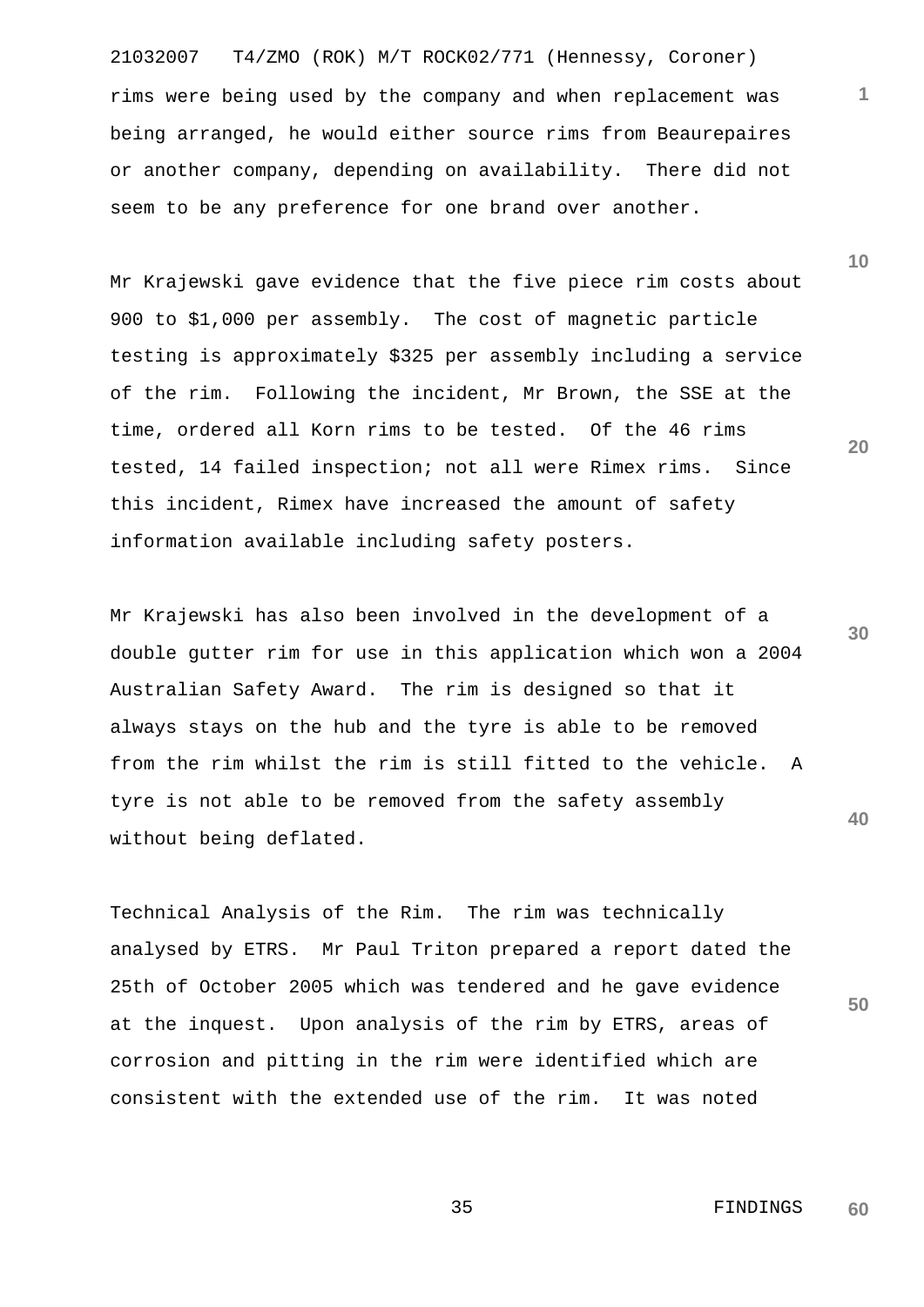21032007 T4/ZMO (ROK) M/T ROCK02/771 (Hennessy, Coroner) that there were multiple locations of cracking, with separation occurring once the cracks joined up.

The area was heavily corroded on the surface of the cracks, indicating that the cracking was happening over an extended period of time. The ETRS report stated that the material used in the manufacture of the rims was appropriate for use. The rim had high residual stresses from manufacture and the failure began at the bottom of the lock ring grooved and was caused by high cycle low stress metal fatigue.

The failure appeared to be as a result of the use of the rim over an extended time, as opposed to ill use or overloading. The crack appeared to occur over a period of time; weeks to months. There was evidence that the tyre on that wheel may have been last changed on the 6th of April 2005, at which time a visual inspection of the rim would have been carried out. It was highly probable that the extended use of the rim in the harsh conditions beyond its expected life span would have contributed to the cracking of the rim.

Contractual Arrangement with Beaurepaires. Mr Rix gave evidence that he employed Beaurepaires to manage tyres and rims, inspect rims and provide technical assistance and advice on maintenance of tyres and rims. Korn's entered into an informal arrangement with Beaurepaires for the supply of tyres and the services of the tyre fitter. Mr Mann was the fitter on site at Foxleigh and worked there two days a week filling in the balance of the week at other Korn sites.

**30**

**20**

**40**

**50**

**1**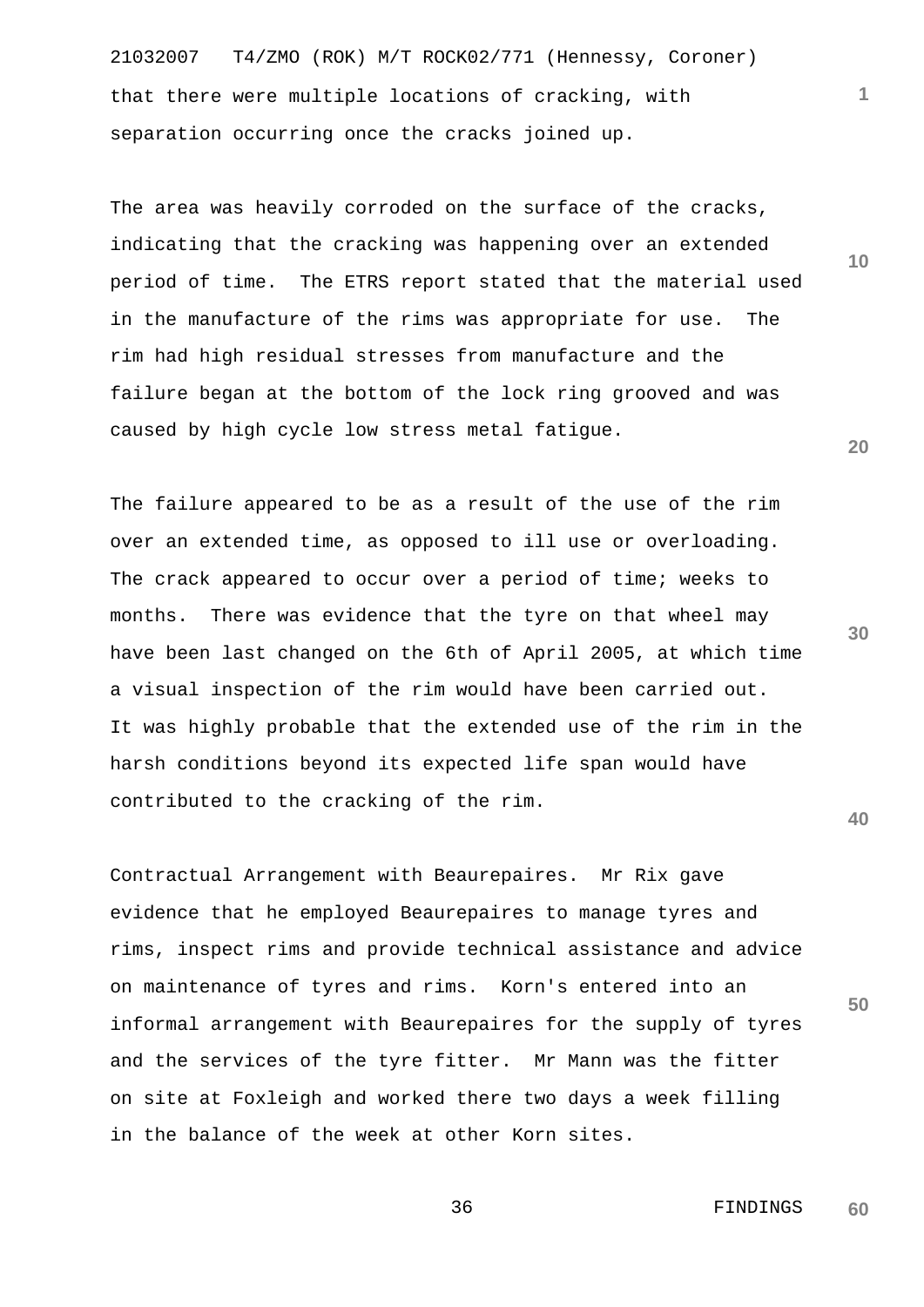The agreement with Beaurepaires was not reduced to a written document, other than for some references in the exchange of some brief correspondence as to the pricing structure for and the supply of tyres. There was no arrangement for any inspection of rims according to Mr O'Dwyer. Ironically, whilst Mr O'Dwyer was unaware that rims had a particular service life, he considered it Beaurepaires' responsibility to ensure that the service lives of the rims were not exceeded.

Mr Rix gave evidence that the understanding with Mr Backer of Beaurepaires was that he would visit each site once a month and conduct analysis on tyres and rims and speak to Korn staff regarding relevant matters and review the operations of the tyre fitter. He would then report back to Mr Rix on what he had found during site inspections but none of those reports or meetings were documented in any way.

Mr Rix said that on the 7th of October 2004 Mr Backer made presentations to Korn project managers and operators on tyre failure and maintenance. Mr Rix stated that Mr Backer often gave advise on rims and related matters. Mr Korn gave evidence that he considered Mr Backer to have good information on rims as he had assisted in having tightened reengineer rims for a particular application for Korns. He added, however, that he did not expect to receive advise from him regarding rim maintenance.

**20**

**10**

**1**

**30**

**40**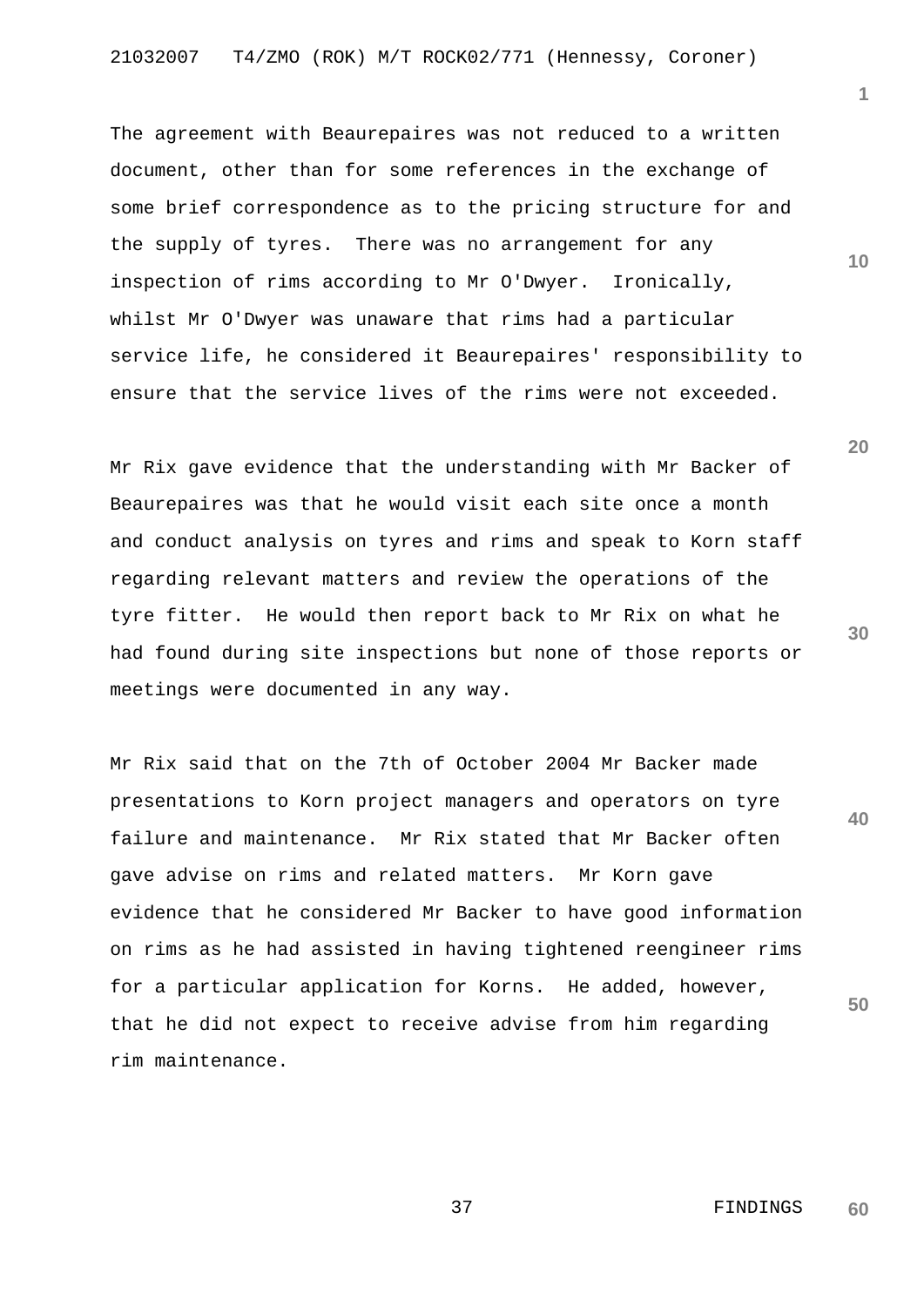21032007 T4/ZMO (ROK) M/T ROCK02/771 (Hennessy, Coroner) Mr Backer had experience in the tyre industry since 1978. He was not trained in tyre fitting but had knowledge of the manufacture of tyres. He had no experience or qualification in relation to rims. He said he did not give Korn the impressions that he had, but would have given them his thoughts on rims from a salesman's point of view.

He gave evidence as to his role in this way. As company representative he would check on stock on site, inspect tyres in use and scrap tyres, look at the haul roads, do some spot pressure checks on tyres in use, look at tyre life and make recommendations to O'Dwyer regarding tyre issues. He stated that he would deal with O'Dwyer in relation to all sites. His only correspondence was in relation to pricing issues.

He described the company's tyre fitter, Mr Mann, as quite competent. The branch manager was responsible for the tyre fitters and consequently, Mr Backer was not his supervisor. Mr Backer would sometimes assist Mr Mann and while it was not his role to advise on safety issues if he saw any unsafe practices being used by Mr Mann he would have told him immediately. He was unaware of multi-piece rims and stated that deflation of tyres on a multi-piece rims assembly was not necessary in his experience, and further, he would not have considered it unsafe if he saw a wheel being removed without deflation.

The procedure was that Mr Mann would discard any rims which were cracked and Mr Backer did have discussions with Korns

**30**

**40**

**50**

**1**

**10**

**20**

 38 FINDINGS **60**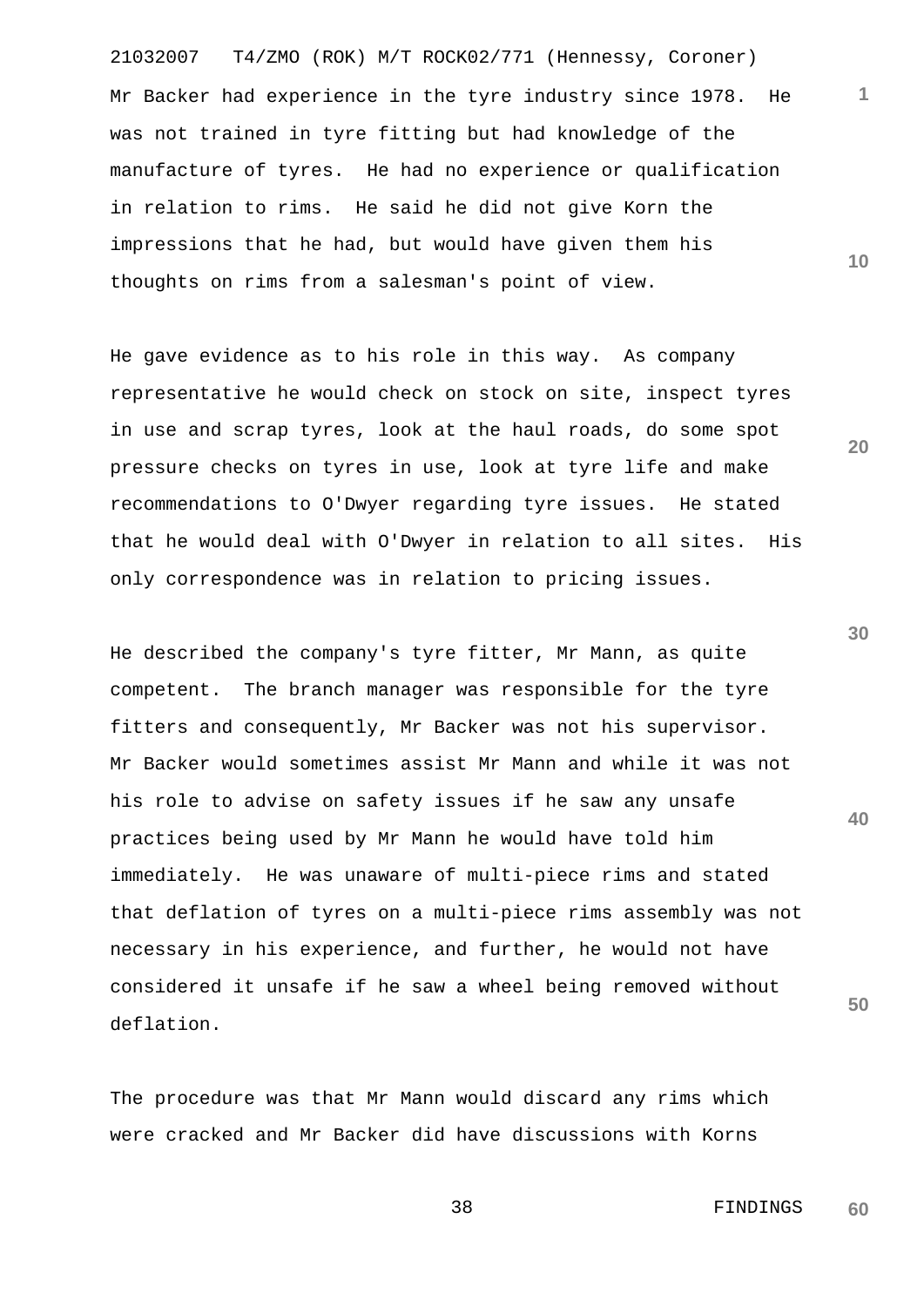21032007 T4/ZMO (ROK) M/T ROCK02/771 (Hennessy, Coroner) about patterns to rim wear as well as overall discussions but did not specifically monitor rim wear. He said that he would discuss basic issues such as the effect the state of the haul road roads would have on tyres and particularly what pressure would be maintained in tyres in particular situations. He made one specific recommendation in regarding the use of wedge bands which information he had picked up from a competitor and passed on to Korns.

Safety and Health Management System: A mine is required to have a Safety and Health Management System and Principal Hazard Management Plan under the Coal Mining Safety and Health Act 1999. The legislative requirement for such a system to be developed lies with the operator of the mine and not on individual contractors.

When there is any change to the SMS the safety officer for the mining operator has a responsibility to make those changes know to all on site including contractors. A copy of the SMS is kept in the Foxleigh training room and crib rooms and on computer. Changes to such matters are discussed at pre-start meetings attended by Foxleigh staff but not usually the contractors. A copy of the reports were placed on the Korn noticeboard. As new SOPs were developed they were provided to Korn for inclusion in their copy of the SMS.

Foxleigh Mines safety and health management system was called the Foxleigh integrated management system or FIMS. The transport principal management plan was developed after a risk **30**

**40**

**50**

**1**

**10**

**20**

 39 FINDINGS **60**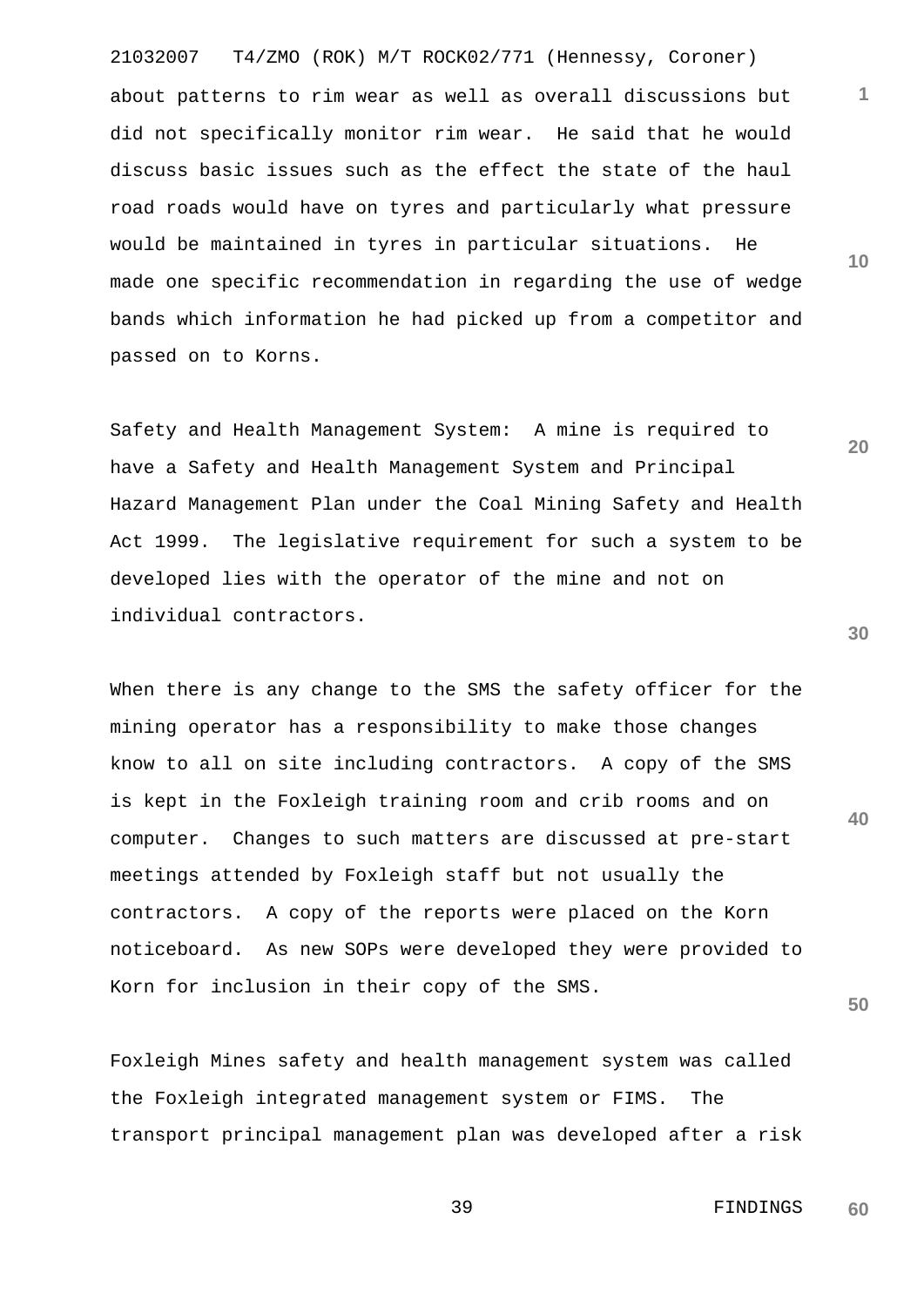21032007 T4/ZMO (ROK) M/T ROCK02/771 (Hennessy, Coroner) **10** assessment was carried out across the Foxleigh site in 2001. A standard work procedure was developed for the then transport contactor, McKenzie River Bulk Haulage in relation to tyre changing. No procedures in the plan referred specifically to Korn or required review when contractors changed. There was a provision for audits every two years.

Generally contractors coming on to site are required to either work under the SMS of the mine operator or to develop their own system or SOPs for tasks not included in the mine operator's SMS. Such material must be passed by the SSE of the mine as being of a similar standard to the mine operator or better.

**30 40** The Foxleigh contractor management system requires the Foxleigh contract manager to provide all information relating to hazards on site, risk assessments and controls to the contractors. Mr Anthony gave evidence that a copy of the SOPs were provided to Korn for display in their area and that job safety observations and audits were only conducted on Korn workers to compare their work to the SOPs where they were operating similar equipment to Foxleigh.

Mr Smit, employed in the Foxleigh workshop, gave evidence that occasionally, usually when time permitted, a random inspection would be carried out on Korn's workshop in relation to basic safety standards. The safety culture in Korns was described by some of the employees as being good, others described a focus on production with safety second. At best, the safety

> 40 FINDINGS **60**

**50**

**1**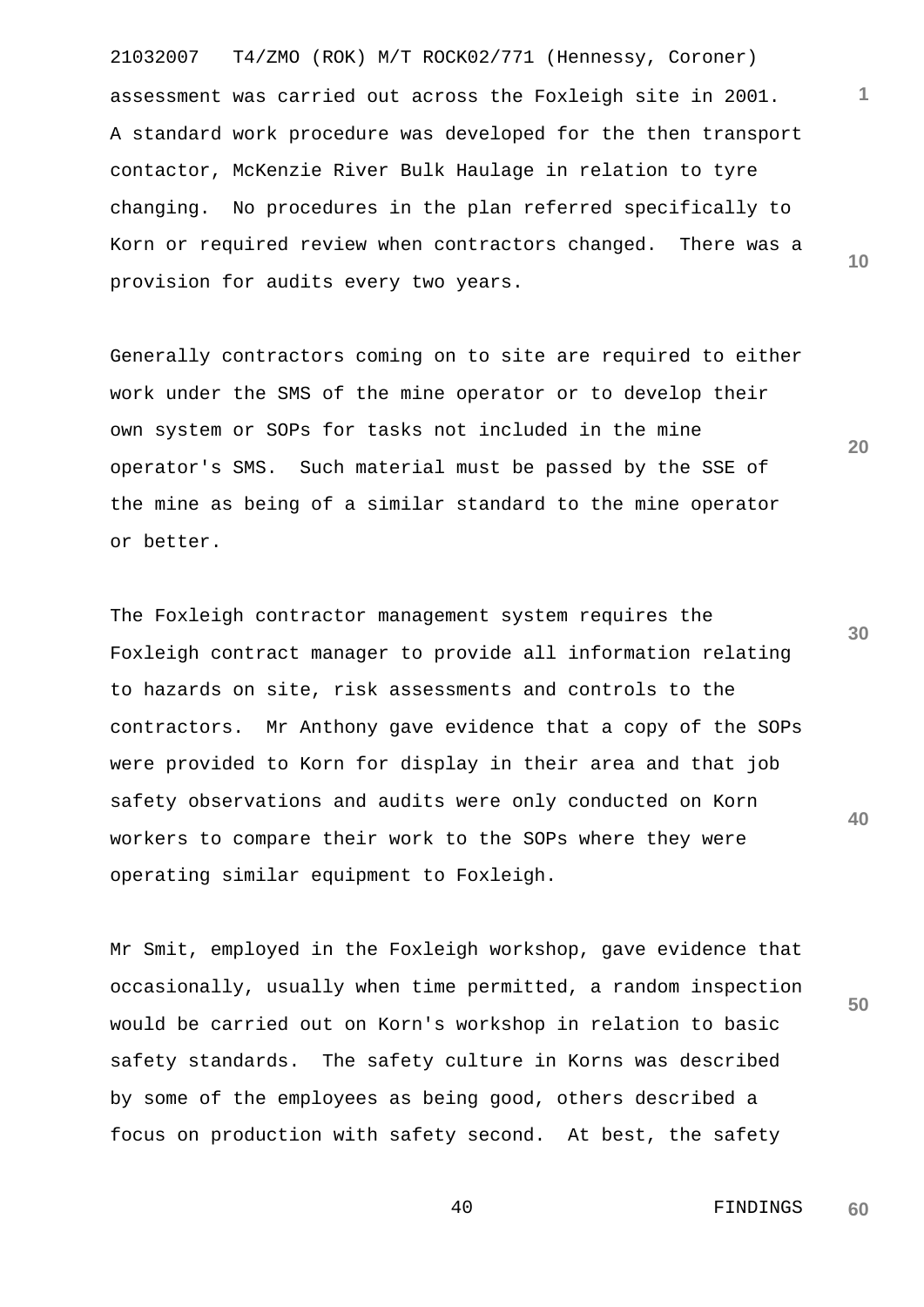21032007 T4/ZMO (ROK) M/T ROCK02/771 (Hennessy, Coroner) arrangements such as meetings, assessments, and reviews of procedures could be described as limited and ad hoc.

SOP reviews only occurred on wet days when the trucks could not haul. Even then the supervisors did not always attend those reviews. Mr O'Dwyer estimated there were about five to 10 wet shifts in a 12 month period commenting that not much rain was needed to pull the shift up.

**20**

**30**

**40**

**50**

**10**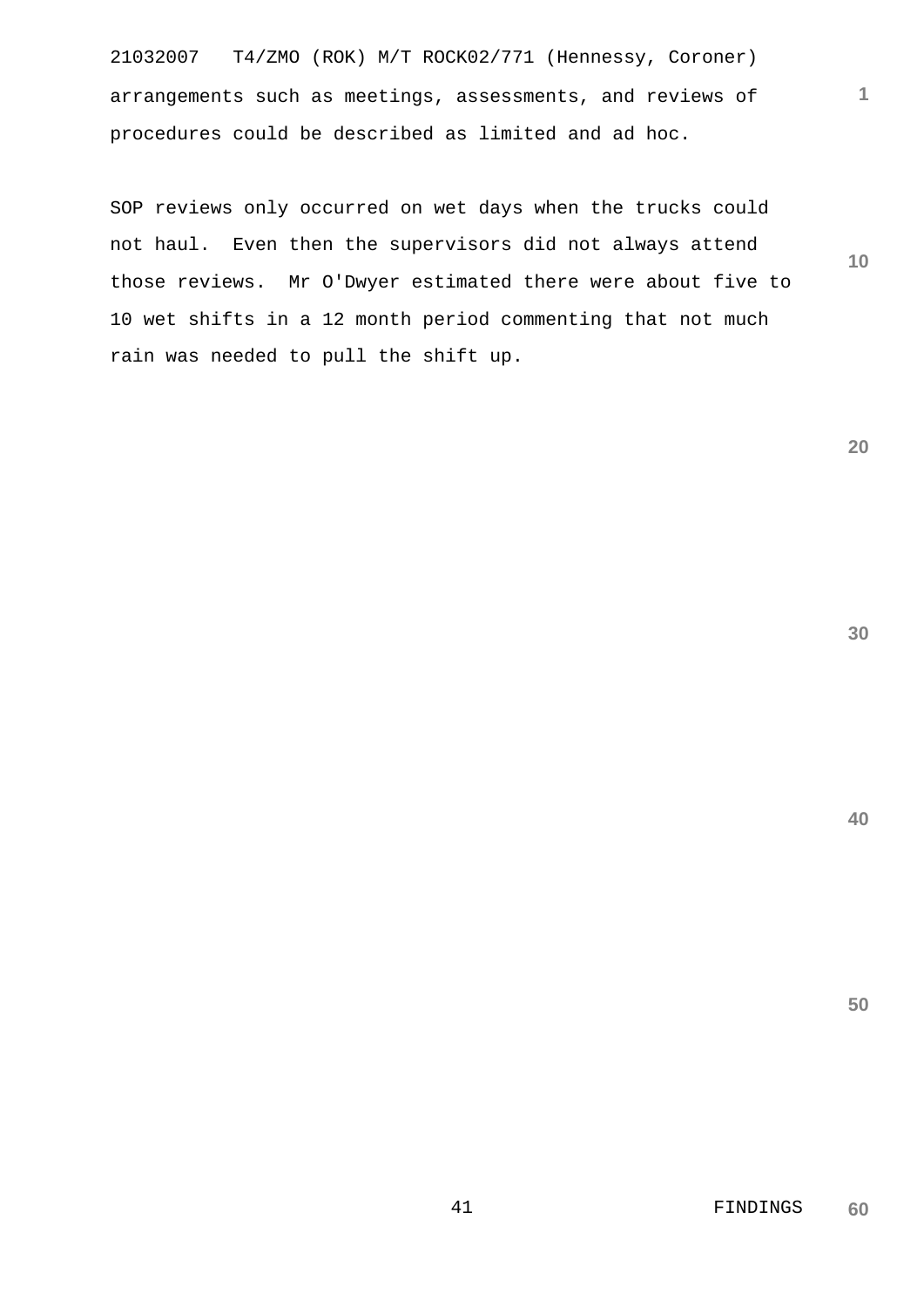21032007 D.1 T05/CDB(ROK) M/T ROCK02/771 (Hennessy, Coroner) Mr Jeppesen, a diesel fitter at Korn at the time of the incident with 30 years experience, described the safety culture at Korns as "not brilliant." He said that there was often poor replacement of broken components on vehicles and electrical faults. He stated that the driver's toolbox meetings were held every couple of weeks to six weeks when they could be fitted in and were not regular.

Communication With Contractors: Mr Shane Donnollan was the contract manager for Foxleigh at the time of the incident. He liaised with Korn through Mr Reggardo in relation to haulage plans and arrangements. Those arrangements included where to haul the coal from and to, the stacking plan and hauling targets. The organisational chart for Foxleigh shows Mr Reggardo as reporting to Mr Herron of Foxleigh who reports to Mr Donnollan as contract manager.

Mr Donnollan described his obligation regarding the contract as relating to production issues only with overall contractual responsibilities sitting with the general manager. He did not consider that he had any role in overseeing Korn in relating to safety matters. Cap Coal used Mr Donnollan as a go between with Korn as did the Foxleigh safety department due to the operational liaison role Mr Donnollan undertook with Korn.

Following an incident on the Cap Coal German Creek site unrelated to this matter, Mr Richards, safety and health training manager for Foxleigh, requested Mr Donnollan follow up Korn requesting a review of the SMS and assessment of

**30**

**20**

**1**

**10**

**50**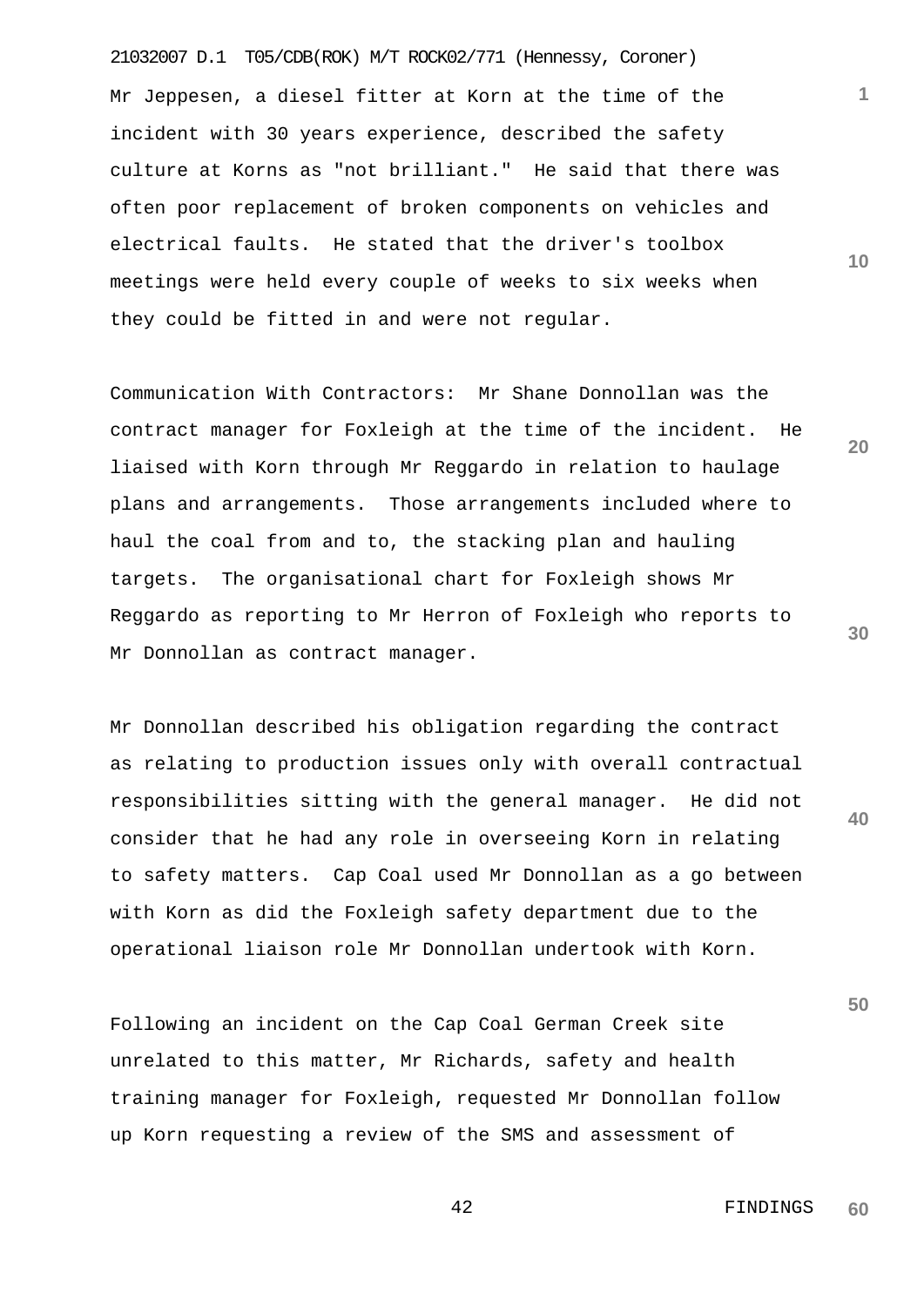21032007 D.1 T05/CDB(ROK) M/T ROCK02/771 (Hennessy, Coroner) employees on the SMS. He followed up that request with Mr Reggardo and was informed that it was being done. He advised Donnollan that the employees had been assessed and the assessment signed off on and regular toolbox meetings were being held.

Mr Richards stated in evidence that in relation to safety issues he felt that he could approach the contractors in the same way as Foxleigh's employees and require rectification of the safety situation and training to avoid recurrence in the future. He stated that there was a contract of management plan in place to manage hazard space by contractors. The system to ensure competency of contractors included overview of the SMS, the extent that the SSE would approve the plan.

**40** Standard Operating Procedure Number 38: Foxleigh SOP number 38 "Fit, Remove, Test, Maintain and Repair Tyres and Rims", the 2004 version, relates to the control of light vehicle tyres and wheels. Evidence from Foxleigh employees indicated that this SOP was not intended to apply to Korn vehicles which were of a different nature and used in a different application. In practice, Foxleigh vehicles in this category were usually maintained in Mackay and not on site.

**50** The SOP for heavy mining vehicles was covered by the major mining contractor. When Foxleigh took over the mining operations in 2004 the inspectorate conducted an audit as part of a series conducted at all surface mines. The 2005 version of the SOP was expanded significantly to reflect this change

**30**

 43 FINDINGS **60**

**1**

**10**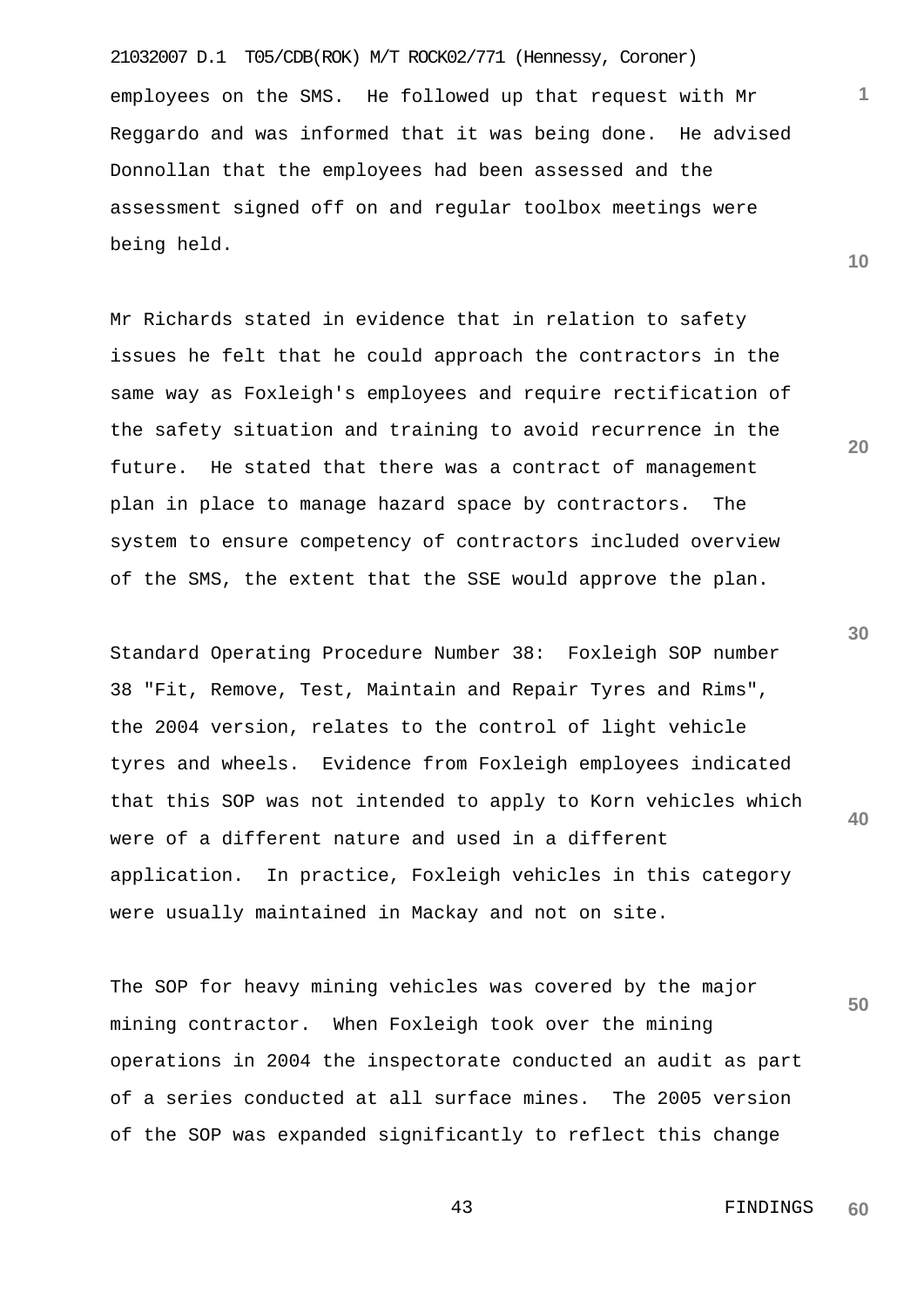21032007 D.1 T05/CDB(ROK) M/T ROCK02/771 (Hennessy, Coroner) and incorporate the audit results. The 2005 version specified the requirement to deflate tyres before removing rims including dual assemblies. It was accepted by Inspector Smith that SOP 38 was a competent document when completed.

There was some evidence that Foxleigh personnel discussed this issue with Korn management. Peter Reggardo denied any knowledge of the audit prior to this incident and could not recall being involved in any discussions with Foxleigh staff about the audit or the rewritten SOP 38. He denied being provided with a form in February 2005 relating to the audit which required him to enter information and return it to Foxleigh.

**40** Once procedures were detailed but failed to include the need to deflate tyres before the removal of a rim or dual wheel assemblies. They had no SOP that related to the task that Mr Davis undertook relating to that type of rim. Korn was, at the time, in early 2005, reviewing it's safety management system. A draft procedure for the maintenance of tyres and rims dated 25th of May 2005 was a part of the draft SMS and included a requirement that all heavy vehicle tyres be inflated or deflated to a pressure of approximately 30 psi for demounting.

The procedure was in draft, had not been developed after consultation with a cross section of the workforce and had not been communicated with the workers or supervisors.

**10**

**1**

**20**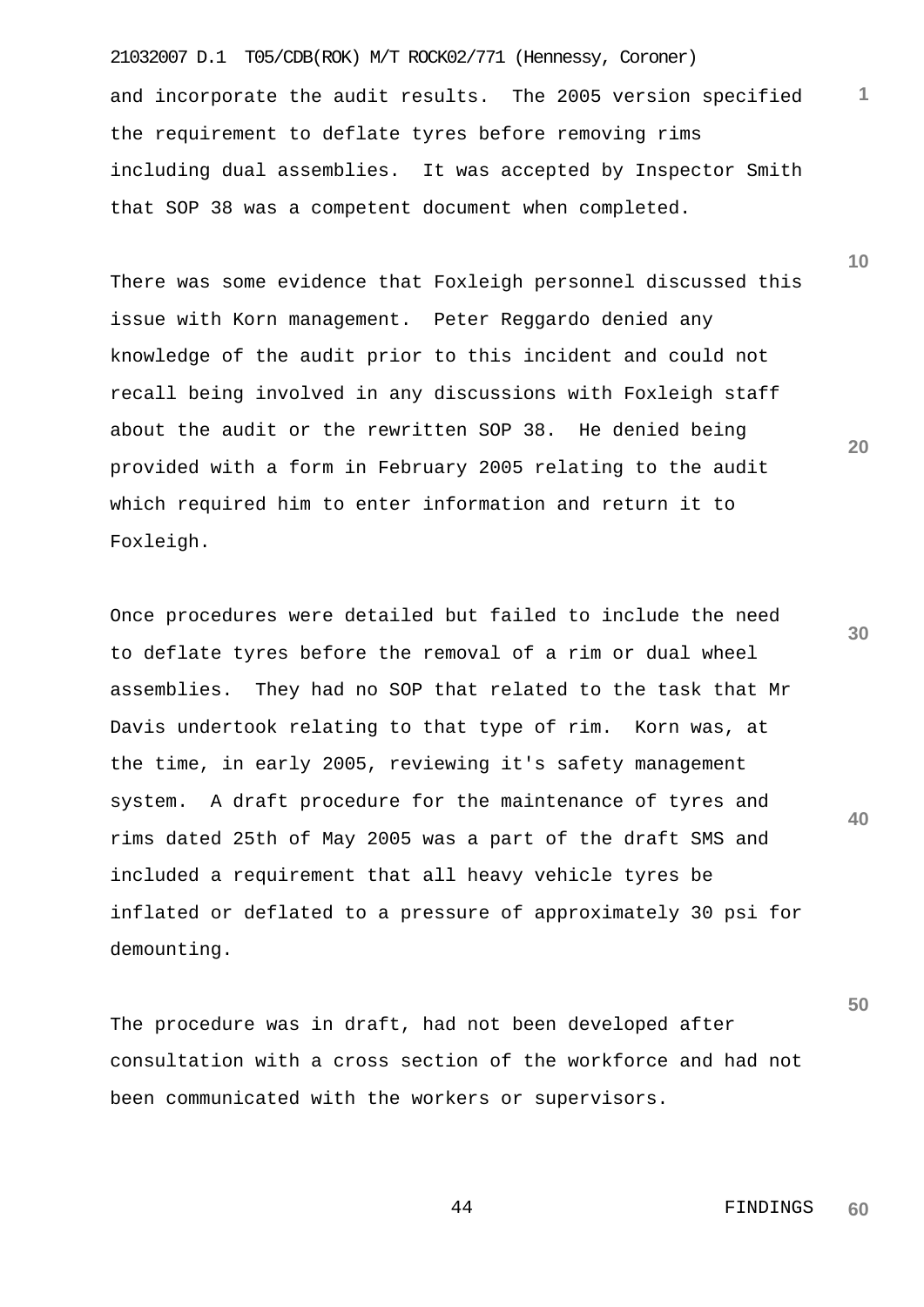21032007 D.1 T05/CDB(ROK) M/T ROCK02/771 (Hennessy, Coroner) Inspector Smith gave evidence that the recommended deflation would reduce the risk of uncontrolled energy but still exceeded the provisions of the Australian Standard 4457.

I'll move now to the Australian Standard 4457. In the opinion of Inspector Smith this standard relates to the wheel in the present case under the definitions even though the intention of the standard when drafted was for application to wheels used on earthmoving vehicles. It was said that the application of the standard was determined by size of the wheel and not the nature of the vehicle.

The standard relates to rims of a minimum diameter of 24 inches. The rim in question here was of 25 inch diameter. It was generally established on the evidence that big foot trucks are not considered to be heavy earthmoving equipment but are not light medium vehicles either.

**40** In the coal mining haulage application the trucks certainly haul a significant volume of coal per load, a 270 ton estimate, on a par with some earthmoving machinery, 150 ton for loaded dump trucks. Similar vehicles used in the road transport industry are not subject to those loads. Distinguishing the vehicle in the present case from AS 4457 would seem to be artificial in light of these facts.

The standard is currently under review. The revision is in an advanced stage and is likely to include the strengthening of the language relating to the need for tyre deflation. The

> 45 FINDINGS **60**

**30**

**50**

**20**

**10**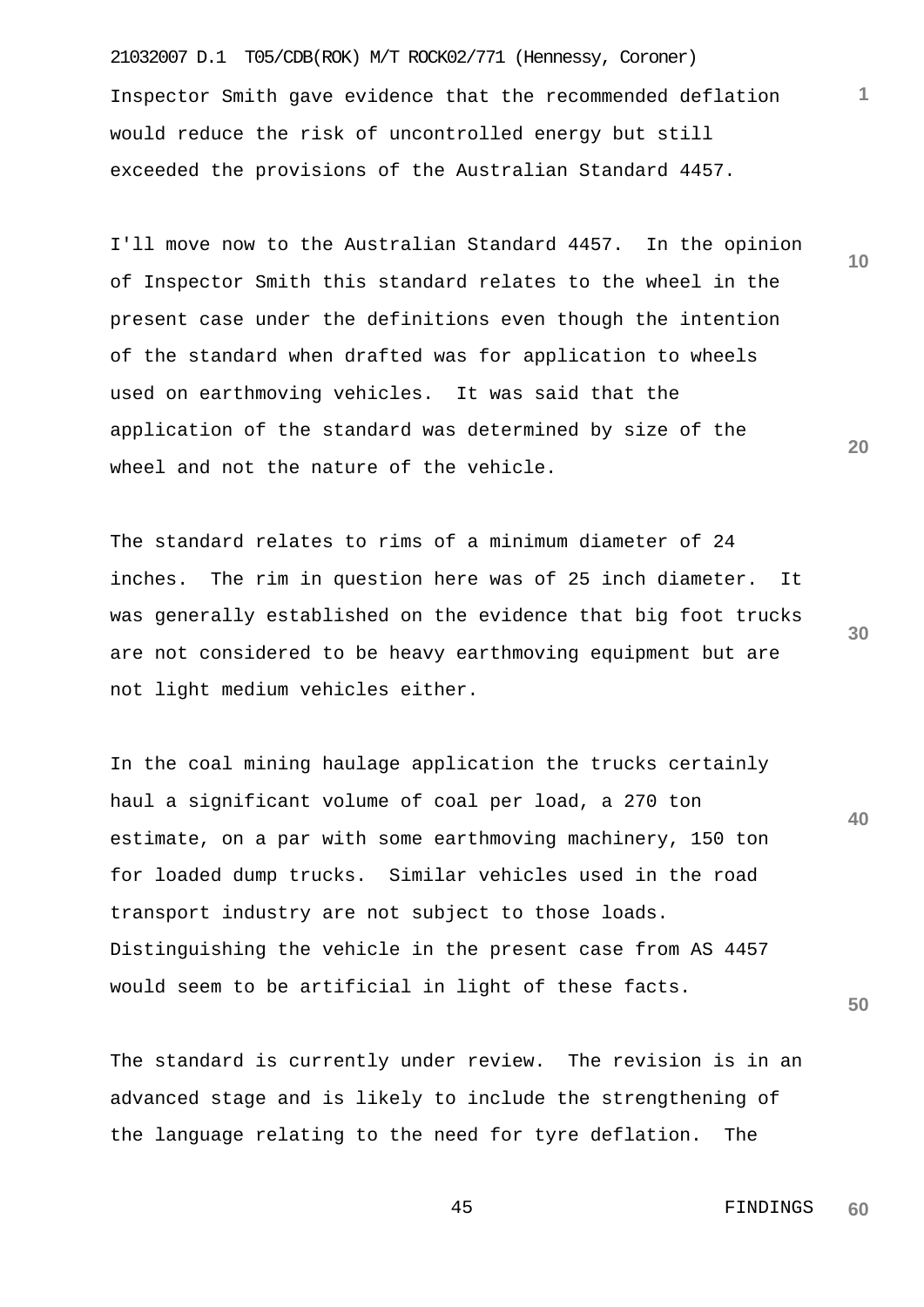size of wheel that the standard will apply is still under discussion but there is unlikely to be a change in focus from earthmoving off-road vehicles. If the standard does not apply to the vehicle in issue here then a deficiency in the standard has been established in my view.

Review of Korn Safety Management System and SOPs: A safety consultant was engaged by Korns to go over the SMS McKenzie Bulk Haulage had been operating under when Korns took over the Foxleigh contract. This review was necessary in order for Korns to commence work on the Foxleigh site. That safety consultant was followed by a safety officer for 12 months.

Around the time Korn took over the Foxleigh hauling Mr Richards became Foxleigh safety manager. Mr Richards' role was to manage safety on site on a day to day basis. When a new contractor came onto site the process was for them to go through a general induction, ascertain the type of work to be done, assess which competencies were needed, obtain evidence that the competencies had been obtained by the contracting staff, ensure that there was up-to-date drug and alcohol testing conducted, have them read the relevant SOPs and sign off on them, have the OCE conduct a mine familiarisation with them and introduce them to the persons they would be reporting to.

The contracting company would either adopt the mines SMS or introduce their own through a consultative process with the mining operator. Mr Richards had no knowledge of the haulage **30**

**20**

**50**

**40**

21032007 D.1 T05/CDB(ROK) M/T ROCK02/771 (Hennessy, Coroner)

**1**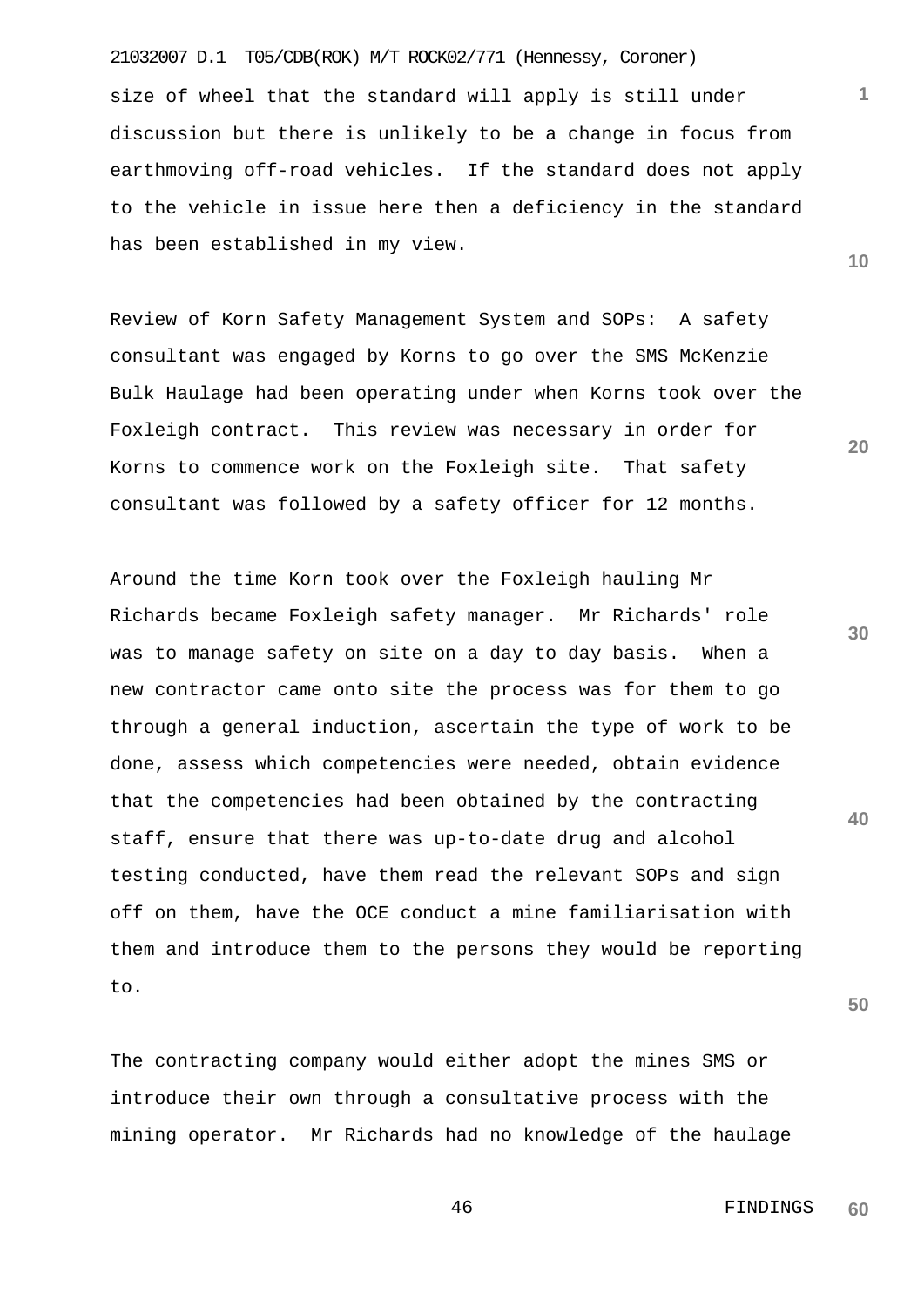21032007 D.1 T05/CDB(ROK) M/T ROCK02/771 (Hennessy, Coroner) contract with Korn's except to the extent that they were responsible for having a SMS in place and approved by the SSC. He asked Mr Reggardo to show him Korn's SMS and found it quite long in the tooth. In some places still referring to McKenzie River Bulk Haulage. He considered the SMS to be redundant.

He requested that a review of the SMS be undertaken in about July 2004 and gave evidence that Mr Reggardo agreed to do that. In the meantime Mr Richards had established a safety committee and conducted regular meetings that Mr Reggardo would attend. Mr Richards regarded Mr Reggardo as very safety conscious in attempting to attend to matters expeditiously.

Further there was difficulty with the idea of a contractor merely adopting the Foxleigh SMS. Some of the tasks undertook Foxleigh did not and consequently there was no SOP to govern it. For instance, SOP 38 particularly relate to the type of equipment used by Korns. In those areas of difference Korn's were still required to conduct consultative risk assessments and develop SOPs for those tasks or plant for checking and auditing against the mine operator's SMS.

After requesting the review of the SMS Mr Richards made inquires on a weekly basis as to the progress of the review. He found that it was going fairly slowly. He was told by Mr Reggardo that they were getting on with it and had outsourced the work. Mr Richards passed these updates onto the SSC at the weekly meetings.

**10**

**1**

**20**

**40**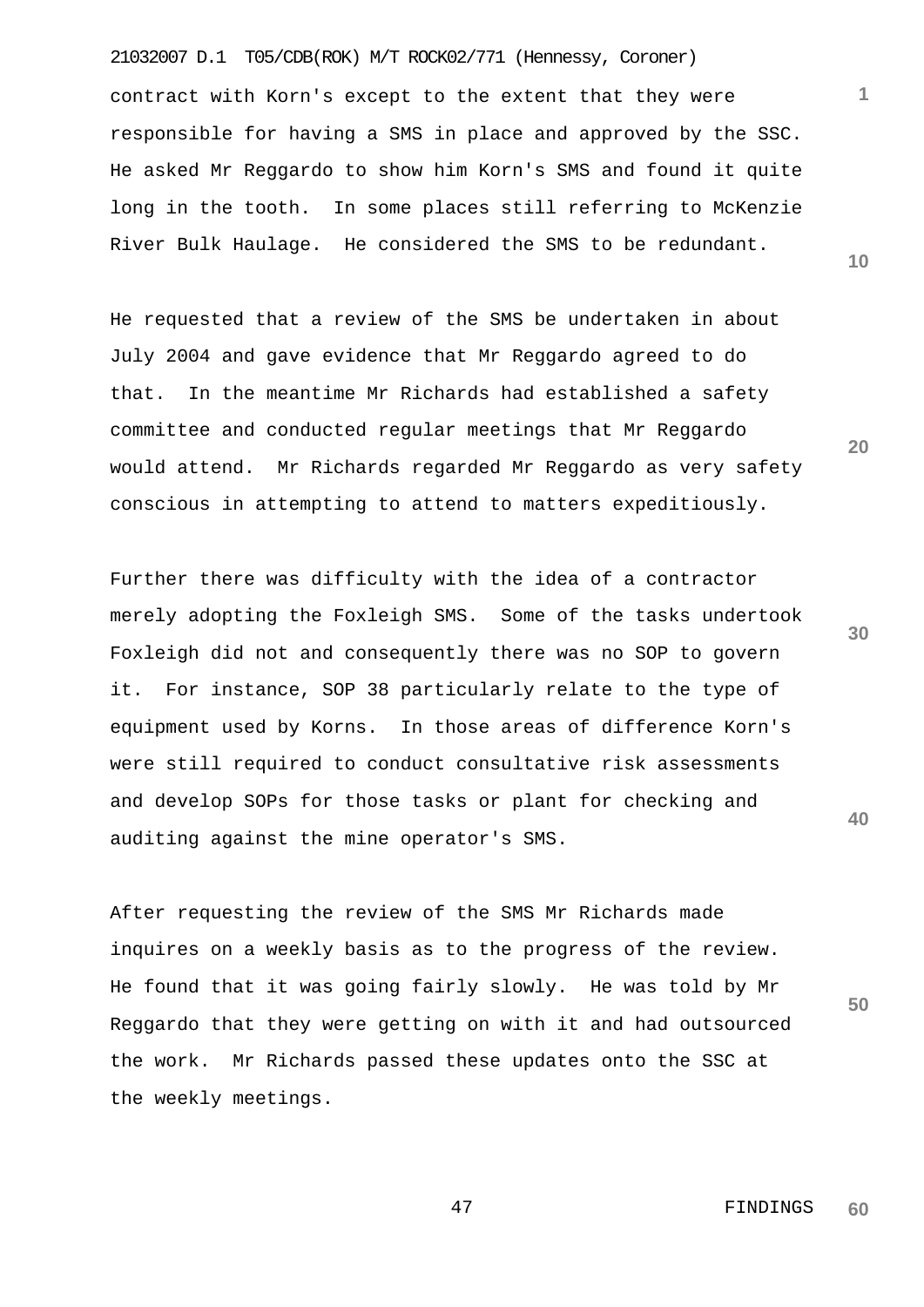21032007 D.1 T05/CDB(ROK) M/T ROCK02/771 (Hennessy, Coroner) As the review was still not complete in August 2005, 13 months later, it would seem that the follow-ups by Foxleigh were ineffective. They did eventually receive a draft review in late 2005. On a parallel plain, when Mr Rix joined Korns he wanted to ensure that the SMS of all projects were reasonably complete and he met all the project managers to ensure they had a copy of the SMS on site and they had SSC approval in each case.

**20 30** He assumed that the SMS had been approved by Foxleigh when he arrived at the company as he felt sure that if it had not Korns would not be operating on this site. He knew that the SMS had been reviewed after Korns purchased McKenzie River Bulk Haulage in late 2002. In the end result Mr Rix was not happy with the SMSs across the board as he was having difficulty mapping the SMS on another site against that mining operator's system.

He implemented a review of the plans on all sites. He stated clearly this was his initiative and was not prompted by any request from Foxleighs. As Korns operated under differing SMSs on each site Mr Rix was looking to have a generic SMS that could be adapted to the needs of each site.

**50** In September 2004 he engaged Mr McMillan. He did that as Mr McMillan was already conducting black coal competency training and to his knowledge as performing similar tasks for other companies. Mr Korn gave evidence that if he had know Mr

> 48 FINDINGS **60**

**1**

**10**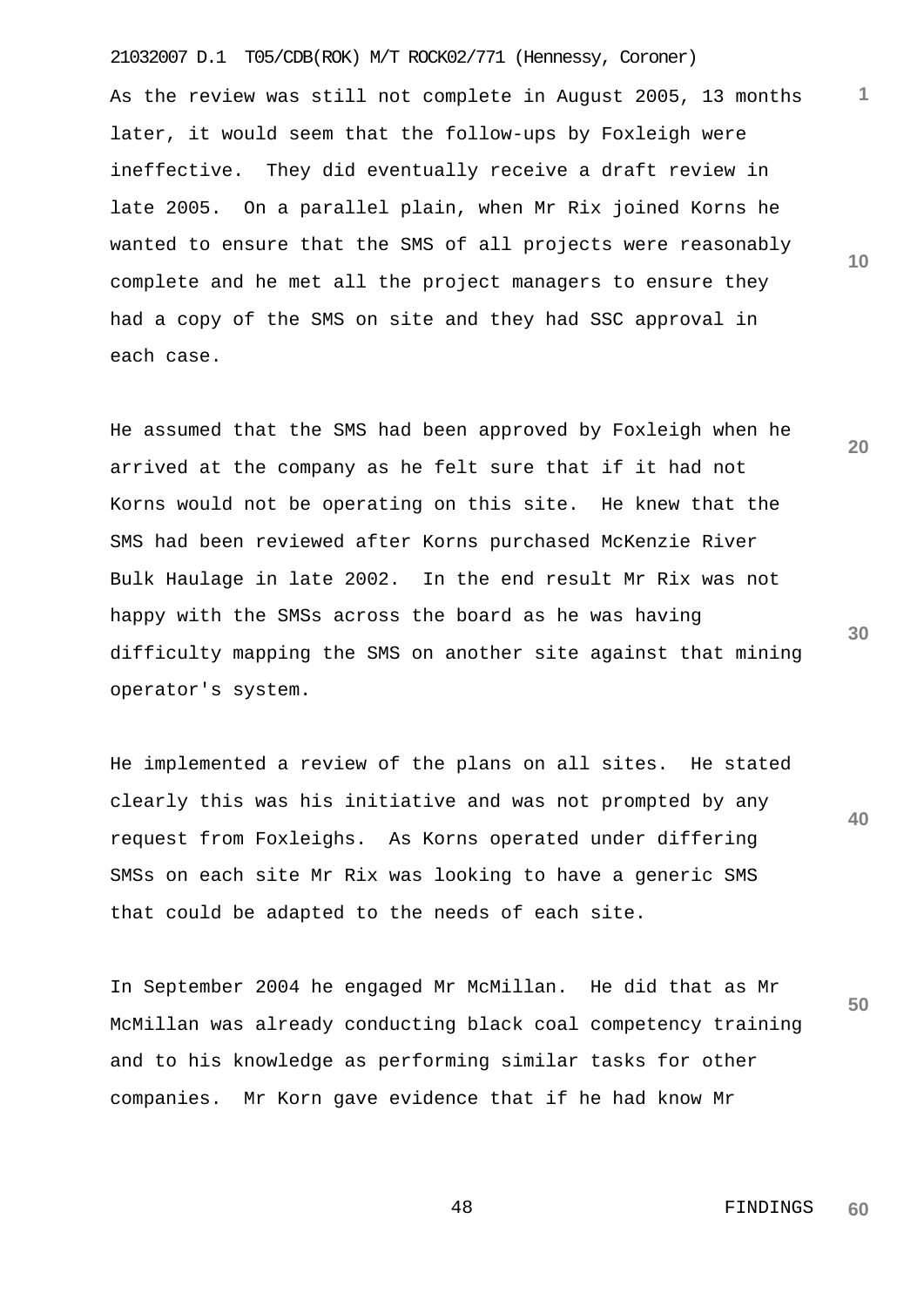21032007 D.1 T05/CDB(ROK) M/T ROCK02/771 (Hennessy, Coroner) McMillan had not undertaken this sort of work before he would not have allowed him to be engaged.

In late 2004 Korn engaged New Horizon Safety and Training from Rockhampton, Mr McMillan's company, to conduct a review of it's SMS. This arose from a desire at Korns to update and review the SMS. Mr McMillan, the principal of the firm, had worked as a plant operator. Later in 2000/2001 as a safety officer in the construction industry, and he held a Workplace Health and Safety Officer ticket.

After perusing the plan that Korns had in place Mr McMillan proposed that a new plan be drafted from scratch. He commenced with basic information that Korns were a contracting company carting coal. He used his own template for the plan and set up the format of the SOPs and started building them on the understanding that the risk assessments would follow from that document.

**40** Mr McMillan did not maintain a file for the project and could not provide any background or other information on his work or instructions given to him. Mr McMillan did not appreciate any need for priority for the plan as he assumed that Korns were operating under Foxleigh's plan during the period of the drafting. He dealt with Mr Rix and occasionally, Mr O'Dwyer.

**50**

**1**

**10**

**20**

**30**

At the time of the inquest commencing the plan was not complete. Mr O'Dwyer's understanding was that it was a matter for Mr Rix to assess the draft of the reviewed documents and

> 49 FINDINGS **60**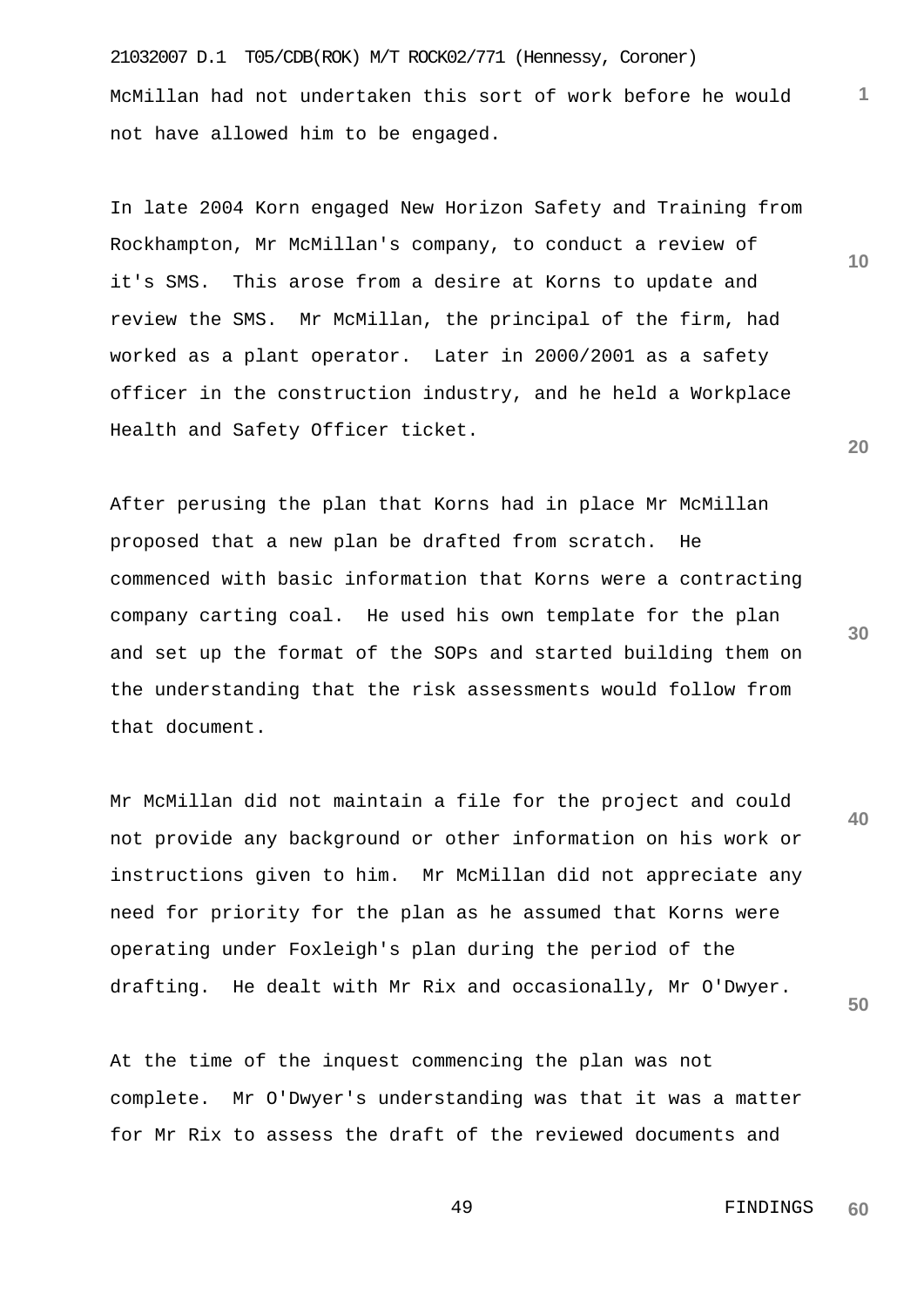21032007 D.1 T05/CDB(ROK) M/T ROCK02/771 (Hennessy, Coroner) approve them. Mr Rix approved the policy sections of the document and stated Mr O'Dwyer was responsible for an overall read of the plan.

Mr O'Dwyer stated in evidence that he received some documents including SOPs from New Horizon from time to time. He attended a couple of meetings with New Horizons to review the drafts of the SMS and that he was liaising with Mr Rix on this issue. It came to light that he had, in fact, spent a couple of days in the Rockhampton office of New Horizons for the purpose of reading and reviewing the draft plan. He said that he did not have sufficient time to read most of the document and there was still a lot of information to be included in the draft. He did not tell McMillan or Rix that he had not reviewed the document in full. He told Mr Rix that the document was moving forward and was still being worked on.

**40 50** Mr McMillan drafted the plan by having reference to plans from other companies, the Act and relevant Australian Standards. He did not access data basis for technical assistance. He did not seek a copy of Foxleigh's plan or SOPs until after this incident. He stated that he did not access Foxleigh's information as Korn was involved with too many mines for their information to be of use to him. Mr McMillan was aware of that audits had been conducted on some of Korn's SOPs but was not aware and did not inquire as to the outcome of those audits.

**20**

**10**

**1**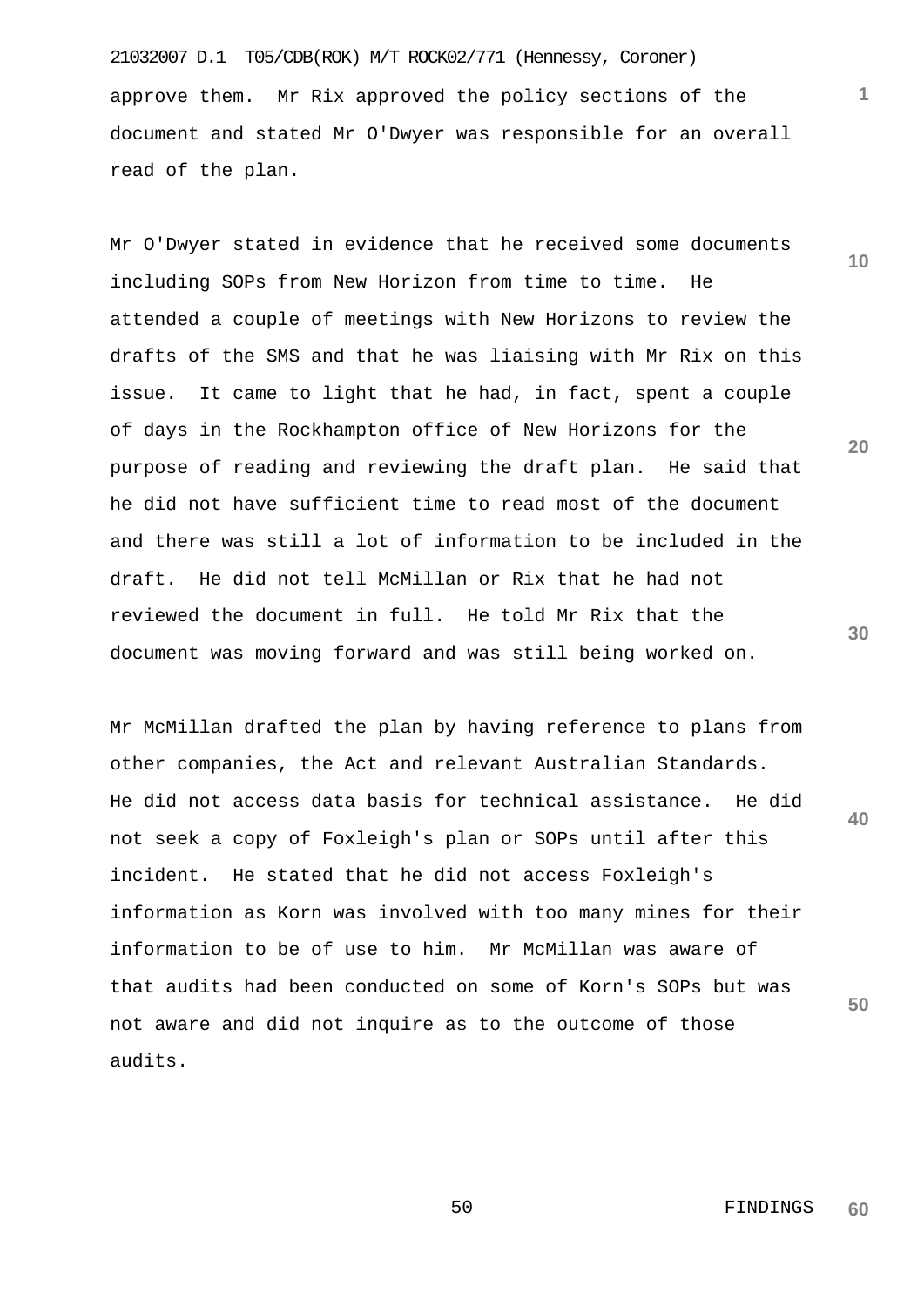15122006 D.1 T6/MEL(ROK) M/T ROCK02/771 (Hennessy, Coroner) The draft SMS 035, which had been provided to Korn's in draft in about May 2005, addressed the issue of deflation of tyres prior to rim removal and if it had been in place and known to the workers this incident may have been avoided. Mr McMillan indicated that he thought he had obtained the provisions relating to deflation of tyres and non-destructive testing from the Australian standard. Mr O'Dwyer was unaware of those specific provisions in the draft plan.

Mr McMillan obtained a specimen of Mr Korn's signature with his consent and copied it on to documents so that he could organise the setup of the document. The signature at face value purported to be a signature of approval of the managing director of the company, whose document was that Mr McMillan stated there was no intent or approval attached to the signature. The document produced prior to the incident was only ever a discussion draft.

**40 50** Various drafts of the document were dated, but due to the computer system Mr McMillan used, there could be no confidence in the dates shown on the documents. Drafts were not date tracked. The plan was for the draft SMS to be submitted to the mining operator at each site Korn's was contracting for ah sorry - for approval by the various SSC's. In practice, that took place in the form of submitting draft documents to various sites prior to the risk assessments being conducted by a cross-section of the work force, undertaking particular tasks to which the SOPs related.

**10**

**1**

**20**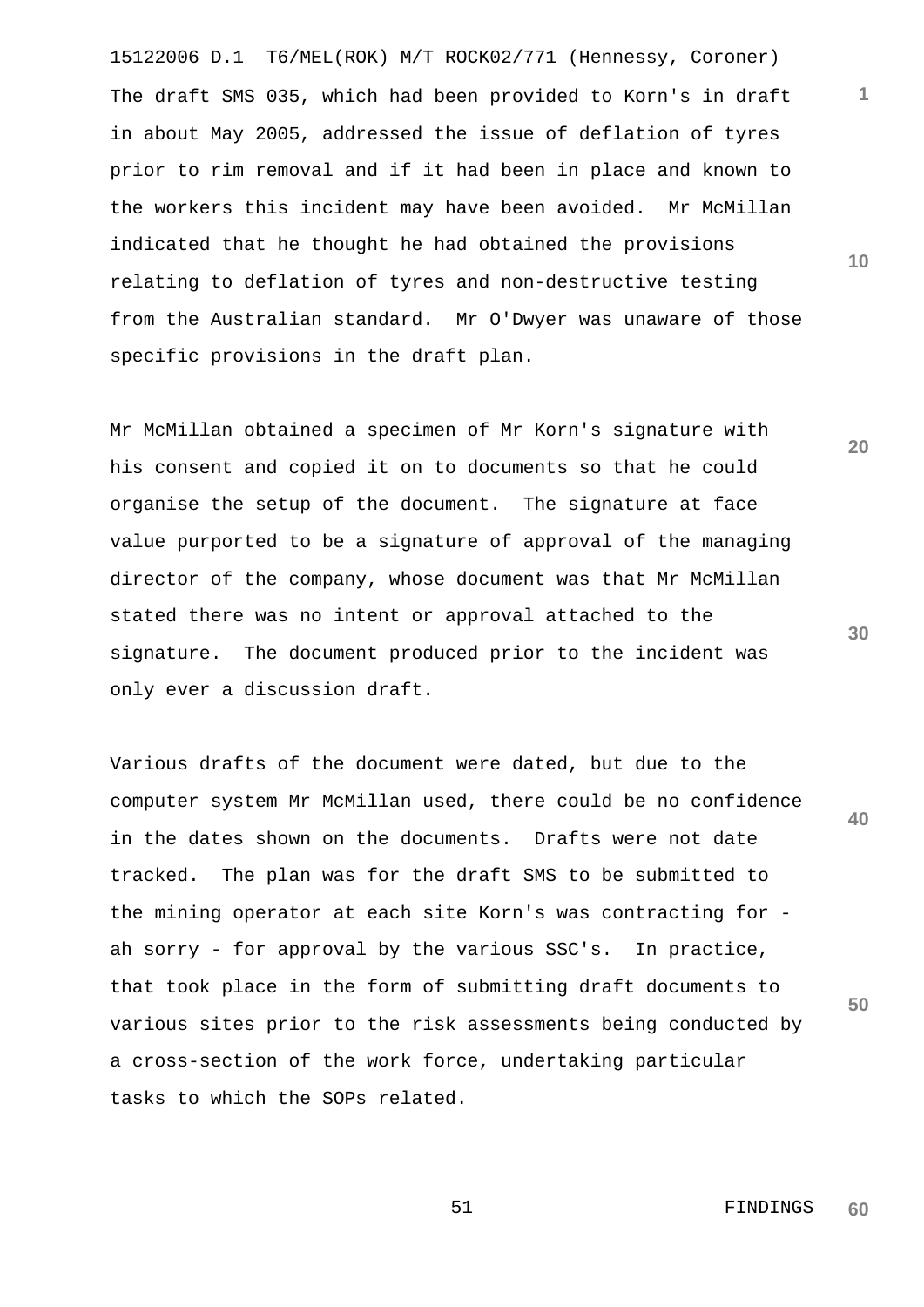15122006 D.1 T6/MEL(ROK) M/T ROCK02/771 (Hennessy, Coroner) It seems to me that this was not what is envisaged in the legislation. Regulation 10 of the Coal Mining Safety and Health Regulations lays down the requirements for the development of SOPs. In effect, that a standard operating procedure involves a risk assessment of a task by crosssection of the workforce involved in that task, followed by a drafting of the procedure which would then be submitted for comment and approval, and once approved the workforce would be trained on that procedure.

The procedure adopted by Mr McMillan envisaged the risk assessment be carried out after the approval and principle stage, which would seem to be noncompliant with the legislation and particularly - and sorry, potentially result in an unsafe or impracticable procedure being approved.

Edit 2, revision 2 of the plan was handed out for review and comment to all of the mining operators Korn's were contracted to. Mr Korn indicated that it went to Curragh first, as they were about to start working on that site and then have the plan approved. Curragh did provide feedback on the plan. Mr McMillan described the plan as being savaged by them. Korn's received the draft plan in about May 2005.

**50** Mr Rix gave evidence and it had been Mr O'Dwyer's responsibility to ensure the revised SMS translated into new systems and practises being put in place on site. Mr O'Dwyer confirmed receiving the final draft before the present incident. He agreed that he had responsibility for overall

**20**

**10**

**1**

**30**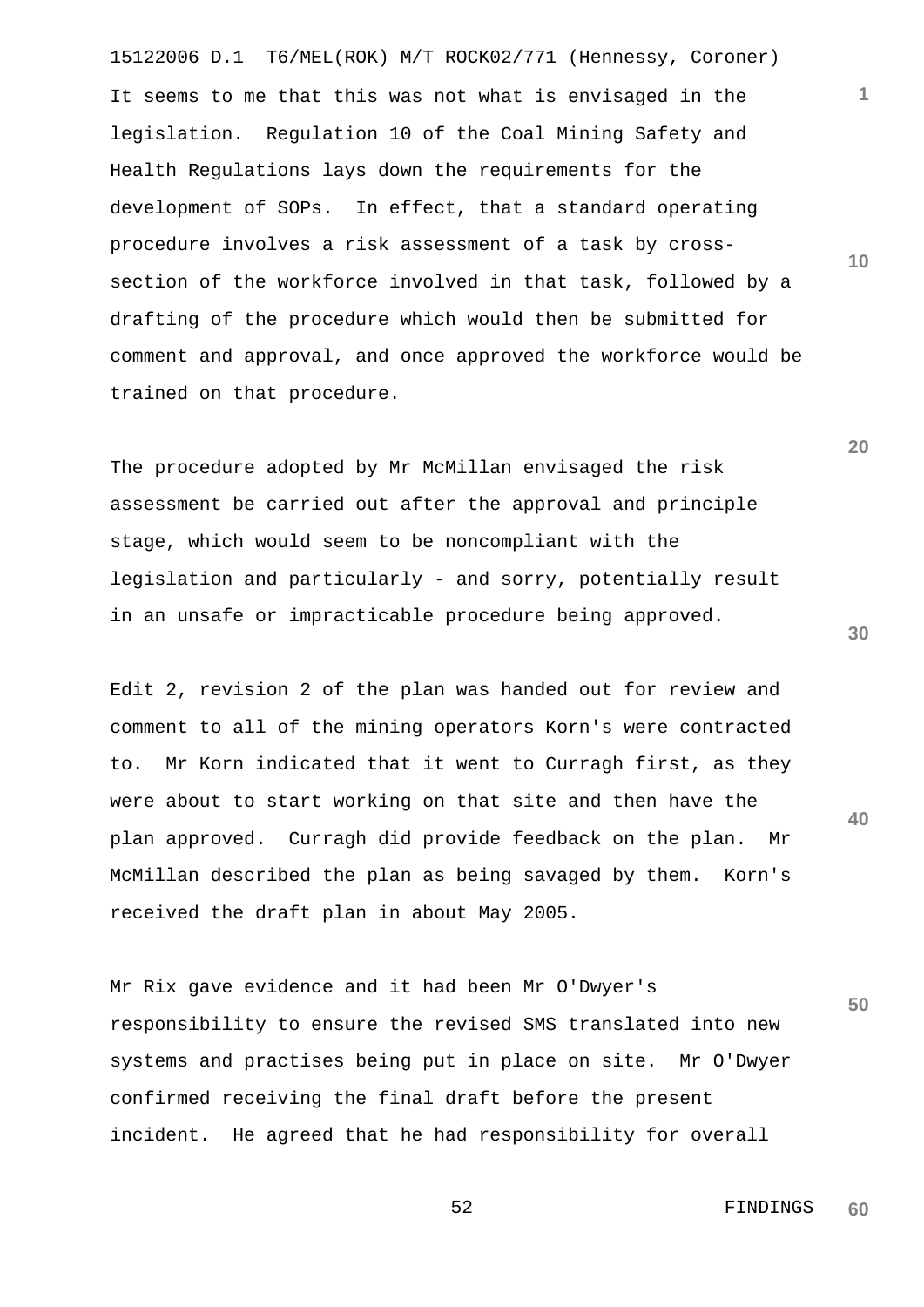15122006 D.1 T6/MEL(ROK) M/T ROCK02/771 (Hennessy, Coroner) implementation of the plan. He stated that he - he stated that the draft was sent to Foxleigh safety officer into July 2005 to see if it was okay to be implemented or whether changes were needed. At that time Mr O'Dwyer was not aware of all of the contents of the document. He put that failure down to time constraints, being tied up on other things and something always coming up.

Further, Mr O'Dwyer was completely unaware, not having read the Act or regulations, that there was a necessity for the workforce to have been involved in the development of the SOPs and that it was inappropriate to supply Foxleigh with the plan in those circumstances. After the incident in question Foxleigh demanded that the SOP relating to tyres and rims be completed. Mr McMillan then assessed - accessed a copy of the Foxleigh SOP and completed the draft SOP within three days.

Mr Brown, the SSC, rejected a number of drafts and with comparison to the Foxleigh SOP required various changes before the approval was given. Mr McMillan stated that he was on a big learning curve and that he had not realised there would be so much in the preparation of the plan. He had not drafted a plan before this time. Mr McMillan stated that if he was engaged to prepare an SMS again, he would ensure that he obtained a scope of work, would diarise all discussions with the client, maintain a file, ensure the integrity of dates and drafts, and not obtain specimen signatures.

**20**

**1**

**10**

**30**

**40**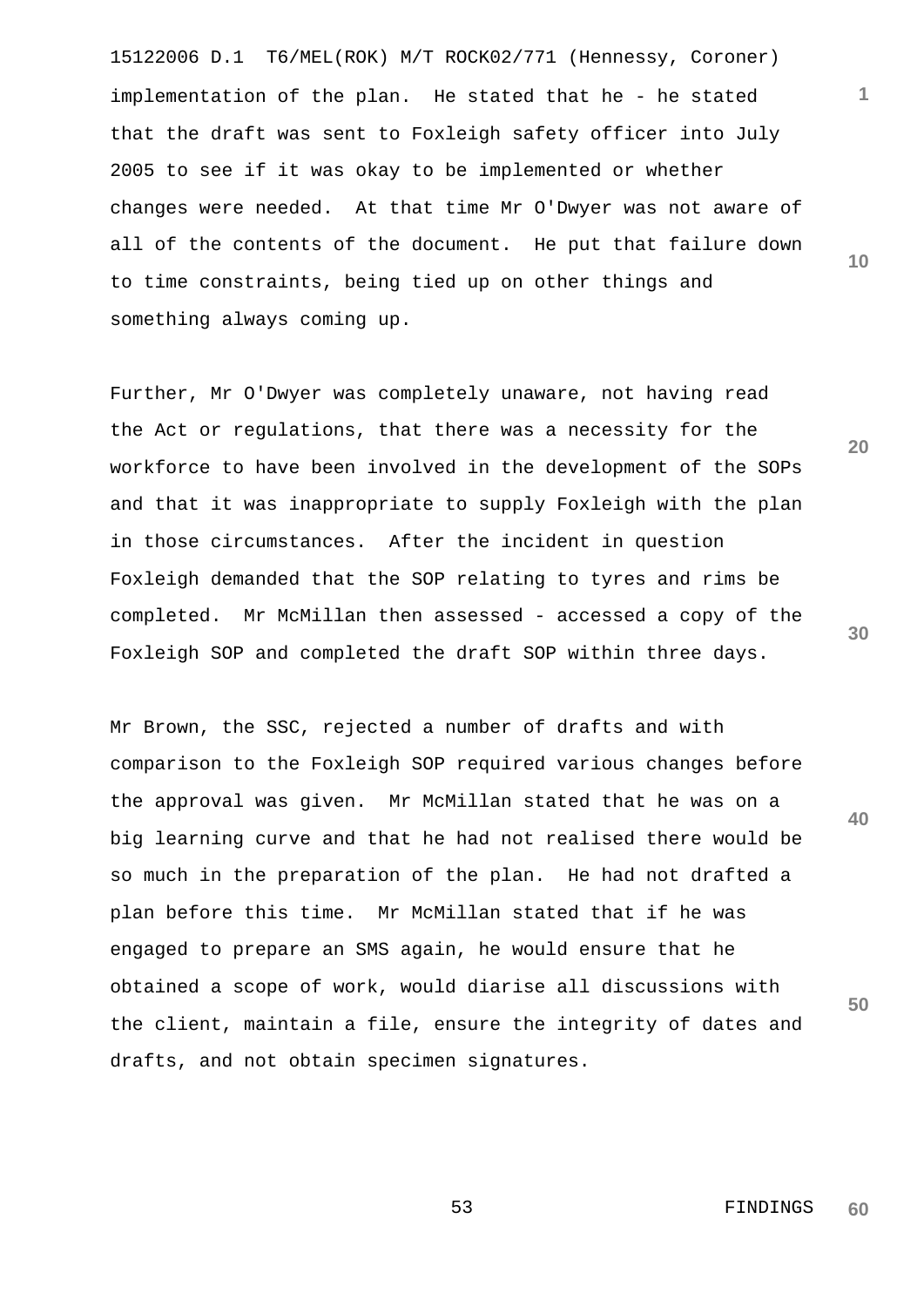15122006 D.1 T6/MEL(ROK) M/T ROCK02/771 (Hennessy, Coroner) **10 20** Improvements Since the Incident: Korn has instituted a system of a noticeboard for general and safety inclination enabling workers to now see OCE's reports and safety information as it becomes available. Pre-start meetings are now more structured and more informative. Korn SOPs have been reviewed and rewritten, and the staff trained on them. Korn supervisors are encouraged to give written instructions to workers. Korn's now managed rims by numbering them, maintaining a rim register and crack testing all rims every 12 months. Tyres are also deflated as a secondary safeguard.

Foxleigh has conducted a review of the whole SMS and SOPs, reviewed contract and management system and conduct regular audits of contractors, and pay particular attention to the standard of their SMS. They have checked all appointment letters in accordance with the legislation and all appointments have been renewed and competencies checked. Principle Hazard Management Plan has been reviewed. Tyres and rims are subject of SOPs.

Findings: I can not be satisfied on the evidence that Mr Reggardo gave an instruction to the drivers regarding the need to deflate tyres before the removal of rims. It seems that no one, apart from Mr Mann, who was the only person trained in tyre fitting was aware of the risk of not deflating, despite extensive experience in many of the weaknesses. In hindsight, however, there were references to hazards in SOPs relating to other vehicles. The Marshall safety alert, given the risk is the same despite the size of the machinery and the draft Korn

> 54 FINDINGS **60**

**1**

**30**

**40**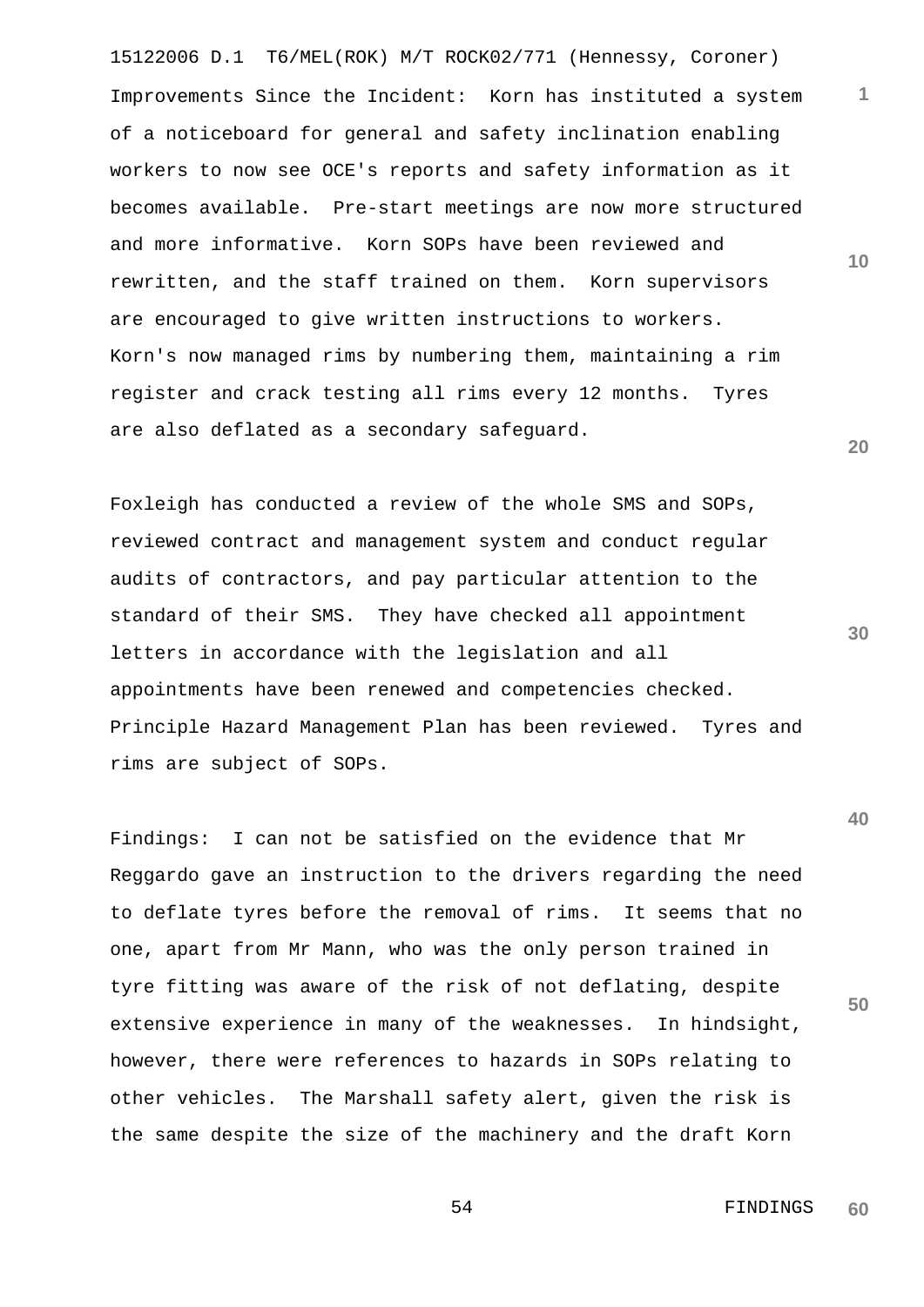15122006 D.1 T6/MEL(ROK) M/T ROCK02/771 (Hennessy, Coroner) SMS provision. Given that the lack of identification of the hazard was so widespread hindsight should be used with caution.

Findings Required by Section 45.2: I am required to find, as far as possible, the medical cause of death, who the deceased person was, and when, where, and how he came by his death. I have already dealt with this last aspect of the matter, the manner and circumstances of the death. As a result of considering all of the information contained in the exhibits and the evidence given by the witnesses I make the following findings:

Identity of the Deceased: The deceased was Shane William Davis who was born on the 10th of April 1976.

Place of Death: Davis died in transit from Foxleigh Mine near Middlemount in Central Queensland to medical evacuation.

**40** Date of Death: Mr Davis died on the 7th of August 2005 aged 29 years.

Cause of Death: Mr Davis died as a result of injury sustained when he was struck by a tyre and rim assembly when attempting to remove them from a truck he was operating hauling coal. The incident occurred primarily due to a failure in the rim and the resultant uncontrolled release of stored energy in the tyre on the adjoining rim in a dual assembly. There is no

> 55 FINDINGS **60**

**30**

**50**

**1**

**10**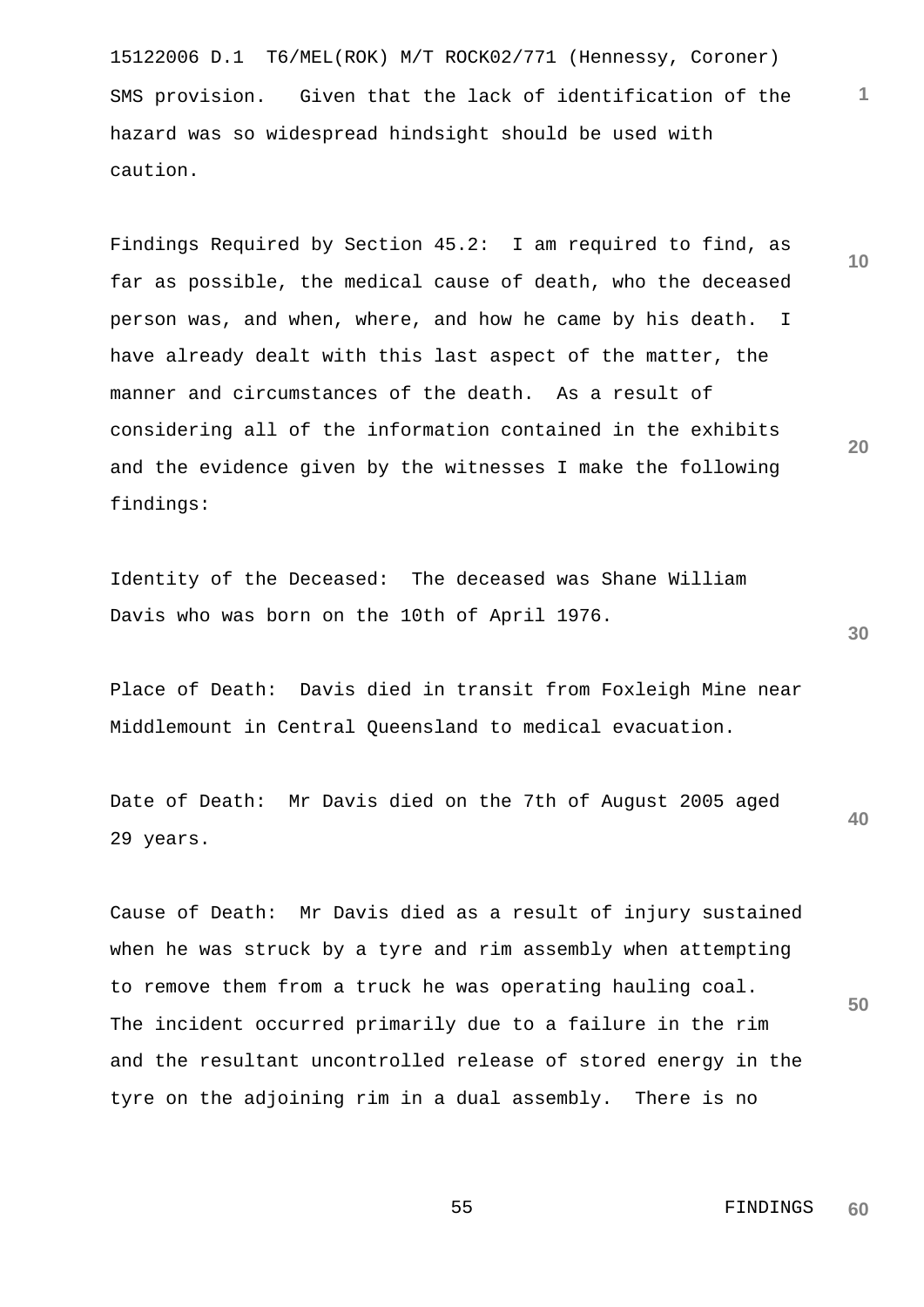15122006 D.1 T6/MEL(ROK) M/T ROCK02/771 (Hennessy, Coroner) evidence of contributing factors such as alcohol, drugs, or impairment of the deceased.

Comments on Issues and Preventative Recommendations: Section 46 provides, in part, that a Coroner may comment on anything connected with a death that relates to ways to prevent deaths from happening in similar circumstances in the future. I'll deal firstly with the issues.

Expanding Coal Industry: Due to the rapid expansion in the coal mining sector in Queensland in recent years there are currently a large number of people without high level of familiarity with the industry working in it. Mr Brown stated that it is a significantly different industry now to that which was seen in the past. Mine operators have placed increased reliance on contractors to provide services on site. Some contractors are large companies with mining experience but there are also those like Korns who have grown rapidly along side the expansion in the industry and are operating on numerous mine sites under a number of different mining operators.

It was submitted that the use of contractors is a commercial decision for mine operators. The issues that contractors bring to a mining enterprise are a fact of life in the current industry and need to be managed appropriately. One issue that was identified by Mr Korn was that there is a need for more lead in time for contractors coming on to site to commence contracts.

**20**

**10**

**1**

**30**

**50**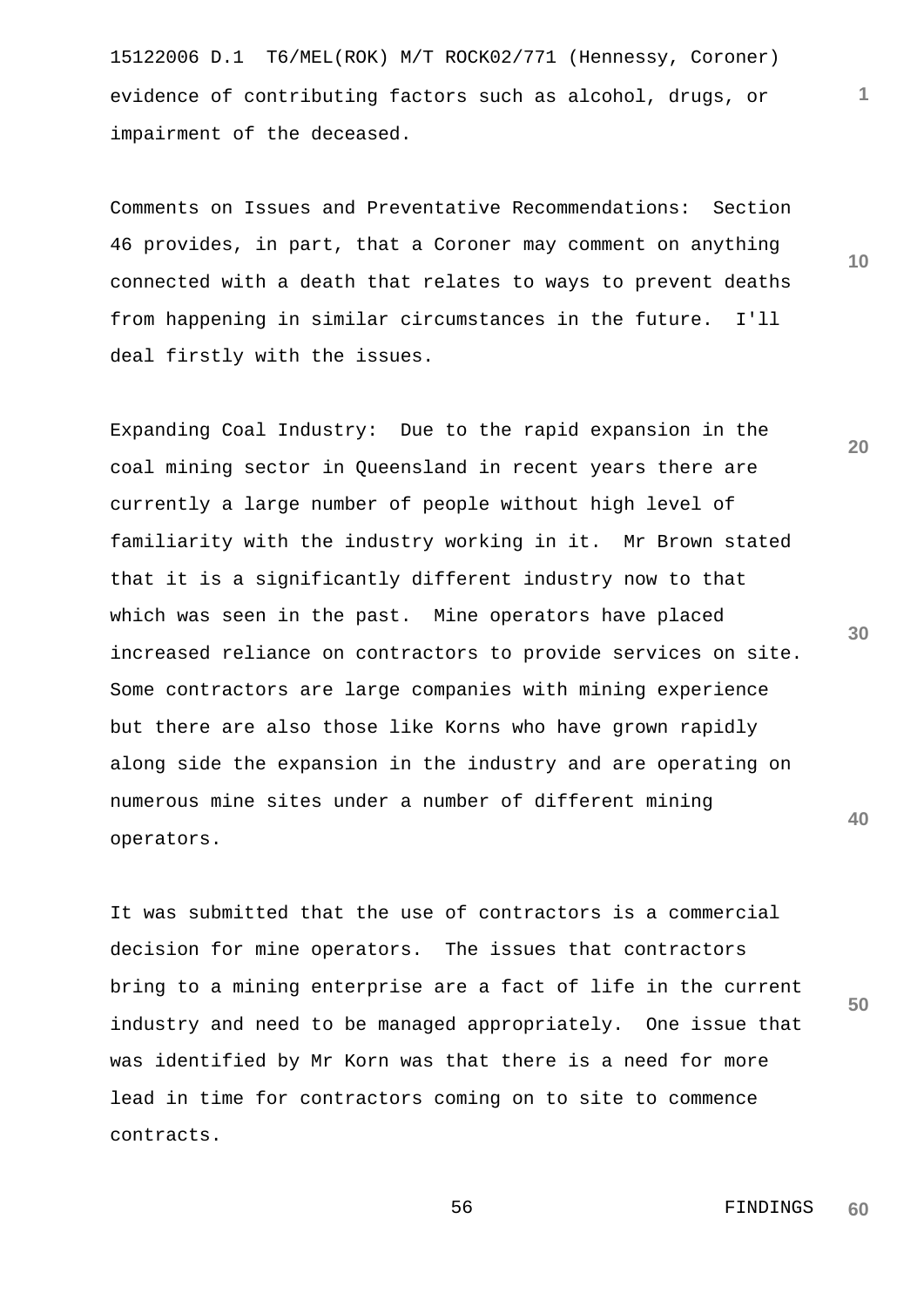His evidence was that, at times, mining operators required contractors to start operations almost immediately. Time was needed for the contractor to properly attend to start up issues including inductions for staff, training on SOPs and SMS applicable on site. The development of new SOPs for tasks not formerly undertaken and not covered in the operator's SMSs and competency assessments.

Many processes of the mining operator need to be approached in a different way regarding contractors, including SMSs, communication and organisational structure issues, audits and competency assessments and the operator should be aware of those issues and plan accordingly. Mine operators need to ensure that great care is paid to the selection and control of contractors in order for the SSC to be in a position to ensure contractor compliance with the legislation.

One Safety and Health Management System on Site: A major factor in this matter was the absence of an SOP relating to a particular task undertaken by contractor workers. The SOP and the operator's SMS was related but applicable primarily to different machinery and was characterised by virtually all the witnesses as not strictly applicable to the Korn task.

The delay which was occasioned in the development of Korn's revised SMS allowed the situation to exist in which workers were inadvertently placing themselves at risk due to the lack of identification of the hazard of uncontrolled release of

**1**

**10**

**20**

**30**

**40**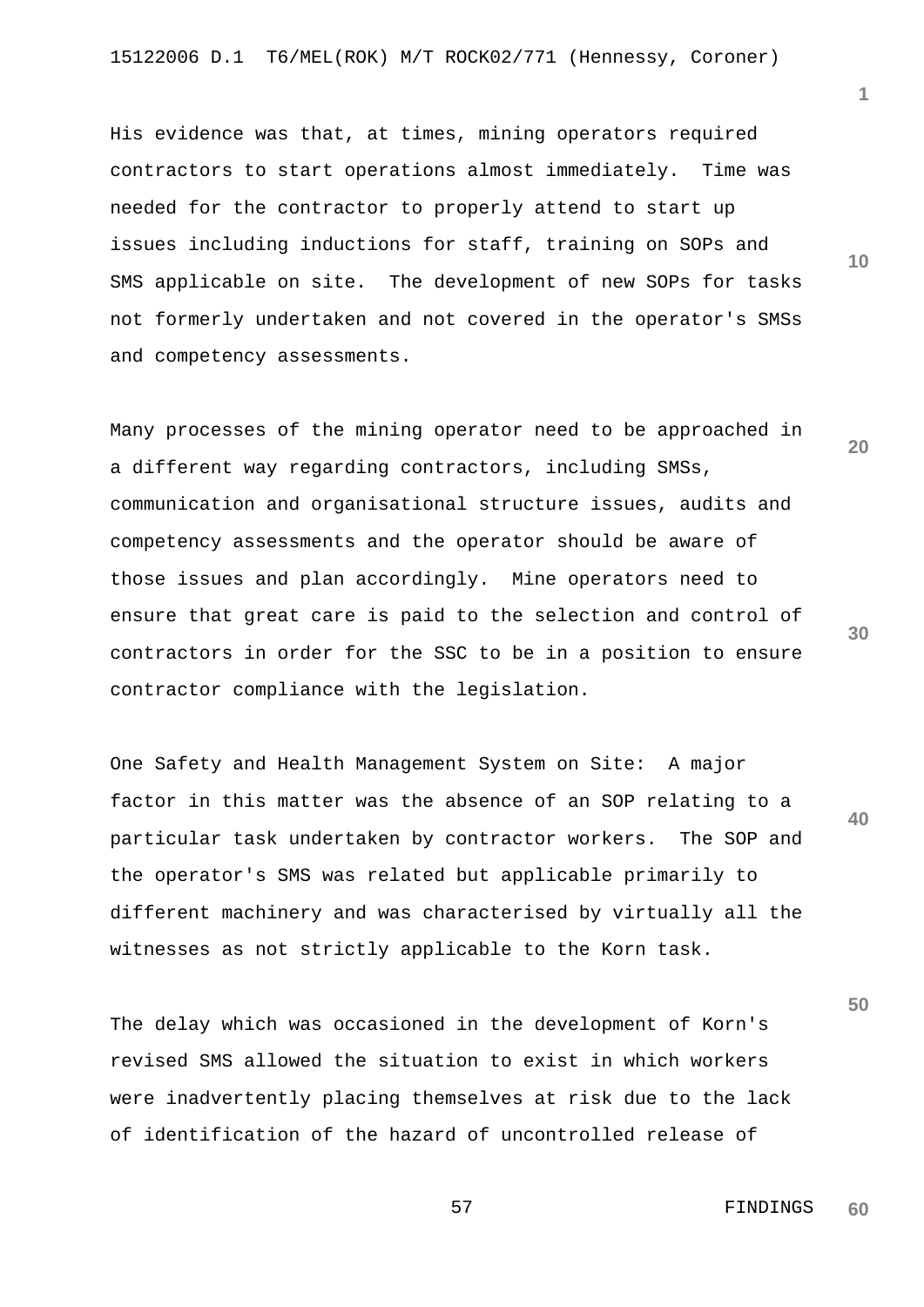15122006 D.1 T6/MEL(ROK) M/T ROCK02/771 (Hennessy, Coroner) stored energy from truck tyres. Mr Korn identified that it would be more beneficial to contractors for there to be one SMS on site that all could operate under. SOPs in relation to contractors specific tasks could then be submitted to the SSC in the usual way for inclusion in the SMS.

Mr Korn envisaged that contractors operating on a number of sites would then be working under similar SMSs without the need to go to the time and the expense of attempting to develop their own SMS which would need to be varied from site to site according to the mining operator's requirements. The lack of potential duplication of systems which would be brought about by one system on site could assist in training for workers and competency assessments across site.

**30**

**1**

**10**

**20**

**40**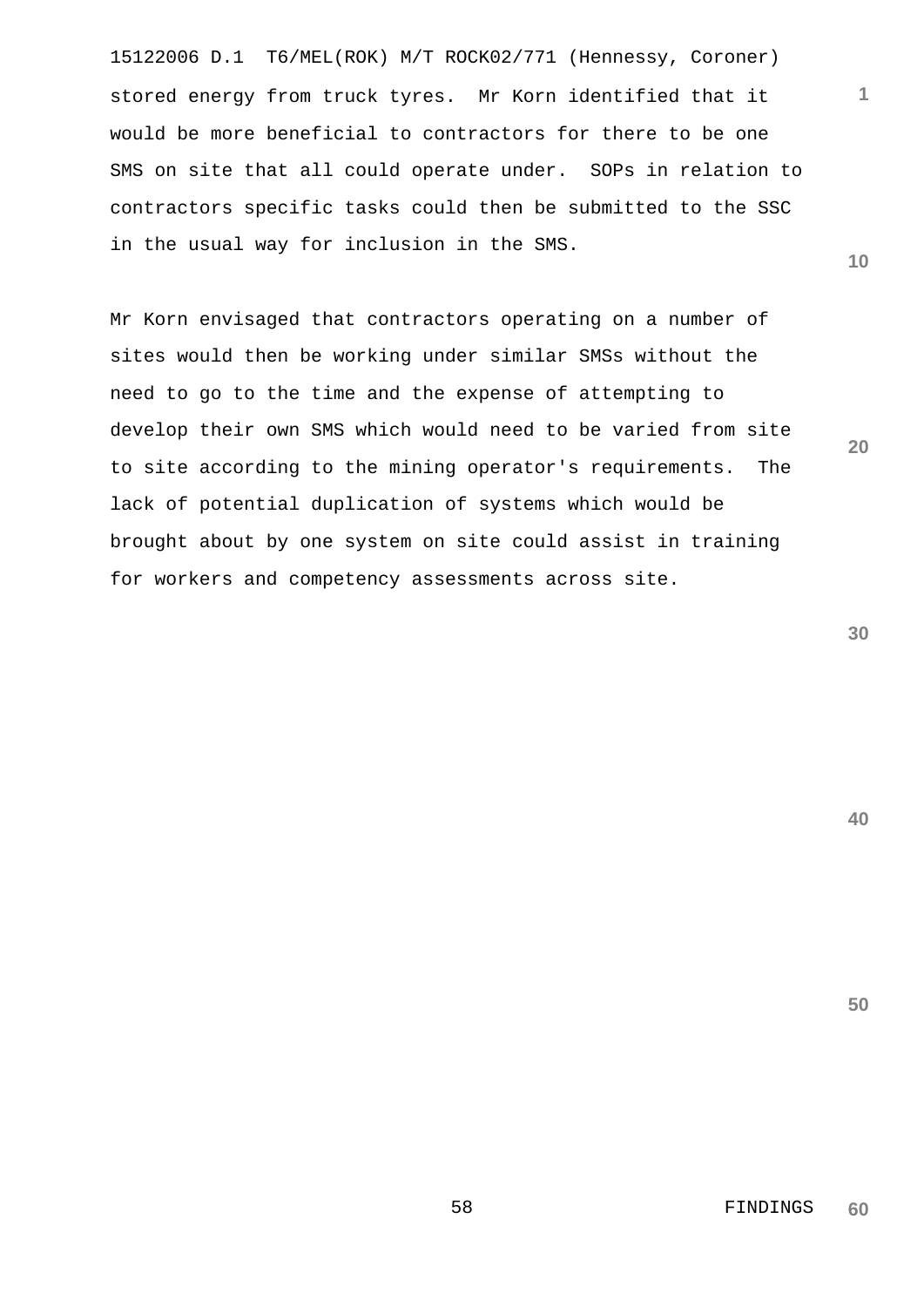21032007 D.1 T7/BMN(ROK) M/T ROCK02/177 (Hennessy, Coroner) Further, given that the SSC is in the position with legislative responsibility for the SMS on site, administration of one SMS may assist in the fulfilment of that obligation.

Recognised Standards: It has been suggested in submissions that a recognised standard be developed in relation to the procedures to be adopted for the, "Use of rubber tyred vehicles including tyre and rim safety, maintenance, inspection, record keeping and communication requirements."

Recognised standards are a means of meeting safety obligations under the Coal Mining Safety and Health Act 1999, part 5 section 71 to 73. A recognised standard is a third tier safety management process under the legislation which effectively obviates the need for the use of risk analyst techniques to manage a particular hazard or reliance on a regulation as a prescription for performance of a task.

**40** Such an approach could be seen to take the initiative and therefore flexibility away from the mine operator and SSE as to the appropriate approach to such activities on their site, when the mine operator should be in a position to meet the standards required by the Act.

**50** Further, a recognised standard would be a concessity in fairly general terms in order to ensure widespread application.

Skills Of Organisations Conducting Safety Management System Production Or Review: In this matter the qualifications and

> 59 FINDINGS **60**

**30**

**20**

**10**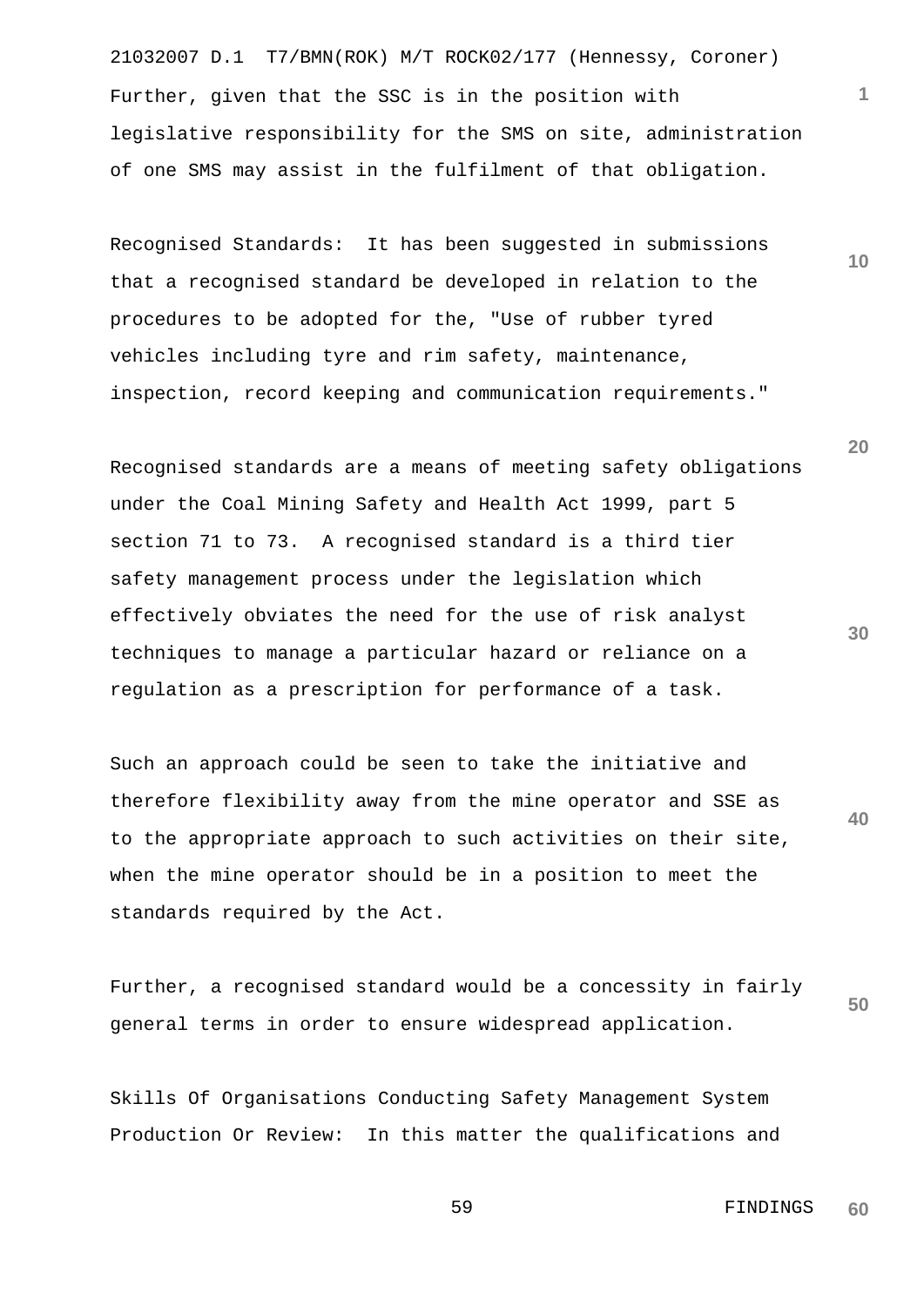21032007 D.1 T7/BMN(ROK) M/T ROCK02/177 (Hennessy, Coroner) experience of the principal of the company undertaking the review or redraft of Korns are of particular concern, given the importance of the undertaking.

Undoubtedly Mr McMillan undertook the task in an earnest way and he was the first to admit that it was a much more involved undertaking than he expected. Of particular concern was some the processes adopted including the development of draft SOPs without following the provisions of the legislation in that regard.

Further, the length of time for the redraft was not acceptable and poor communication and lack of appropriate review of the drafts as released compounded the problems. The draft SOP and the Korn SMS was overlooked by inattention to detail. However, it seems quite clear that there was widespread lack of appreciation of the stored energy hazard in other than earthmoving vehicles.

Of course the SSE is the person with responsibility under the Act for the development of the SMS. A contractor engaging a third party without input from the SSE to perform that task tends to remove the immediate control of the process and progress of the development from the SSE.

It has been submitted that consideration should be given to a amendment of the Act and regulation for, "A system of accreditation, licensing, competencies or qualifications for persons providing independent advice or other services to the industry in relation to safety and health management issues."

**20**

**1**

**10**

**30**

**40**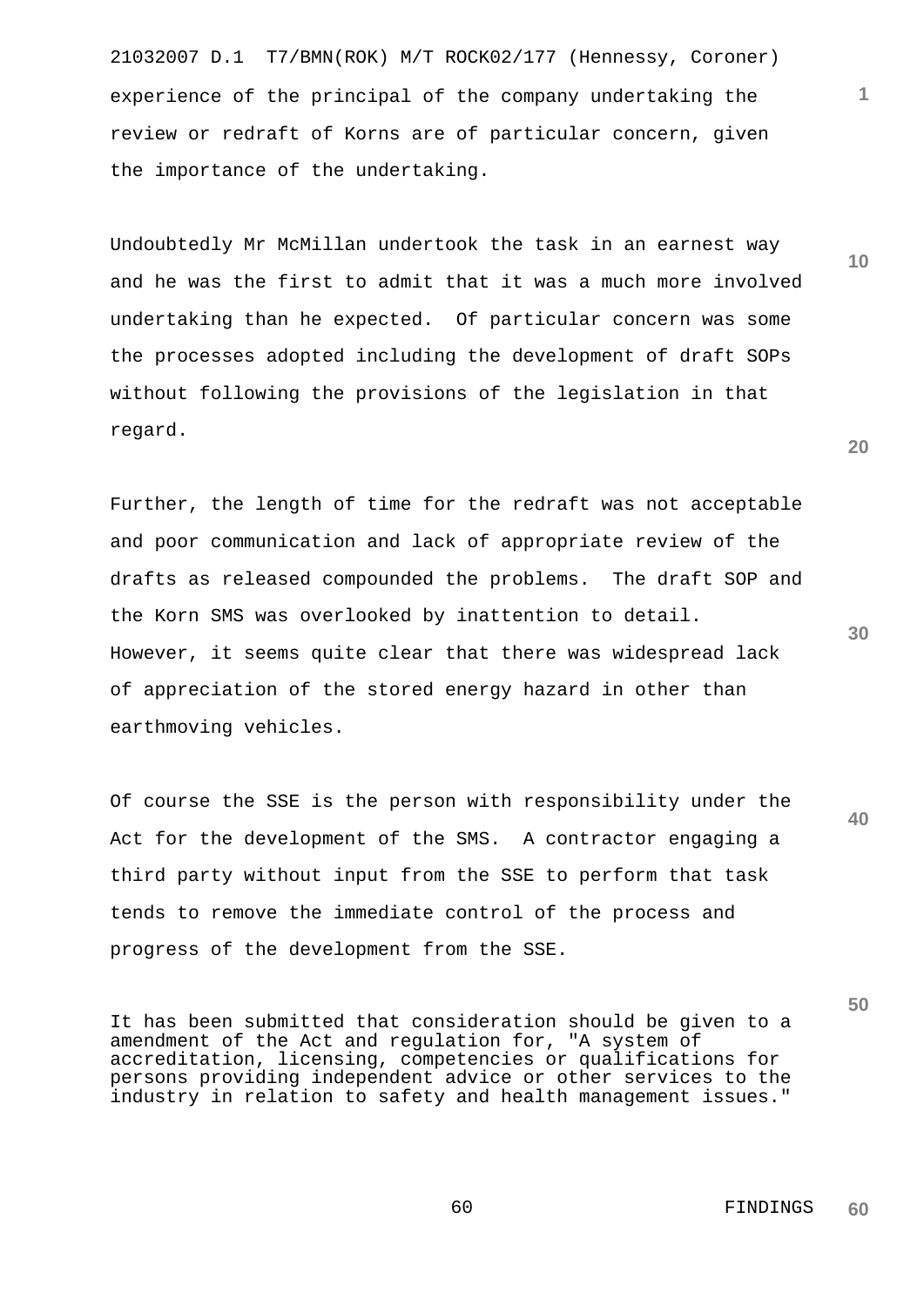21032007 D.1 T7/BMN(ROK) M/T ROCK02/177 (Hennessy, Coroner) Such a system does not fit within the current ethos of the legislation and would certainly place significant impost on the resources of the Department which does not currently play a role such as would be envisaged by this suggestion.

The creation of competencies for persons fulfilling this role would achieve a similar objective within the current framework.

Contractor Management Issues: There were a number of specific issues in the present matter which contributed to operational communication difficulties. Whilst the personnel involved were competent that the communication between Foxleigh and Korn was working well, in hindsight there was room for improvement.

For instance, Mr Donnollan had no real awareness of the responsibilities of his position in relation to safety issues of the contractors. Further, neither Mr O'Dwyer nor Mr Reggardo had a copy of the contract with Foxleigh and were not aware of the provisions of that contract, making it very difficult for them to properly attend to Korn's obligations under the contract.

Mr Anthony commented that there was a need for improved and more regular communication with contractors regarding safety matters and that integration and monitoring of the contractor systems with the mines and vice versa needed improvement with supervision by competent personnel supported by a regular

**30**

**40**

**50**

**1**

**10**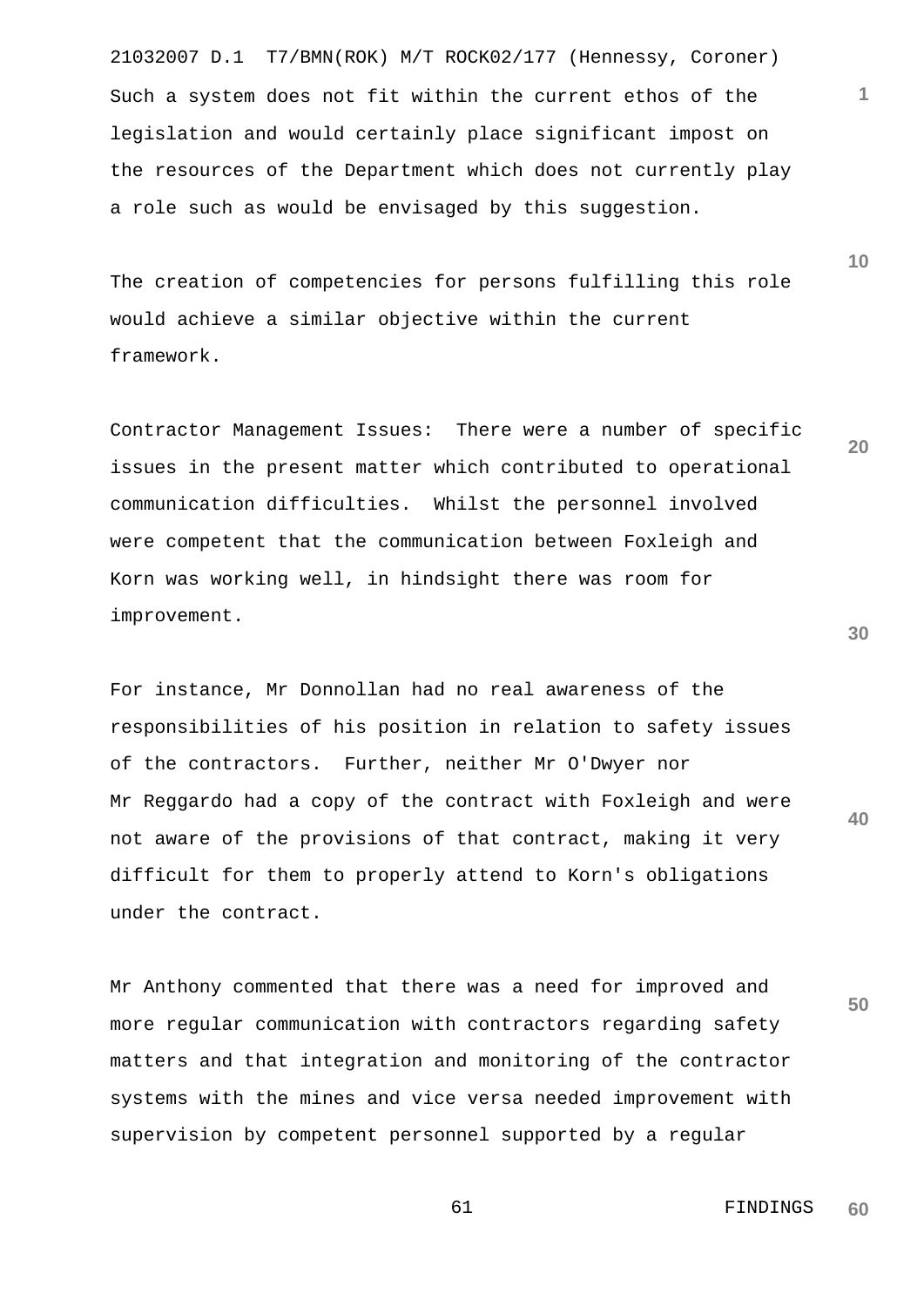21032007 D.1 T7/BMN(ROK) M/T ROCK02/177 (Hennessy, Coroner) audit regime. Use of external auditors would provide another control in the audit regime to ensure effectiveness.

Results of audits need to be properly documented and followed through to resolution of outstanding issues within a reasonable timeframe. This was an issue in the present case.

Most mining operators already foster positive safety culture and a proactive approach to safety issues on site to prevent or reduce normalisation of risk within their own business. Such an approach should also be adopted in relation to supervision of contractor activities.

**30** Contractors need to be made aware of all changes to SOPs in the mine operators SMS as soon as possible after the changes. The use of electronic flags for reviewed or revised SOPs where the SMS is accessed in an electronic format would ensure that the changes are immediately identifiable.

**40** Of course the mining operator should ensure that contractors have electronic access to the SMS if that is the system they are operating under.

**50** Transport Culture In A Mining Setting: With the increasing use of contractors in the mining sector acknowledgement of the inclusion of cultures from other industries in the mining setting is needed. The mining industry culture which is heavily safety focused needs to be identified and discussed

**1**

**10**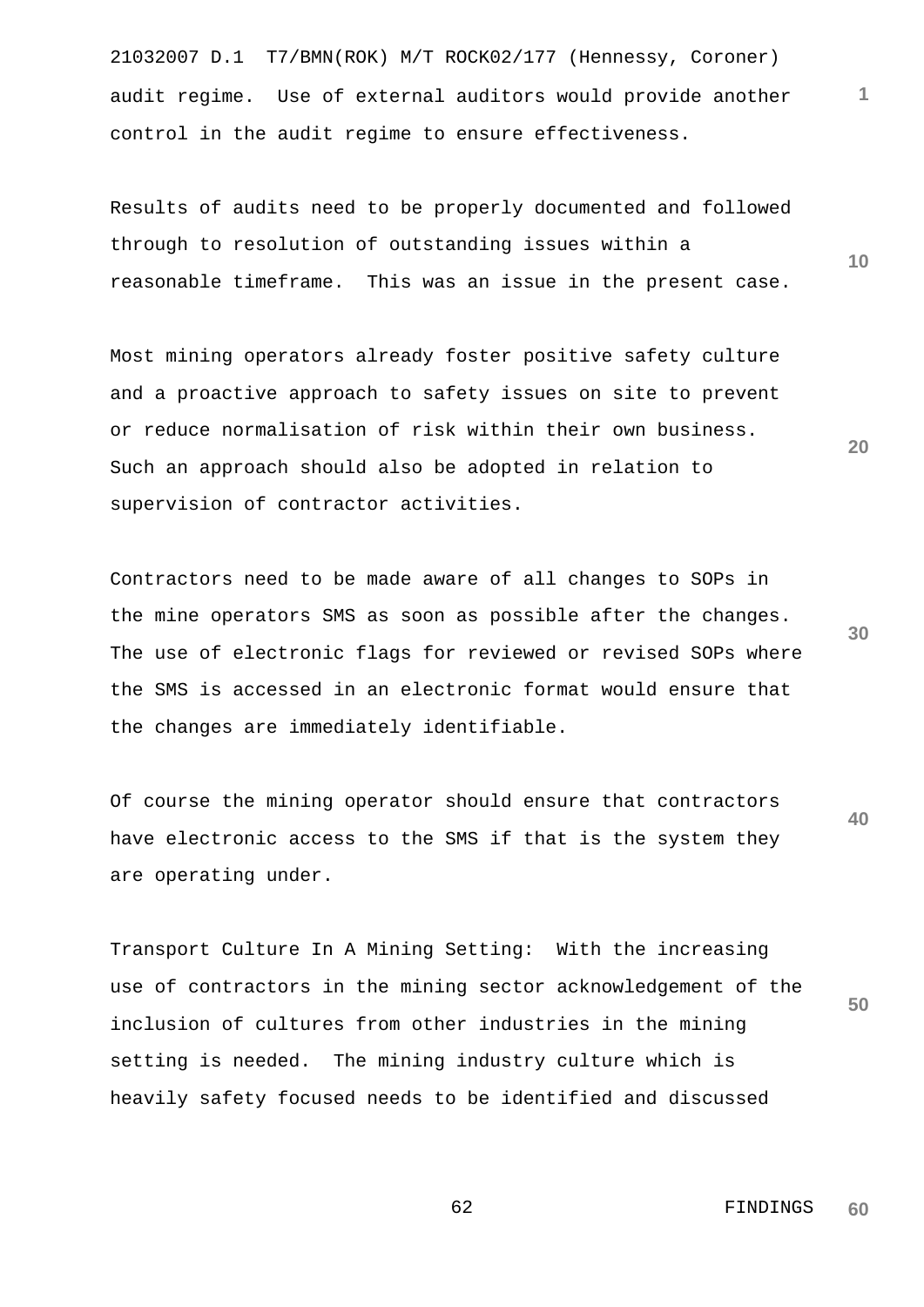21032007 D.1 T7/BMN(ROK) M/T ROCK02/177 (Hennessy, Coroner) with contractors on site to ensure all workers adopt that culture.

The evidence presented by Inspector Smith indicated that employees of Korn including Mr Davis, did not hold national mining competencies MNCG10131A, remove fit and adjust wheels, or MNCG1032A, remove, repair and refit tyres and tubes.

Mr Davis' experience in the road transport industry was considered to be extensive, but Inspector Smith commented on the need for competencies to be achieved to ensure a broad base of knowledge and information in all workers particularly to ensure mining specific issues and points of variance with other applications.

Inductions: There is a need to ensure that inductions, whether they are generic, site specific, or contractor based fit the audience to which they are being delivered so that the information being imparted is able to be retained by the worker.

A large volume of information is given to workers in a short period of time and many of the drivers in this matter indicated that they encountered difficulties with understanding and retaining the information from inductions.

In many cases one would presume that the workers being inducted may not have ever undertaken education further to

> 63 FINDINGS **60**

**30**

**20**

**10**

**1**

**40**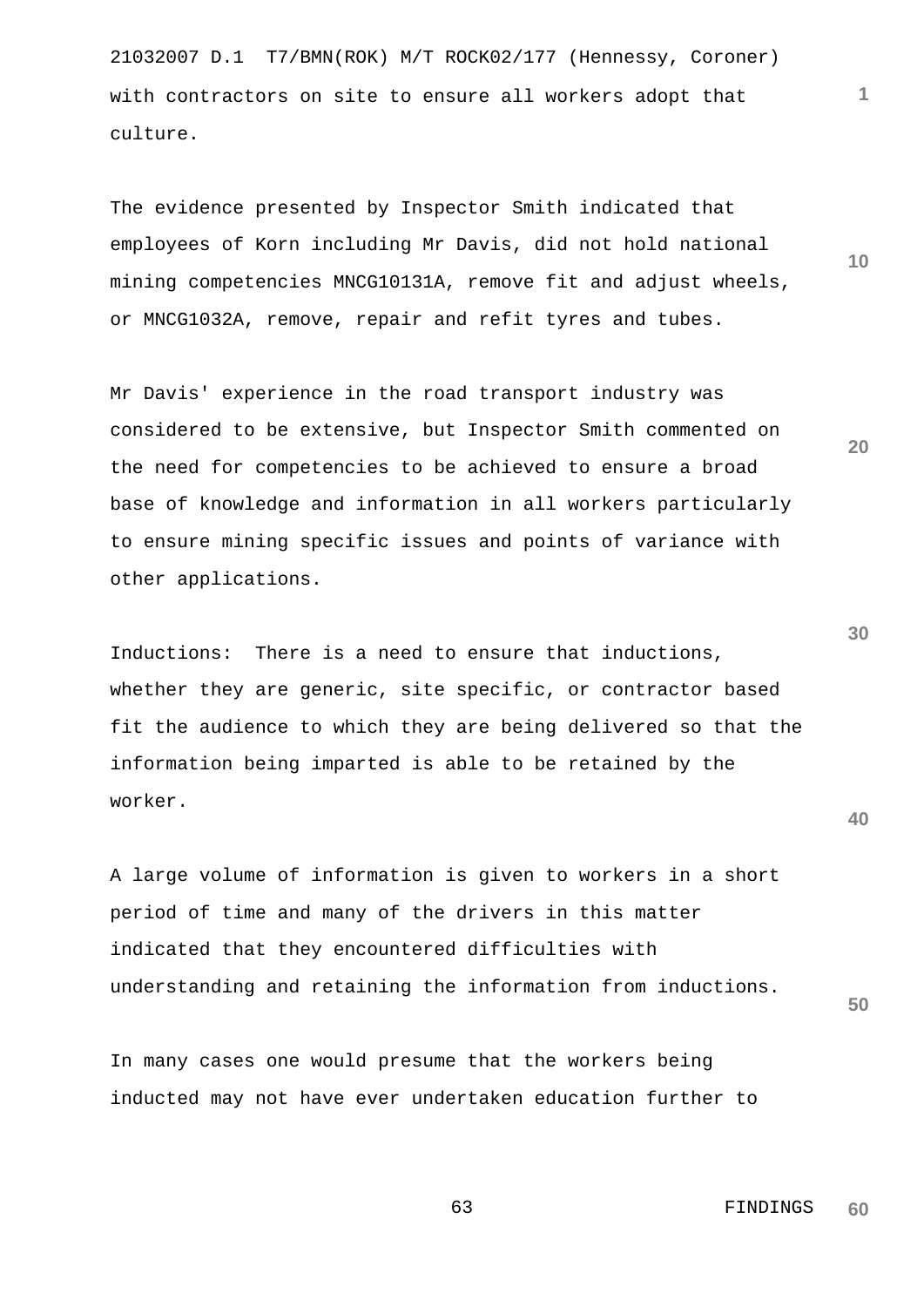21032007 D.1 T7/BMN(ROK) M/T ROCK02/177 (Hennessy, Coroner) school, TAFE or trade qualifications and perhaps even that, not for many years.

In that situation it may be that the induction needs to be framed in a different way than it would be to those comfortable with a tertiary education method of learning.

Further, workers should be given the opportunity to retain a copy of the SOPs or other procedures of information contained in the induction. Access to a central copy within their organisation may be of limited use depending on the time a worker is able to access the information and the internal culture relating to continual revision of knowledge.

Supervisors Competencies: It was evident from the evidence of the shift supervisors that they were experienced people in the field having come up through the ranks, they had obtained the required supervisory competencies but it did not seem from the evidence that anyone had turned their mind to the supervisory capabilities of those men and whether they had the skill set needed to undertake the position.

As it turns out, their knowledge in that regard could have been enhanced. Mr Clive Davis felt that the supervisors needed to have competency in risk assessment, hazard identification and controlling risks.

> 64 FINDINGS **60**

**30**

**20**

**40**

**50**

**10**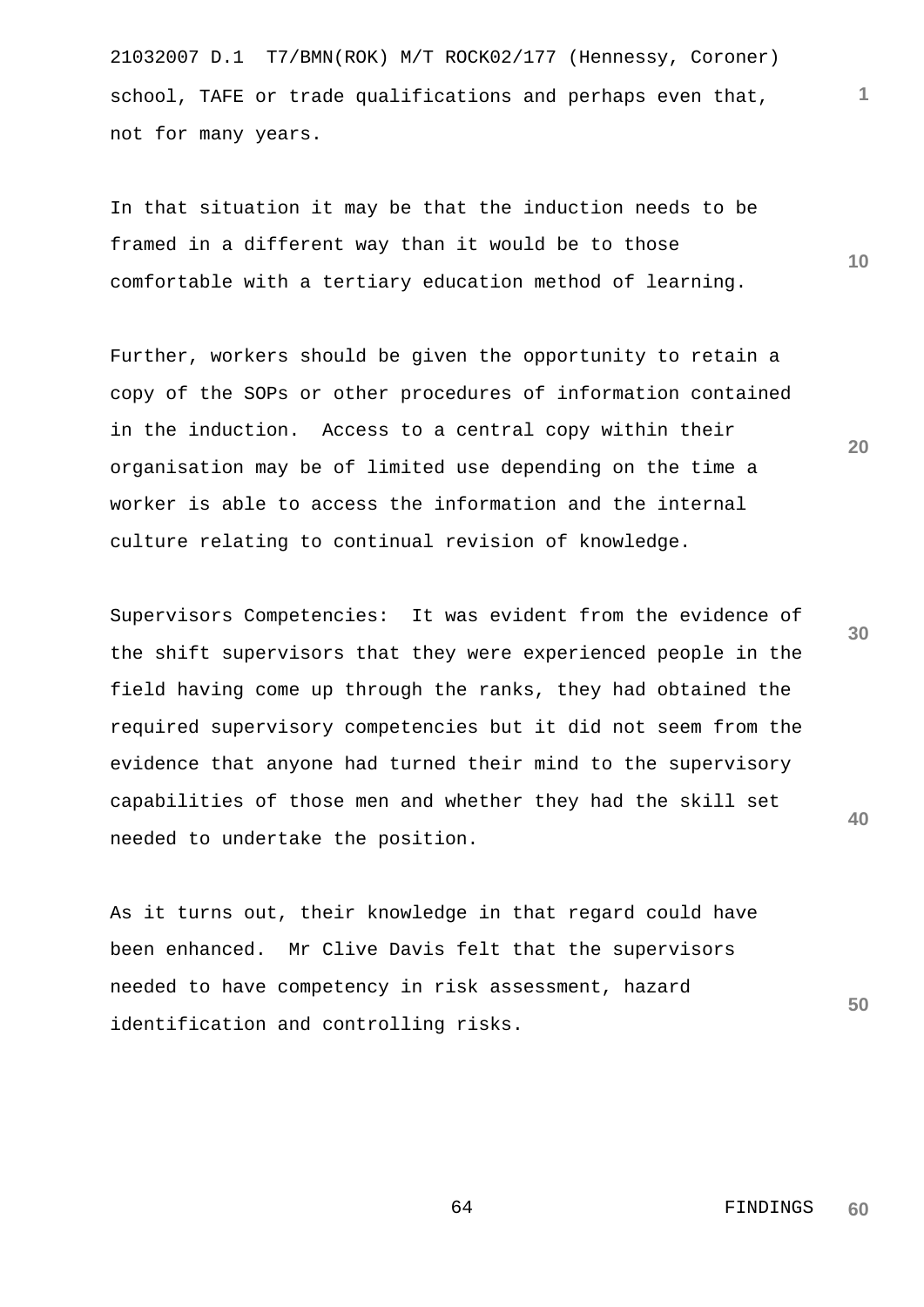21032007 D.1 T7/BMN(ROK) M/T ROCK02/177 (Hennessy, Coroner) He also indicated that the supervisors should be trained and assessed as competent against all of the SOPs and be able to train and assess workers in the SOPs.

He was of the opinion that there was insufficient assistance to him regarding the training and supervision of staff and that on the mine site supervision played a much more important role than he had thought it would.

It would seem that the skills sought would be covered in the G2, implement and imply the risk management process and G3, establish the mine risk assessment and control system and qualifications.

Whether this is necessary would be a matter for the advisory counsels. It may be that training and practical supervision skills would suffice.

**40** Training: The hazard of uncontrolled release of stored energy in all tyres but particularly with a fixed multi-piece rims, irrespective of size or application, now having been identified, it will all be for nought unless all persons who are exposed to that hazard are made aware of it and trained in the appropriate safety measures to reduce or eliminate the risk.

Earthmoving Versus Transport Vehicles In Australian Standard 4457: Clarification of the application of the Australian Standard to this type of vehicle needs to be made. If the

**60**

65 FINDINGS

**30**

**50**

**20**

**10**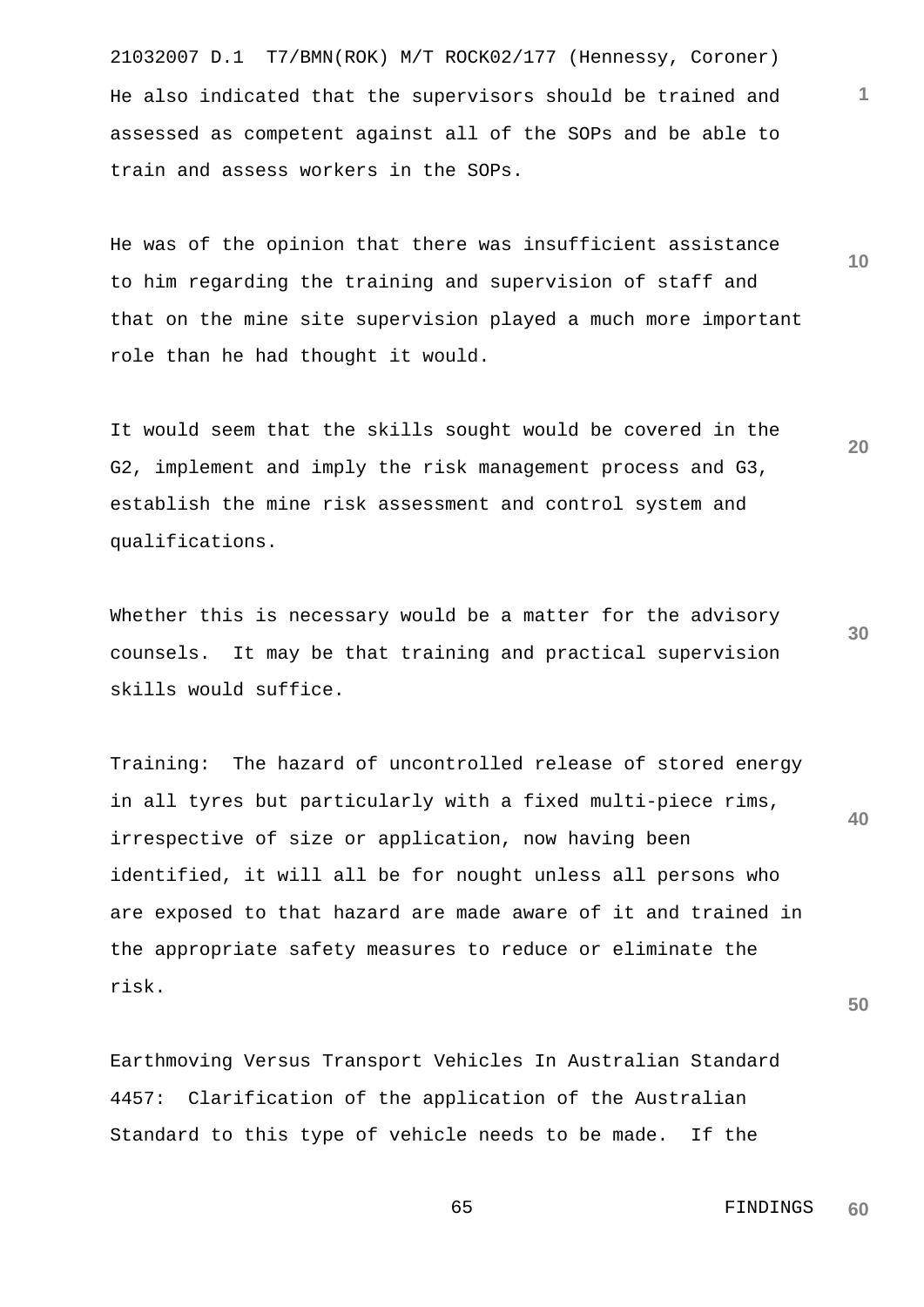21032007 D.1 T7/BMN(ROK) M/T ROCK02/177 (Hennessy, Coroner) standard does not apply then consideration should be given to the development of the standard for haulage vehicles in this application, including a requirement to perform non-destructive testing on all multi-piece rims.

Controls: The premier controls addressing the risk from the hazard in this instance would be hard controls such as engineering the problem out. For instance, a possible hard barrier could be designed in, for example, the user is unable to release nuts without prior deflation. A containment mechanism to prevent projectiles from multi-piece rims coming into contact with people in the event of a release of stored energy might be a secondary engineering control.

Self controls could also be introduced such as secondary safeguards including improved training and supervision, promotion of good safety ethics in the business, committing to maintaining standards under and Act and regulations covering the task being performed.

Truck Manufacture: Truck manufacturers should give consideration to reviewing designs of their products for the application they are being used in to ensure components are appropriate for the usage and the machinery is fit for purpose.

Section 446 of the Act requires a supplier of plant who becomes aware of a hazard relating to the plant to be responsible to inform users of the nature of the hazard. **30**

**1**

**10**

**20**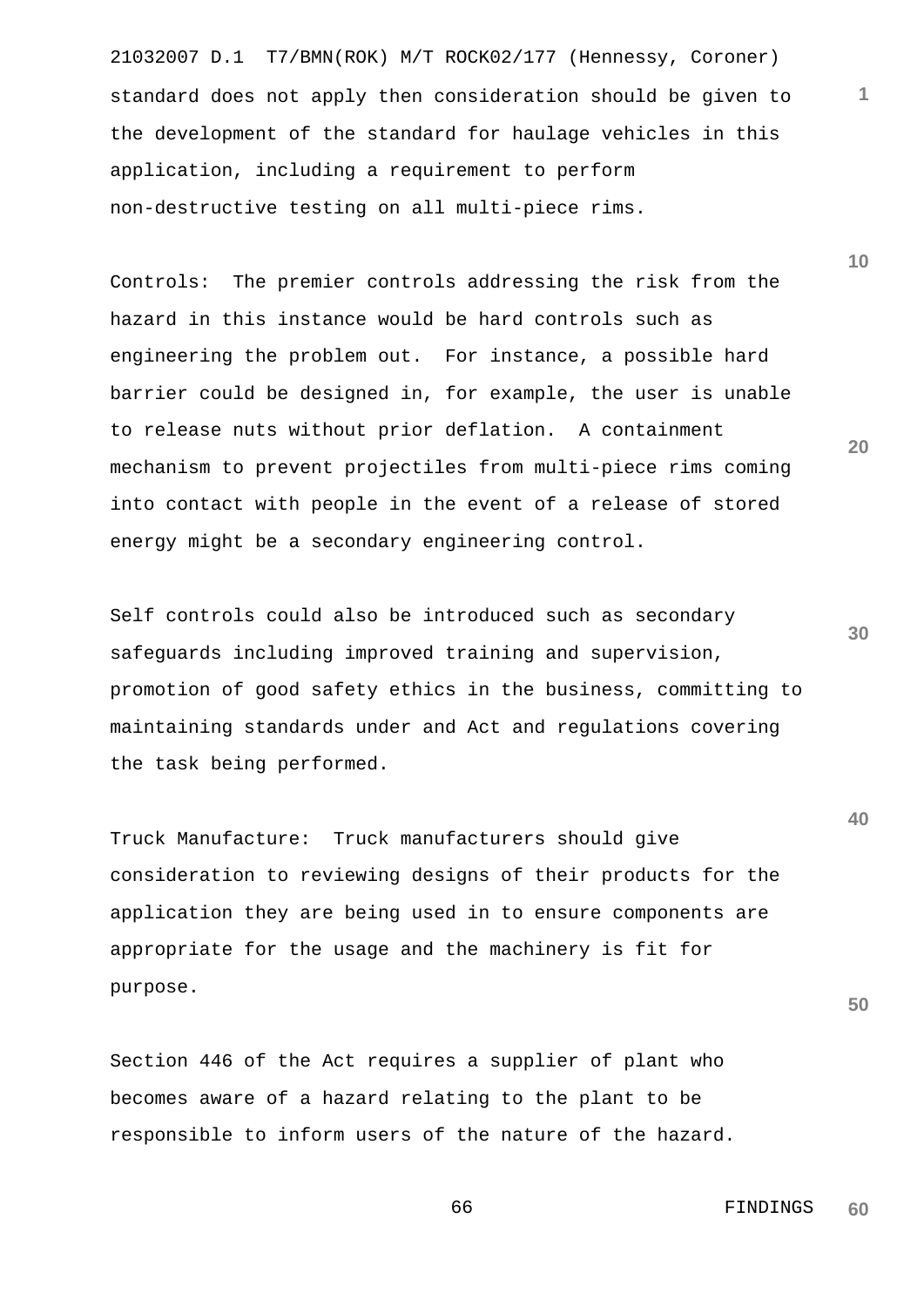Some companies may not be aware of this requirement. The inspector should attempt to inform manufacturers and suppliers of this provision, perhaps through the issuing of a guidance note.

Warnings: In this case all those using the rim were unaware of the need for any different action to that adopted in relation to the removal of wheels from trucks.

If warnings were able to appear on the rim and/or be affixed to the vehicle, instructing users to completely deflate tyres before the removal of the rim from the vehicle, users could be alerted to the hazard.

Manufacturers including more safety information on websites and encouraging users to access such information would help increase awareness of the hazard, including safety information in the literature provided to users in the normal course of commence, for example, invoices would also assist.

Rim Maintenance: Cracking of rims does occur over a period of time. Some cracking can be detected upon visual inspection in related stages. It was discovered on examination of the rim that the critical cause of the release of pressure in the wheel assembly at the time of the incident was a crack in the rim assembly which had occurred over a reasonable period of time.

**1**

**10**

**20**

**30**

**40**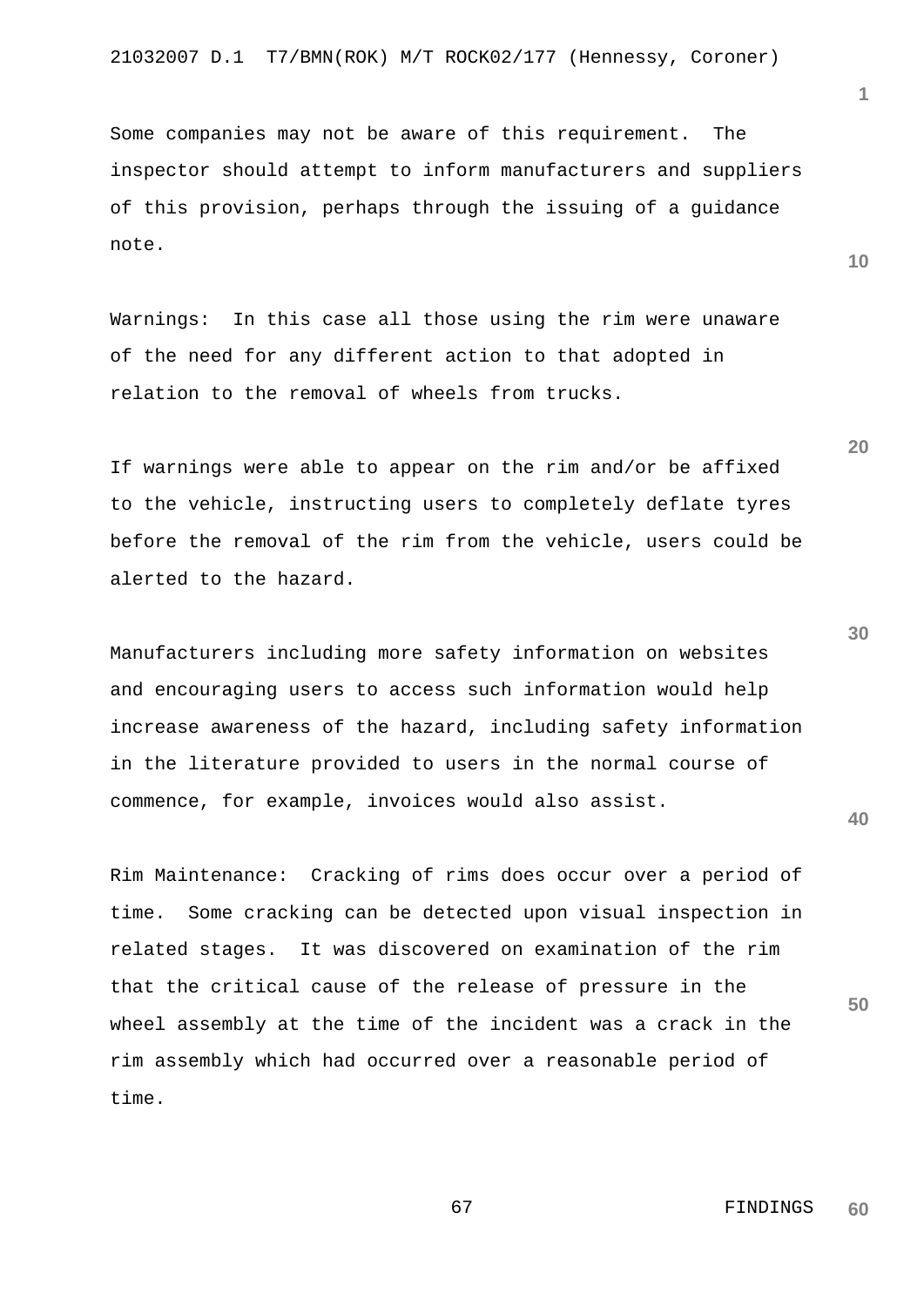21032007 D.1 T08/CDB(ROK) M/T ROCK02/772 (Hennessy, Coroner) **10** The absence of tracking the age and hours of use of the rim, a regular non-distractive testing regime, and the reliance on visual inspection only all contributed to the present incident. It was quite clear that with proper coordination of information it was within Korns capabilities to properly monitor rim life and maintenance at the time of the incident given their procedures at Blackwater Mine.

**1**

**20**

**30**

**40**

**50**

**60**

Mr Chuden advised inspection regimes should be introduced for rims. Every time one changes the tyre inspect the rim and all parts of it thoroughly. Adopt an non-distractive regime, adjust inspections as considered appropriate given the application the rim is being used in. Users should also take advice from the manufacturer. Manufacturers of rims should consider affixing serial numbers on manufacture or markings to the rims to assist users to track rims in their business.

Access to the Site for Emergency Services: David Low of the Queensland Ambulance Services gave evidence that most mine sites have large gate signs and warning signs situated on the roadside at the entrance to the lease. He commented that if the ambulance had been attending Foxleigh at night the signage was such that the ambulance officers may have missed the entrance to the site. He advised that reflective signs a couple of hundred metres prior to the turnoff to the site was needed.

Sergeant Blain indicated that police would not have any concerns about increased signage impacting on road safety. Mr

<u>68</u>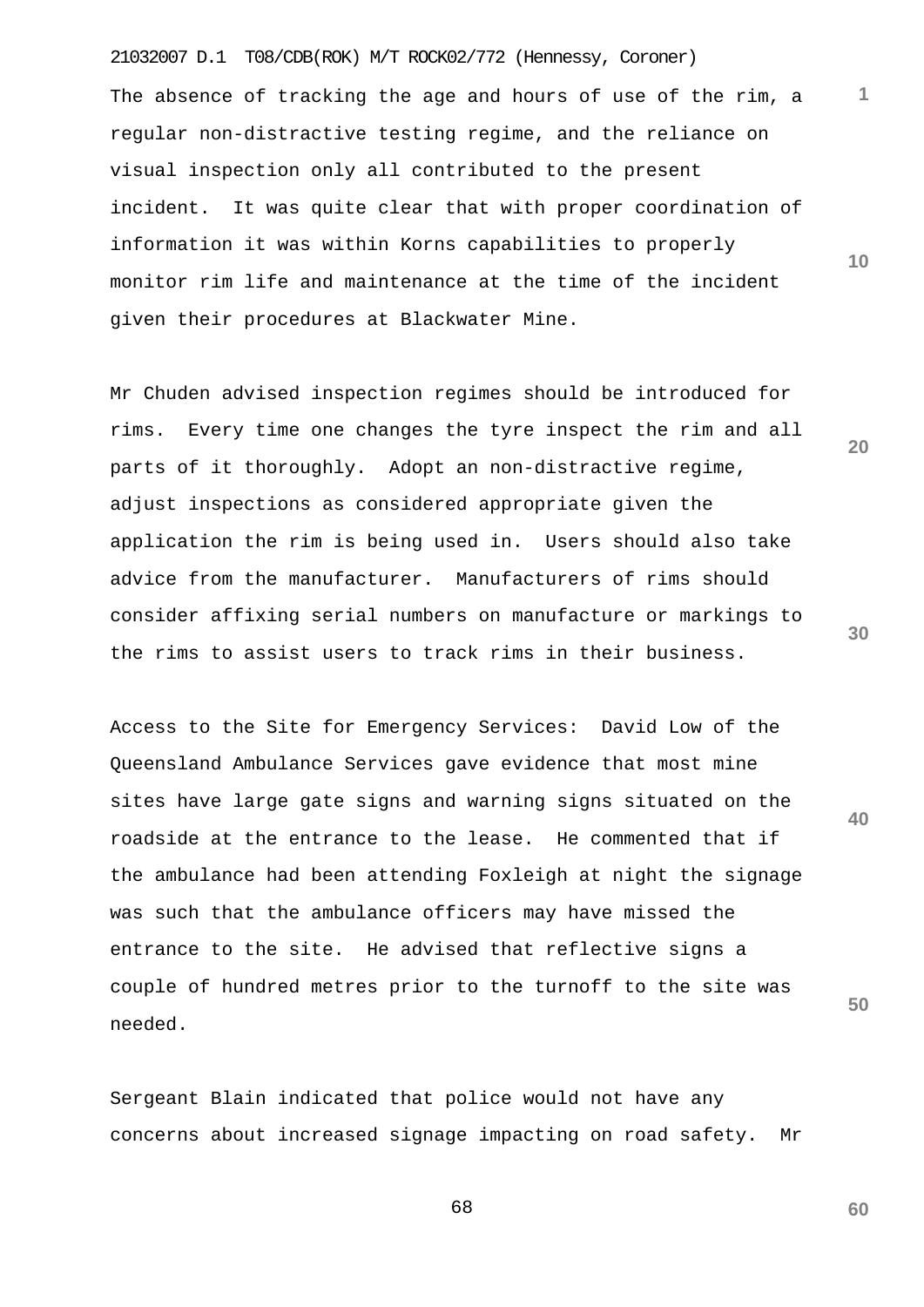21032007 D.1 T08/CDB(ROK) M/T ROCK02/772 (Hennessy, Coroner) Brown advised that the flight time of one hour from either Rockhampton or Mackay for the rescue helicopter services can be of critical importance in serious incidents on mine sites in Central Queensland. Whilst not directly related to this matter, given the seriousness of the injuries suffered by Mr Davis, consideration should be given to the location of a helicopter rescue service in the Bowen Basin.

Notification of Next of Kin: It was of great concern to me that Mr Davis's partner, his next of kin, was informed of the death of her partner by a third party and not an official from the mine. In this particular matter Mr Clive Davis, the uncle of the deceased, who was the shift supervisor on the day in question made the contact. It seems that given Mr Davis was employed by a contractor his details were retained at the head office of the contractor company and not at the mine.

Of course it is generally the case that the mine manager or a very senior person in the mining company would make contact with the next of kin to inform them of the death of their loved one. Local police also usually play a role in this regard. Coordination of this issue is imperative in order to avoid adding to the distress of a family of a deceased person.

Recommendations: Whilst progress has been made regarding some of the issues which arise from this matter there are some areas requiring further attention. Many of the issues have industry wide application and for that reason I will proceed to make recommendations to the industry as a whole with a view

69

**30**

**1**

**10**

**20**

**50**

**40**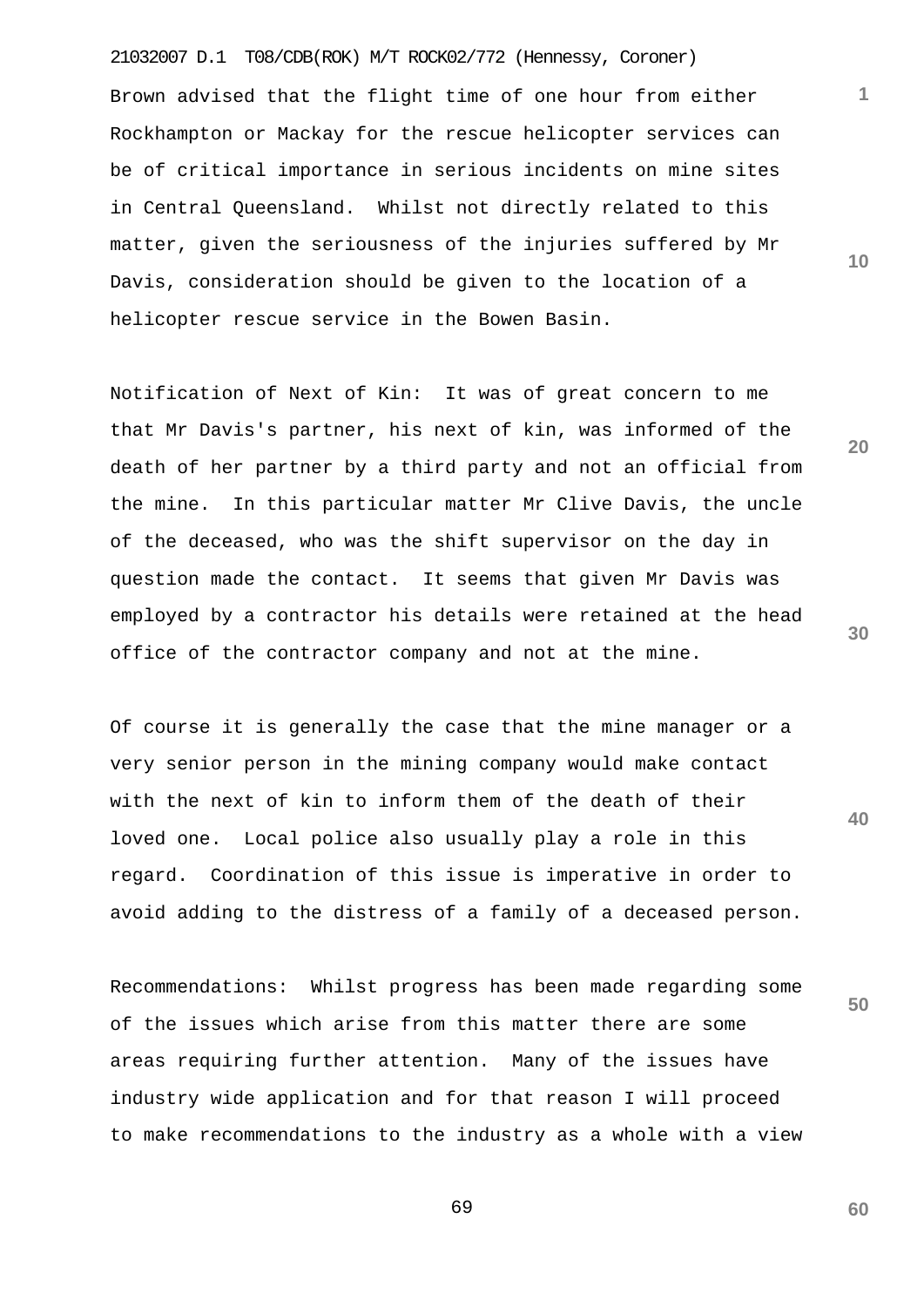21032007 D.1 T08/CDB(ROK) M/T ROCK02/772 (Hennessy, Coroner) to reducing the likelihood of a similar occurrence in the future.

**10 20 30** Following the inquest representatives of the mines inspectorate, CFMEU, Foxleigh Mine representatives, and other interested parties, met and formulated submissions to the Coroner regarding recommendations which would operate to mitigate against similar occurrences in the future. To my mind this is the best possible advice a Coroner could receive given that it's drawn from significant experience and practical knowledge of the business involved, representatives of the workforce and the regulator. I sincerely thank those parties involved in the discussion and preparation of the resultant submissions. I trust that the industry will acknowledge the strength of the recommendations and the experience and expertise which lies behind them.

**40** I have carefully considered all of the submissions. I consider that many of the submissions have merit and that most of the proposals made are supported by the evidence in this matter. Of course I am bound by the strictures of the provisions of The Coroner's Act in relation to matters connected to this death. I also acknowledge the submissions from which I have drawn information included in these findings.

I recommend that:

70

**50**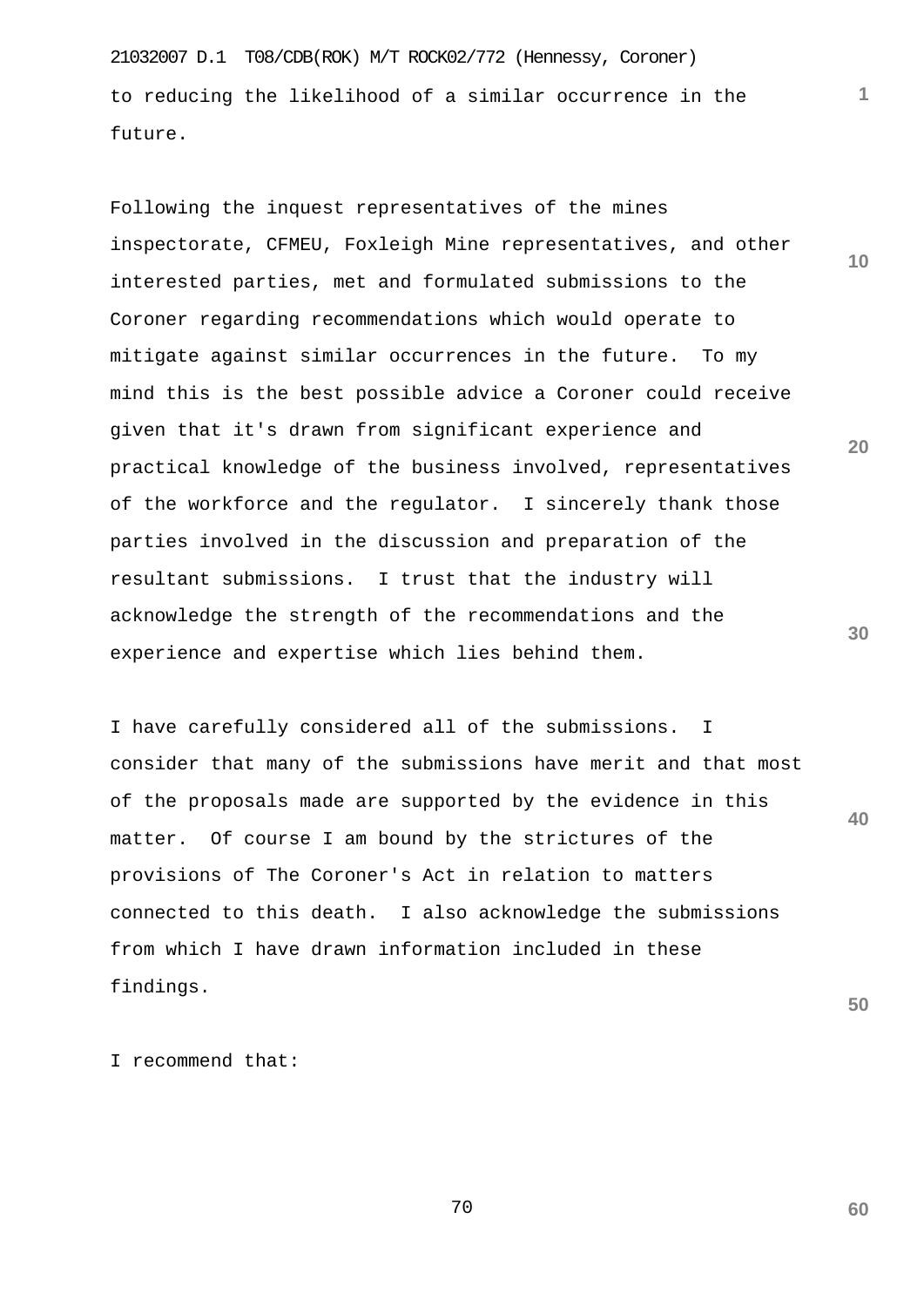21032007 D.1 T08/CDB(ROK) M/T ROCK02/772 (Hennessy, Coroner)

1. The coal mine operators critically review the effectiveness and implementation of their mine safety and health management system as they are obligated to do under section 41(f) of the Coal Mine Safety and Health Act 1999. It is recommended that particular attention be paid to how the mine system controls the activities of contractors and ensures they are carrying out their task in a safe manner.

2. 2.1 That senior site executives of coal mines be required to have a competency such as MNCG1107(a) establish and maintain the mine occupational health and safety management system.

2.2 The safety and health advisory counsel consider the range of competencies required for supervisors and persons charged with the development of safety and health management systems.

**40** 2.3 All SSEs of coal mines develop a system to ensure that all supervisors are able to and are effectively applying risk management competencies in the performance of their duties.

3. That consideration be give to amending section 44(6) of the Coal Mining Safety and Health Act 1999 to require that manufacturers and suppliers inform the regulator, as well as their customers, in the event they become aware

71

**60**

**50**

**1**

**10**

**20**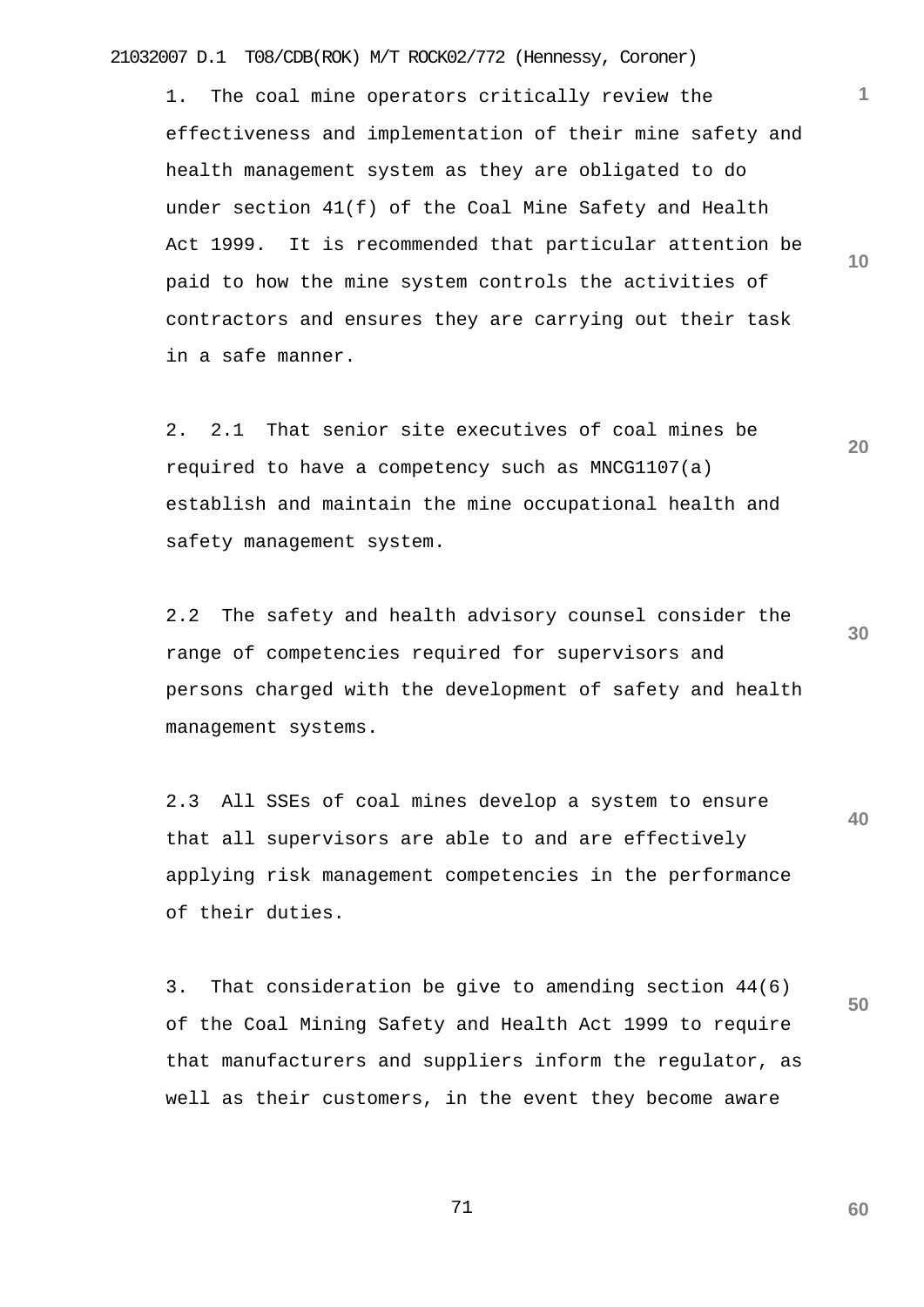21032007 D.1 T08/CDB(ROK) M/T ROCK02/772 (Hennessy, Coroner)

of the hazardous aspect of, or defect in the equipment that the supplier has supplied to a coal mine.

**10** 4. That a body such as the Resources and Infrastructure Skills Counsel develop a suite of competencies for persons providing advice on safety and health management systems in the coal mining industry.

**1**

**20**

**60**

5. 5.1 The earthmoving committee of Standards Australia review the suitability of retaining rim sizes as a limiting factor in determining the applicability of Australian Standard 4457.

**30** 5.2 Standards Australia should review all associated tyre and rim standards and, if necessary, introduce a standard in similar terms to AS5547 which applies to all multi-piece rims irrespective of size and industry application.

**40 50** 6. 6.1 That all coal mines employing contractors create a senior position for the control of contractors. Duties should includes monitoring contractors, implementation of the mine safety and health management system including familiarisation and training of the contractor's workers and compliance with the mine safety and health management system.

6.2 This position should be included in accordance with section 55 of the Coal Mining Safety and Health Act 1999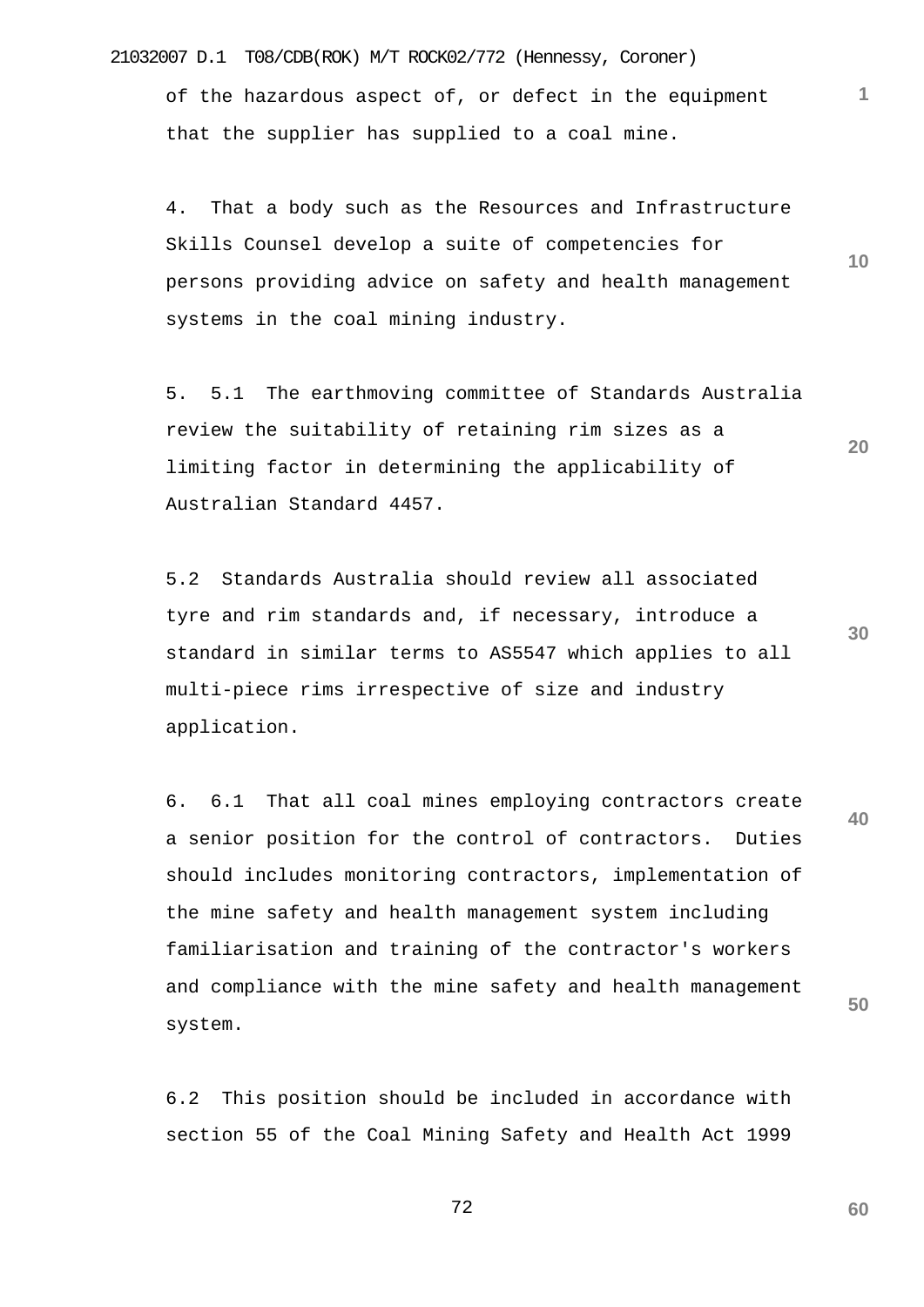## 21032007 D.1 T08/CDB(ROK) M/T ROCK02/772 (Hennessy, Coroner)

in the management structure of the mine as a senior position and the role and responsibilities of the position should be specified.

7. 7.1 That a system be established by all coal mines to ensure the next of kin of any person involved in a serious or fatal accident can be expeditiously contacted and kept informed of the developing situation. The system should address the name and contact details of the next of kin and be kept current, how the next of kin should be informed and by who, guide on how and under what circumstances the next of kin should be kept informed of developments.

**30** 7.2 That the protocol between the Inspectorate and the Queensland Police Service be reviewed to ensure effective and timely communications between the organisations during the investigation.

## And

8. That the Inspectorate liaise with other departments, industry, and professional bodies to ensure that the safety message relating to the hazard of uncontrolled release of stored energy from tyres, particularly when affixed to multi-piece rims and the need for training of those exposed to the hazard is disseminated across all industries and applications of the equipment.

73

**40**

**50**

**60**

**10**

**1**

**20**